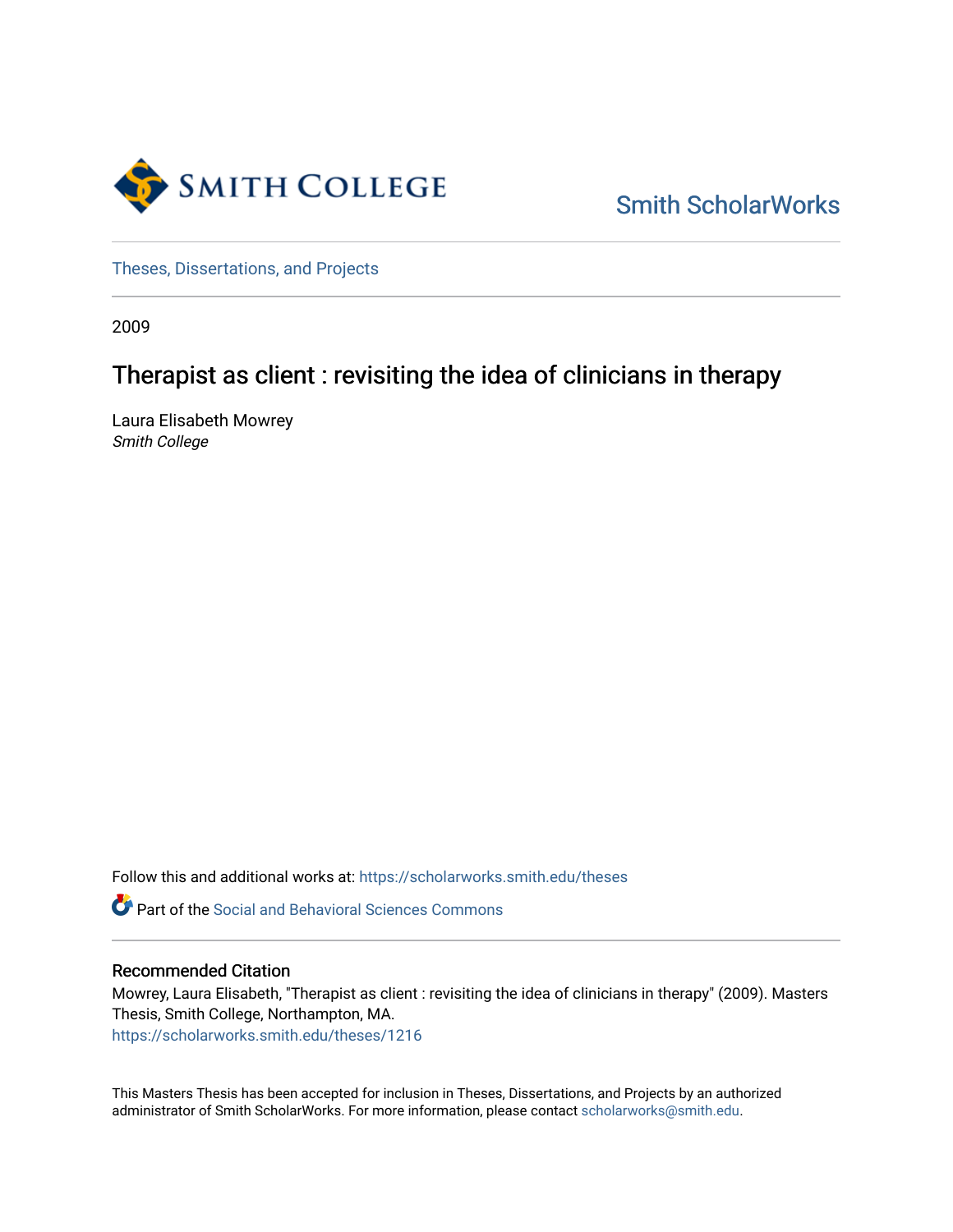Laura Mowrey

The Therapist as Client: Revisiting the Idea of Clinicians in Personal Therapy

# ABSTRACT

The subject of graduate students undergoing their own therapeutic process in order to become more competent clinicians is a subject of much debate in the literature. There is evidence to suggest both benefits and risks to clinicians undergoing the therapeutic process.

This study was undertaken to further explore how clinicians perceive their own mental health, if they have been in therapy previously, found it to be helpful, or unhelpful, and if they think that personal therapy should be a requirement for graduate students who are studying to be clinicians.

This was a mixed methods study, which was exploratory in nature. The study was an anonymous online survey consisting of 23 questions. Seventy-eight graduate students and mental health professionals from various mental health disciplines completed the survey.

Major findings include 92.22% of participants had engaged in personal therapy previously, 95.8% found it to be helpful, 94.8% thought that personal therapy would be helpful for graduate students in a clinical program, but only 56.4% thought that personal therapy should be a requirement for students. Future studies may focus on specifically seeking out individuals who found their personal therapy to be unhelpful.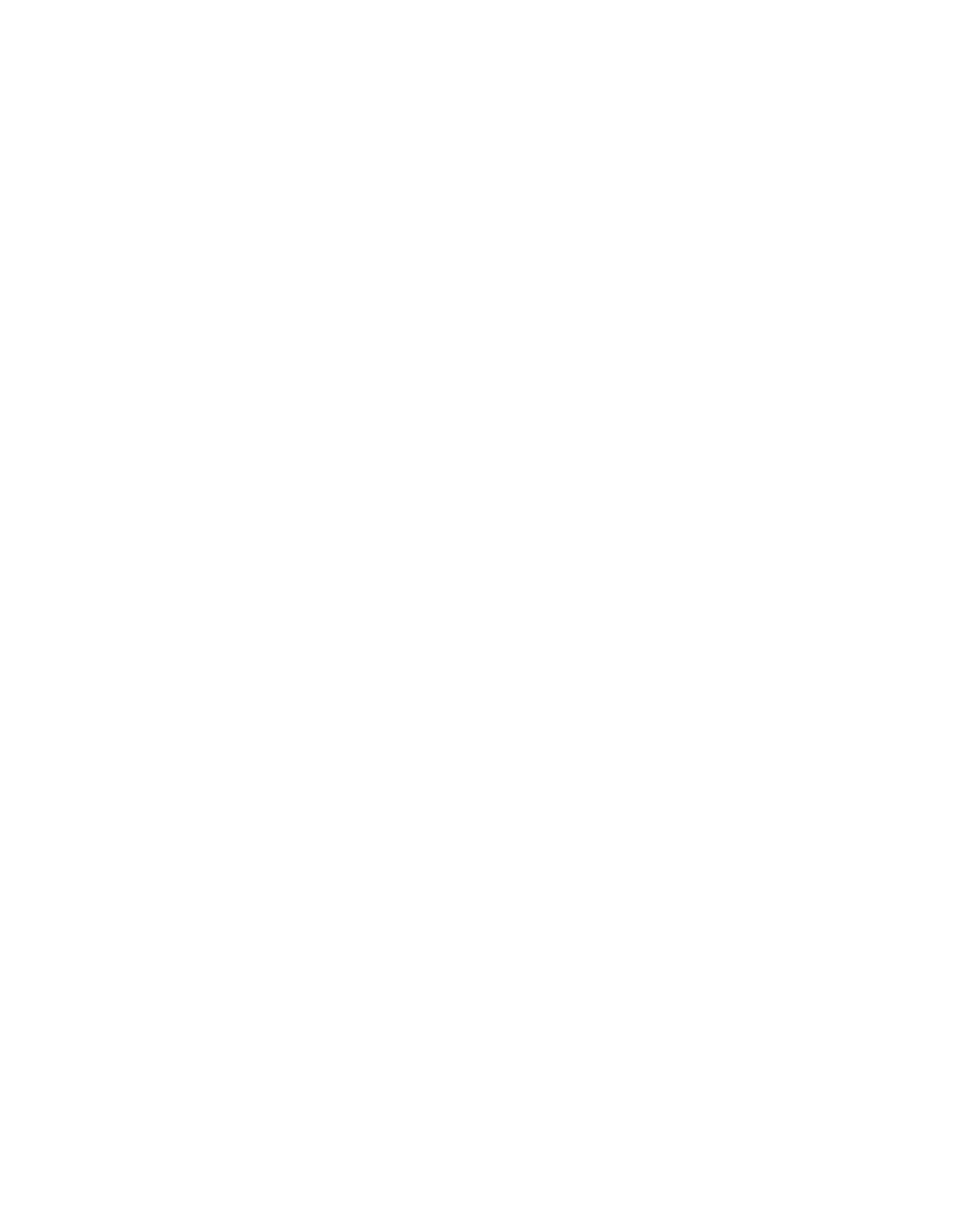# THE THERAPIST AS CLIENT: REVISITING THE IDEA OF CLINICIANS

IN PERSONAL THERAPY

A project based upon an independent investigation, submitted in partial fulfillment of the requirements for the degree of Master of Social Work.

Laura Mowrey

Smith College School for Social Work Northampton, MA 01063 2009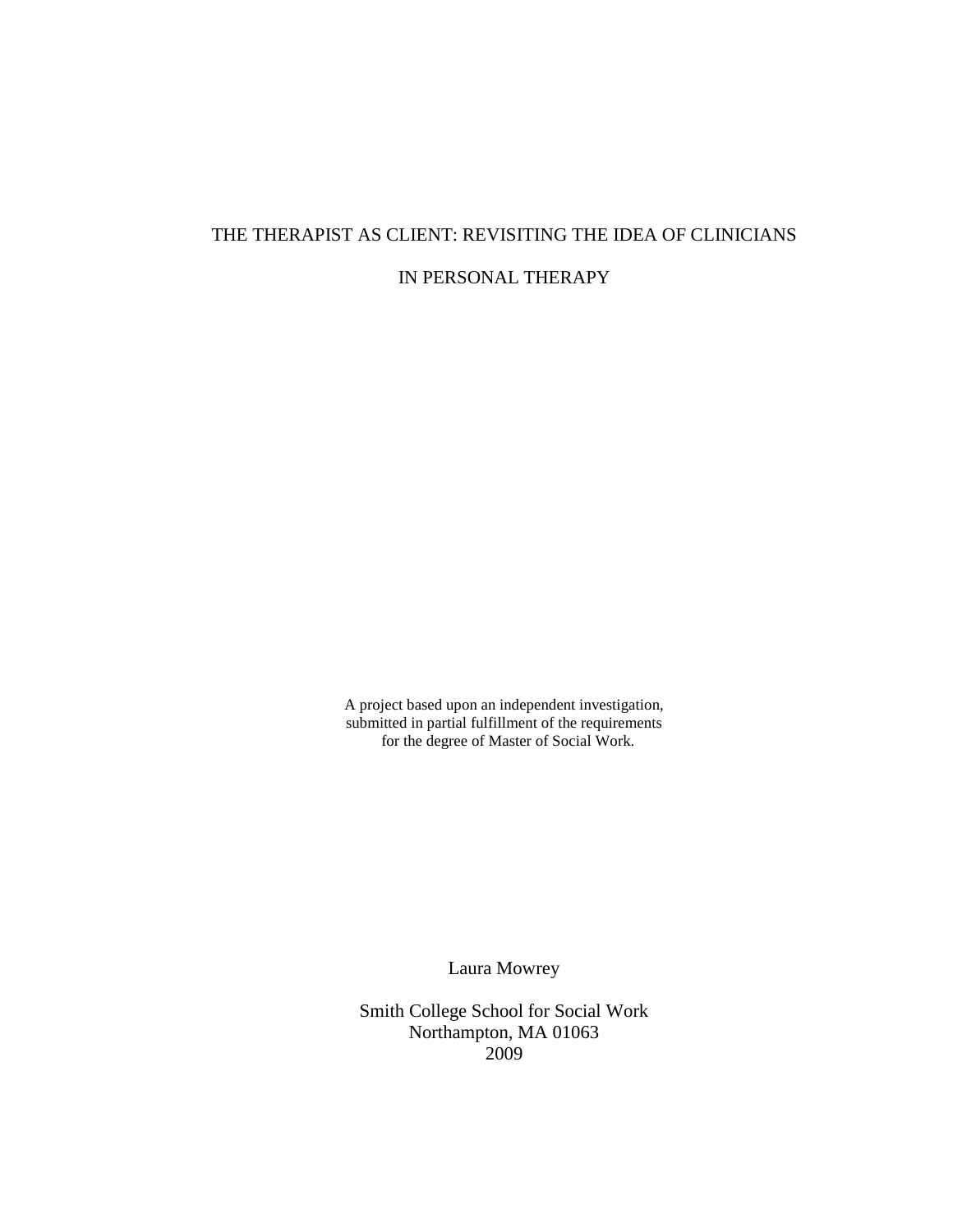# ACKNOWLEDGEMENTS

It would not have been possible to complete this project without contributions from the following people.

To my research advisor, Dr. Jill Clemence, thank you for your tireless guidance and support.

To Mom, Dad, Joey and my Grandparents for believing in me.

To my friends, who kept me laughing throughout.

And to Jonathan, for your invaluable suggestions, unconditional support and love.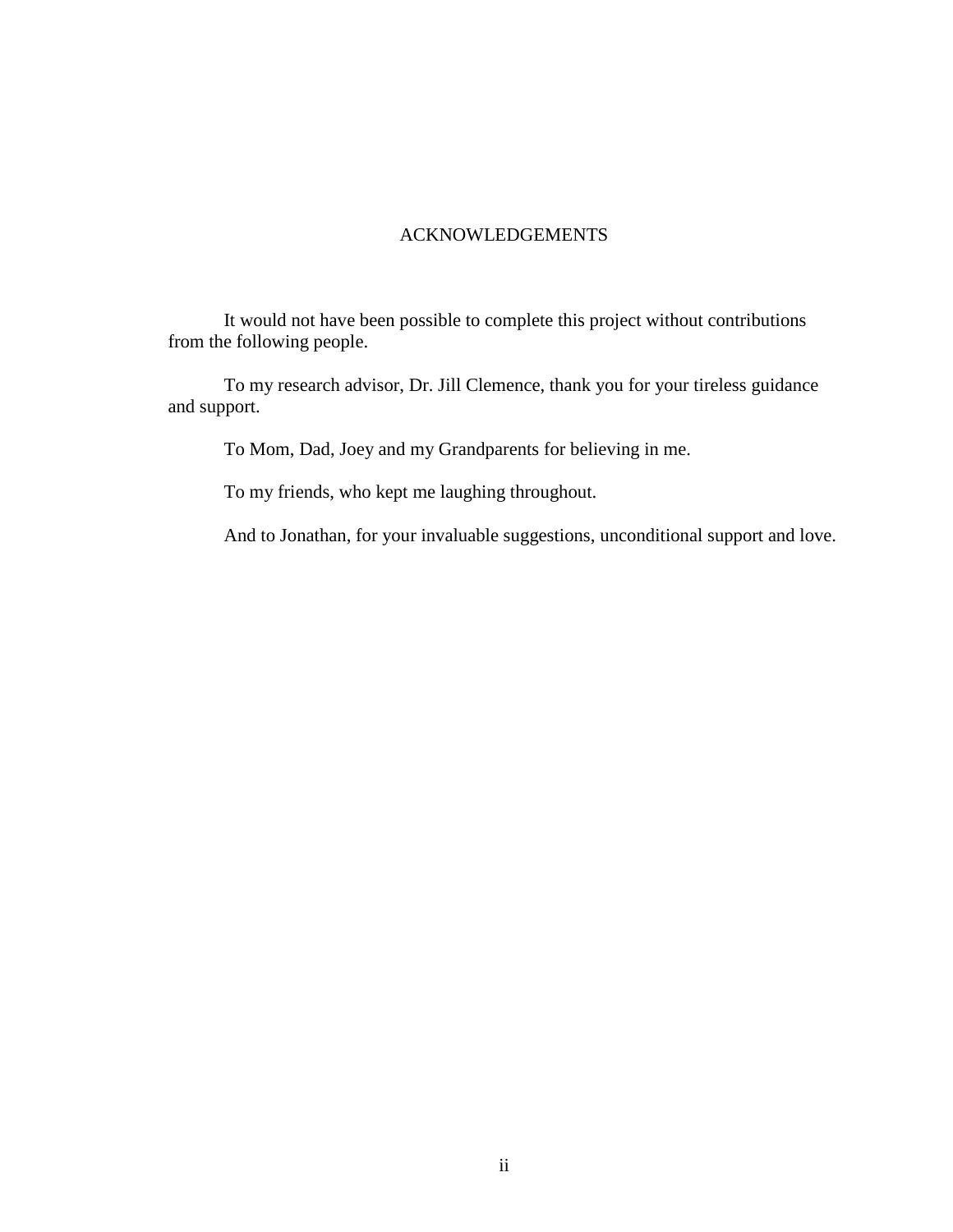# TABLE OF CONTENTS

| $\cdots$<br>111         |
|-------------------------|
| $\mathbf{i} \mathbf{v}$ |

# **CHAPTER**

|              |  | $\overline{4}$ |  |  |
|--------------|--|----------------|--|--|
|              |  | 23             |  |  |
|              |  | 28             |  |  |
|              |  | 39             |  |  |
|              |  |                |  |  |
| A DDENIDIOEC |  |                |  |  |

# **APPENDICES**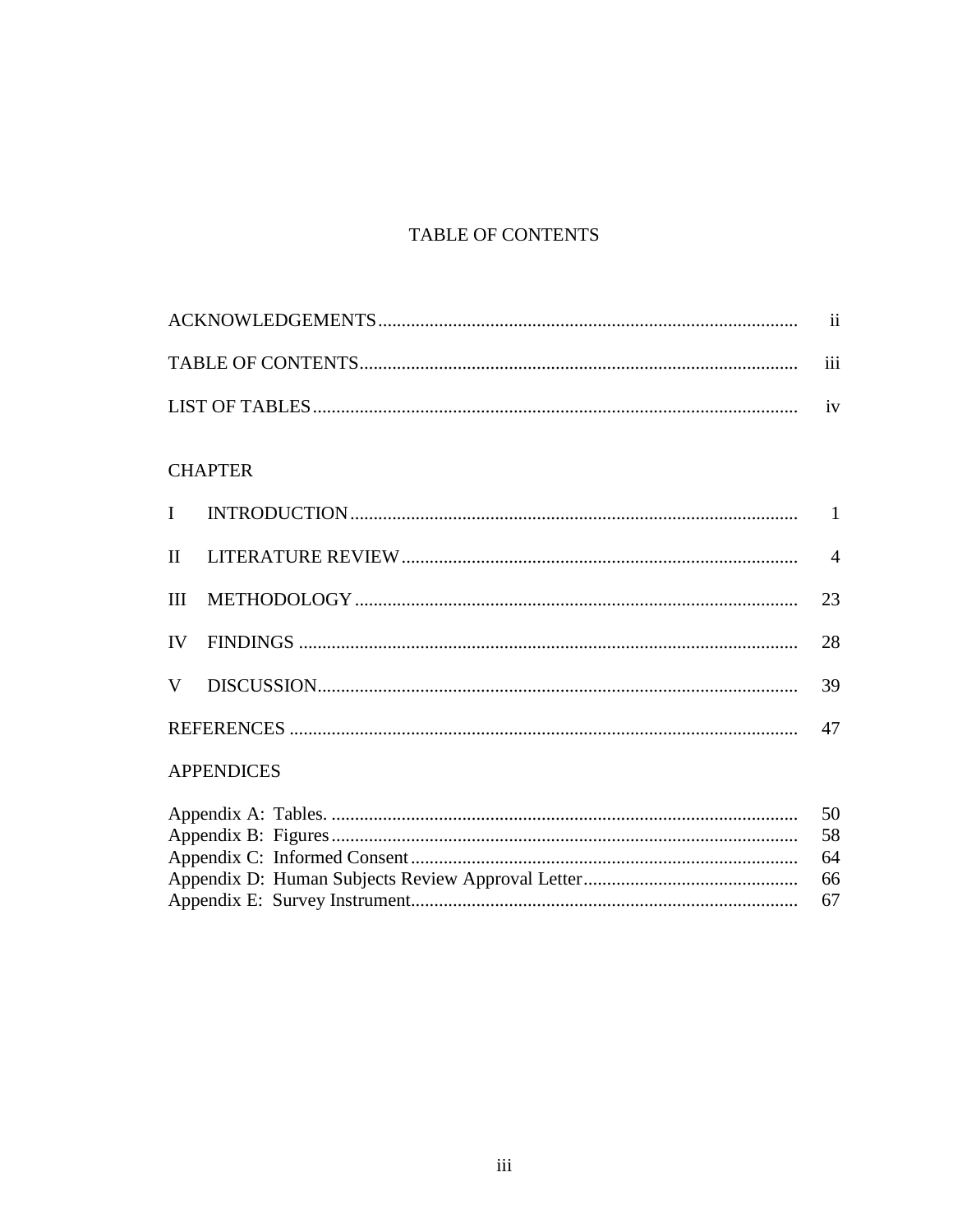# **LIST OF TABLES**

| Table |  |    |  |  |
|-------|--|----|--|--|
| 1.    |  | 50 |  |  |
| 2.    |  | 51 |  |  |
| 3.    |  | 51 |  |  |
| 4.    |  | 52 |  |  |
| 5.    |  | 53 |  |  |
| 6.    |  | 53 |  |  |
| 7.    |  | 54 |  |  |
| 8.    |  | 54 |  |  |
| 9.    |  | 54 |  |  |
| 10.   |  | 55 |  |  |
| 11.   |  | 55 |  |  |
| 12.   |  | 55 |  |  |
| 13.   |  | 56 |  |  |
| 14.   |  | 56 |  |  |
| 15.   |  | 56 |  |  |
| 16.   |  | 57 |  |  |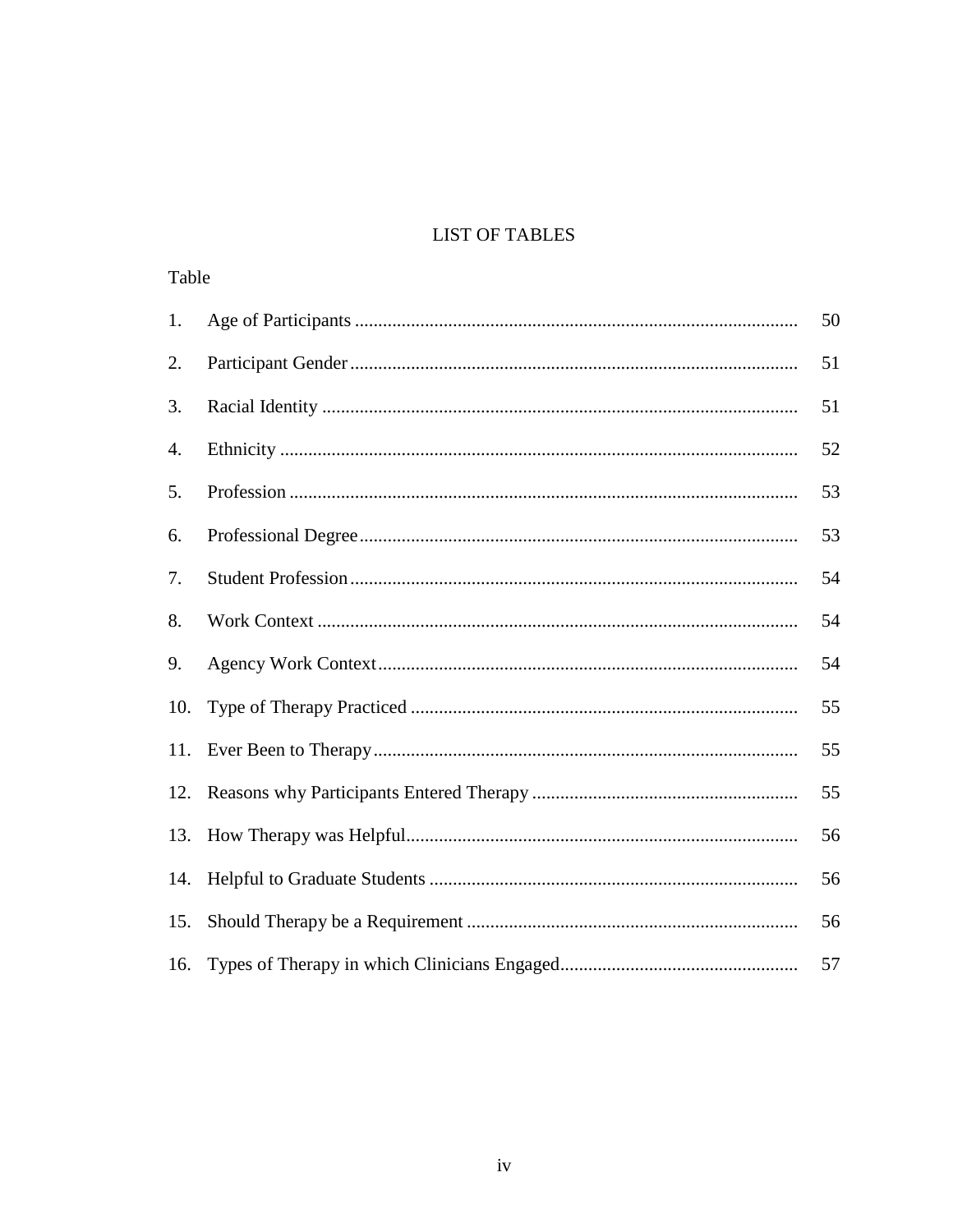# **LIST OF FIGURES**

# Figures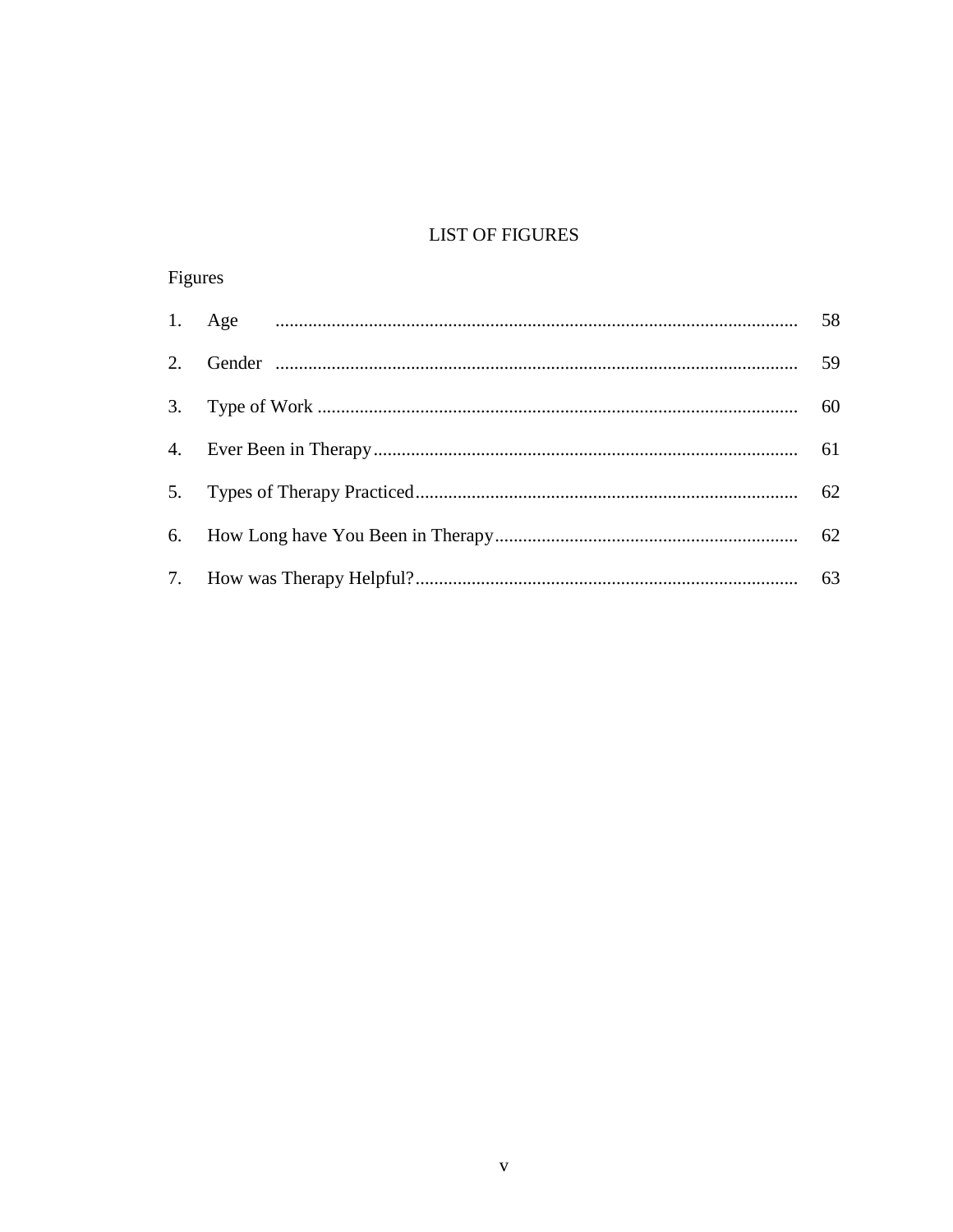### CHAPTER I

#### INTRODUCTION

A much debated topic among mental health professionals and researchers is the relevance of clinician graduate students undergoing personal therapy in order to prepare for careers as mental health professionals (Garfield & Kurtz, 1976; Guy, Stark & Poelstra, 1988; Macaskill, 1988). Specifically, the debate centers around the utility of personal therapy aiding the mental health practitioners professionally (Atkinson, 2006; Norcross, 2005). There is research that evidences both benefits and risks to clinicians engaging in therapy in order to achieve greater professional competency (Norcross, 2005). Currently, therapy is not required for most clinicians in training. However, literature has shown that psychotherapy can increase self-awareness using empathy, heightened understanding of the therapeutic process, and personal and professional growth (Macaskill & Macaskill, 1992; Mackey & Mackey, 1994). Furthermore, the most common reasons for seeking therapy were to aid clinicians in personal and professional growth (Daw & Joseph, 2007).

On the other hand, in a review of the literature, Atkinson (2006) suggests that there is little empirical evidence to suggest that engaging in therapy facilitates therapists in their clinical process with clients. He contends that it may not be necessary for those with healthy psyches to experience therapy. In fact, he argues that there is more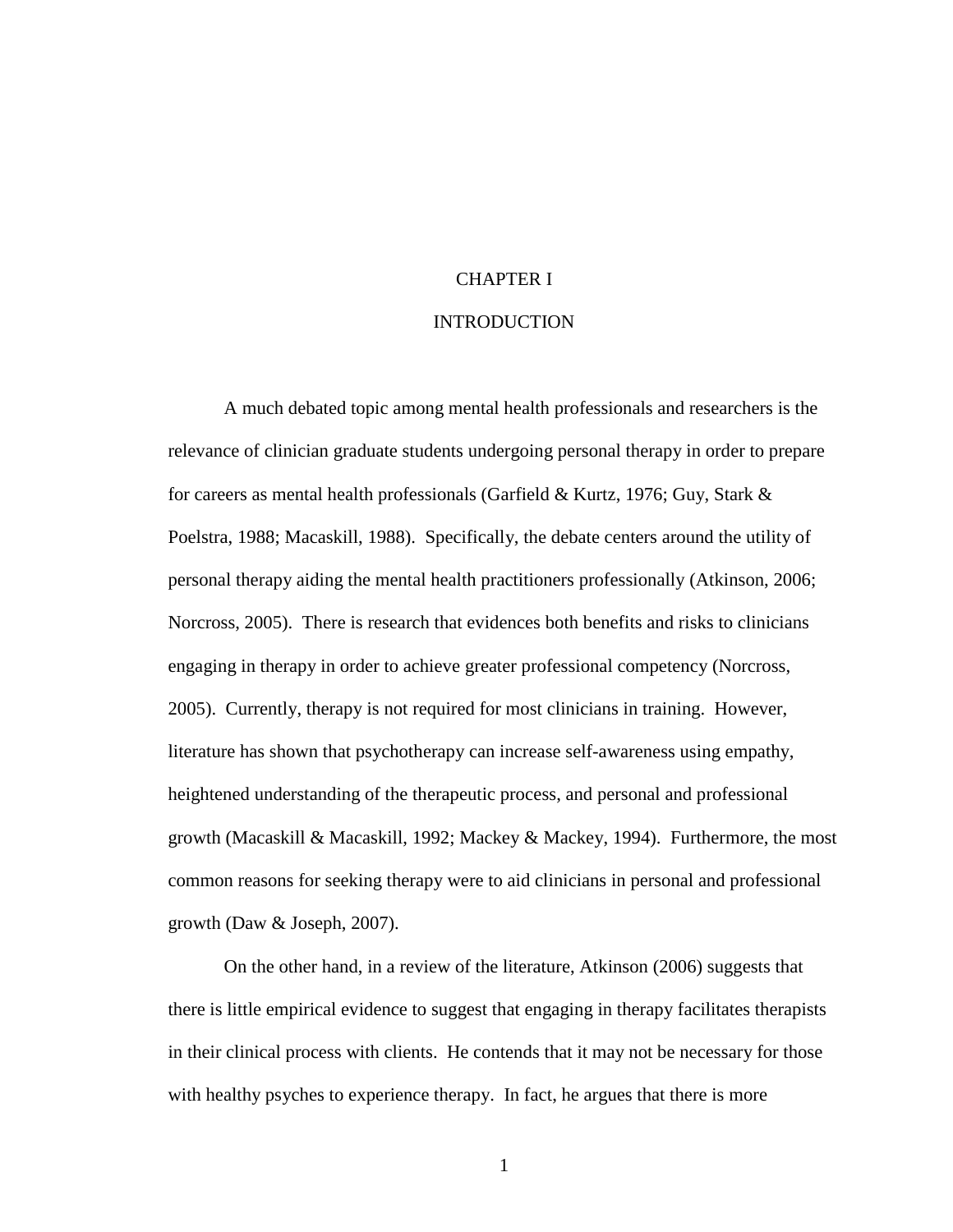possibility for risk than benefit to a person entering into therapy solely because it is a requirement for a program. Examples of the harm may be confidentiality and boundary violations on the part of the therapist (Pope  $&$  Tabachnick, 1994). Therapy may also be a costly endeavor and may not be accessible to clinicians of limited means. In addition, Bellows (2007) identifies possible negative themes to personal therapy: increased distress, issues with the relationship, mistakes in treatment, identifying too much or too little with the therapist, and role confusion due to alternating from therapist to client.

The current study examined student and mental health professionals' attitudes toward their mental health and if they think that undergoing their own therapy can benefit work with clients. The study assessed if clinicians believe therapy can be helpful or unhelpful to graduate students and if it should be a mandatory requirement for students who are in school to be clinicians.

This study is relevant to the field of social work, because it reexamines clinicians' attitudes about whether they believe clinician graduate students in various disciplines should be required to experience their own therapeutic process, a topic which is a subject of debate. The study also examined clinicians' perceptions of undergoing their own therapy, which types of therapy they underwent and how it was beneficial or harmful.

The study utilized a mixed methods design, applying both qualitative and quantitative measures. The format was an online anonymous survey via Survey Monkey based on questions that I designed. The intent of this study was to expand upon and enhance the existing knowledge base of the topic of clinicians undergoing their own psychotherapy.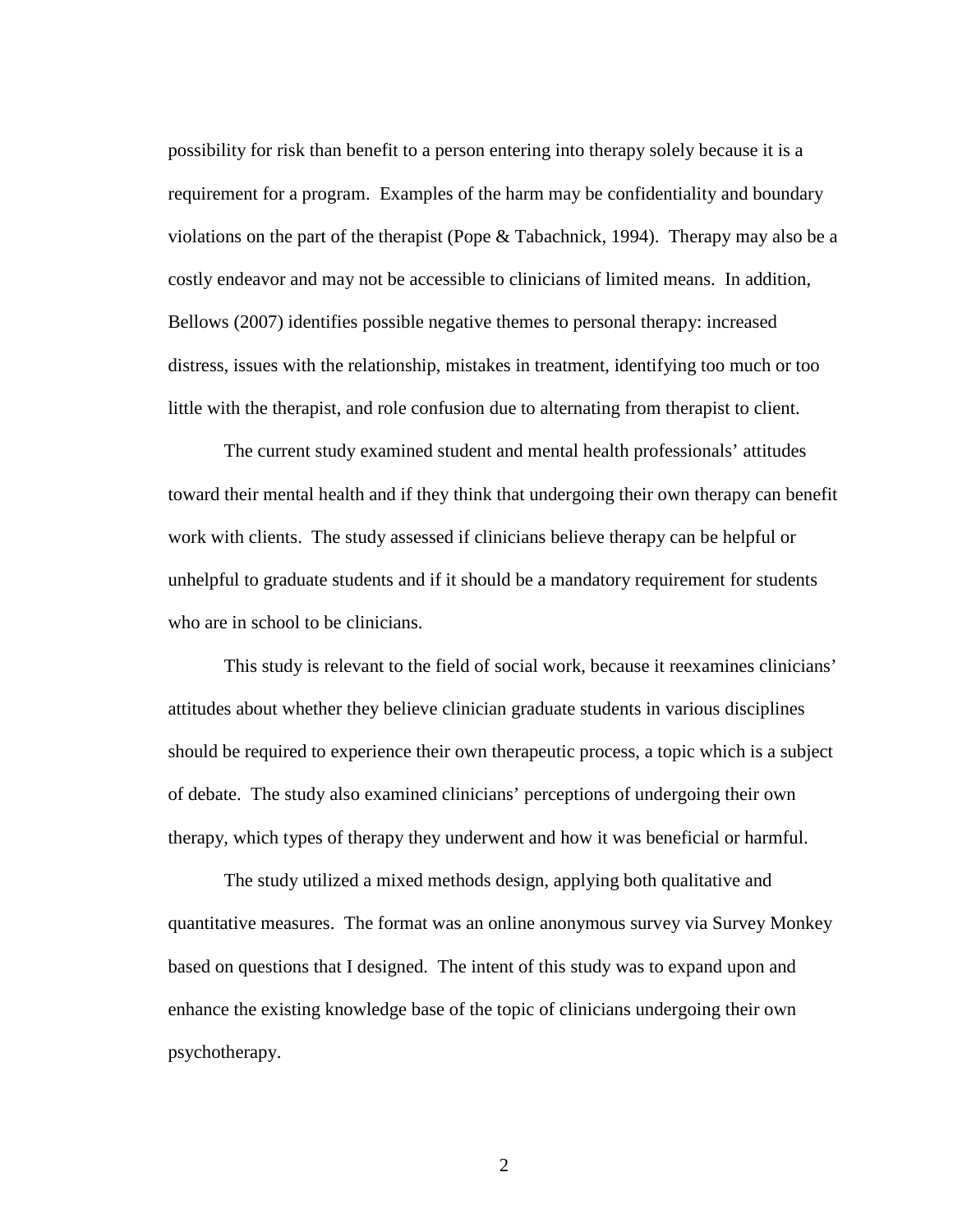This thesis was used to fulfill the requirement for the Smith School for Social Work Master's program. The data collected was used in my master's thesis and may also be used in other publications and presentations.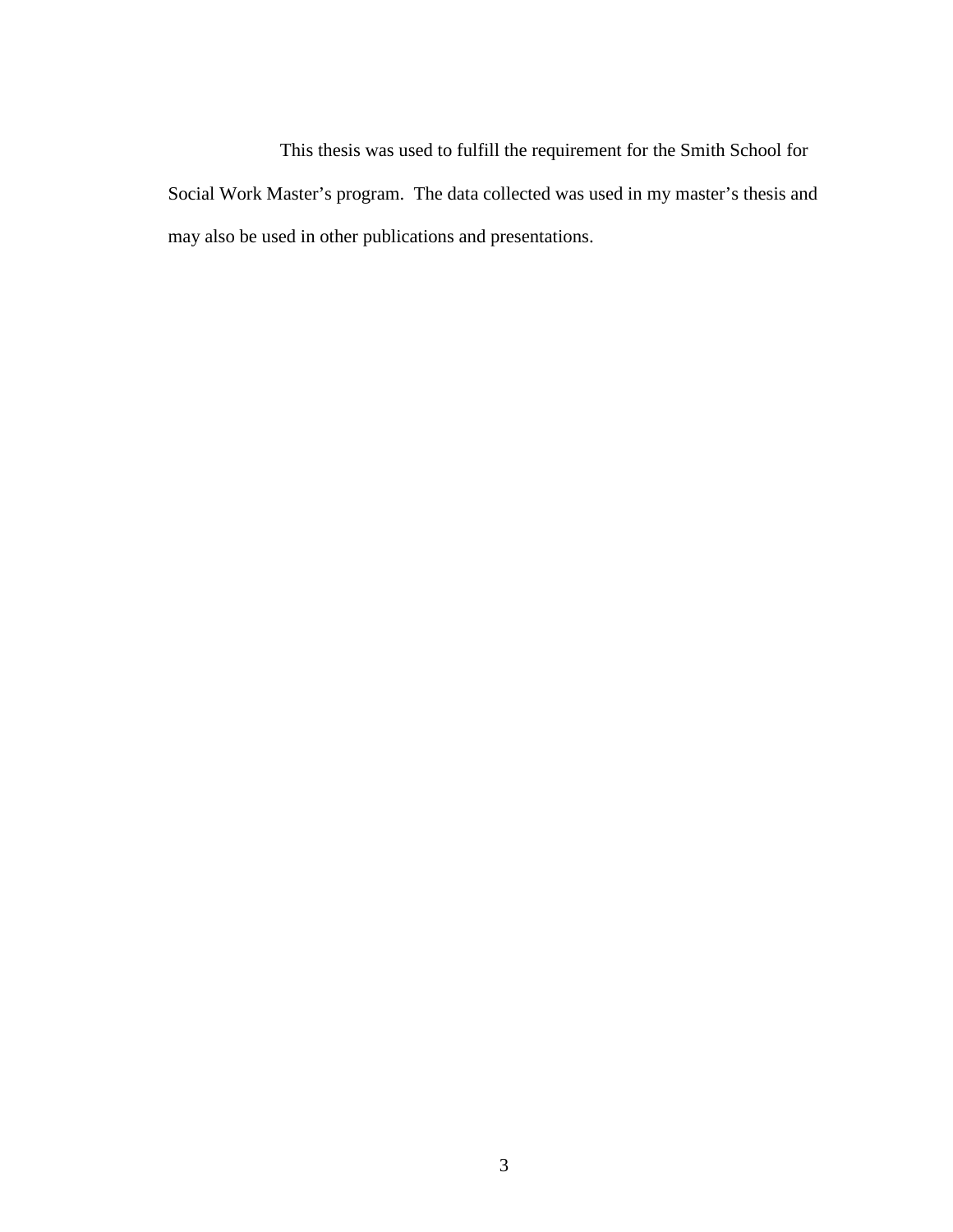#### CHAPTER II

#### LITERATURE REVIEW

#### Introduction

The importance of clinician graduate students undergoing their own psychotherapeutic process as they prepare for their careers as counselors has been a much debated topic in the literature (Atkinson, 2006; Garfield & Kurtz, 1976; Guy, Stark & Poelstra, 1988; Macaskill, 1988). Freud was the first person to suggest that people become therapists because they have their own set of personal problems. Freud was also the original proponent of personal therapy for psychoanalysts (as cited in Pope and Tabachnick, 1994; Norcross, 2005). The debate around personal therapy for clinicians centers around its usefulness in aiding mental health practitioners professionally (Atkinson, 2006; Norcross, 2005). There is evidence that suggests both benefits and risks to clinicians engaging in therapy in order to achieve greater professional competency (Norcross, 2005). For example, therapy can be a useful place for addressing and resolving personal issues which may interfere with a therapist's work with his or her client. Some examples of these issues may be, the stress that can be created by being a therapist, personal lack of understanding of one's own problems and feelings and lack of understanding of countertransference. (Halewood  $&$  Tribe, 2003). Since Freud's time, numerous studies have supported this notion (Buckley, Karasu & Charles, 1981; Macaskill & Macaskill, 1992; Pope & Tabachnick, 1994). Guy and Liaboe (1986)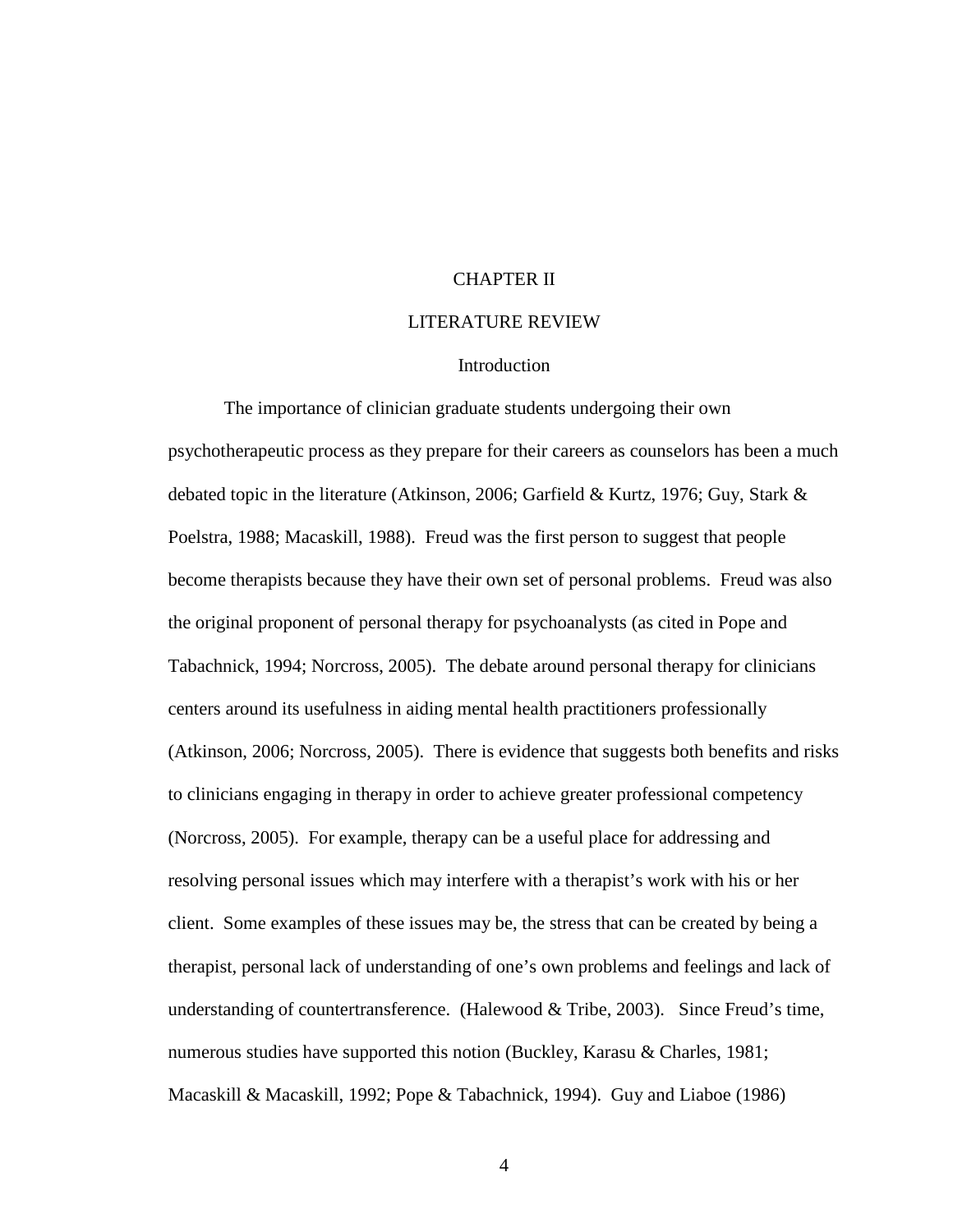suggest that there should be more focus on individual counseling for trainees in mental health fields in order to reduce the negative effects that therapeutic work with clients can have on them which can lead to burnout. In Britain, in order to receive the first part of a degree in counseling, trainees must complete at least 40 hours of individual counseling. And for the second part, counseling is recommended (as cited in Halewood and Tribe, 2003). Halewood and Tribe (2003) state

Personal therapy is thought to be important for a number of reasons: to relieve the stress of practicing therapy, to improve the therapist's awareness of their own problems and areas of conflict, and to help recognize and deal with countertransference issues. (p. 93)

Currently, therapy is not required for most masters of social work programs. However, literature has shown that psychotherapy can increase self-awareness. (Macaskill & Macaskill, 1992; Mackey and Mackey, 1994). Increased self-awareness can enhance a therapist's understanding of why his or her countertransference occurs, which can be of greater benefit to the client. Countertransference can increase negative reactions from the therapist and towards him or her. The greater awareness that the therapist has of why she is having negative feelings, the more likely it will be that she will be able to work through them.

This literature review will examine theoretical articles and qualitative and quantitative studies which have addressed the questions of whether it is beneficial for students and clinicians to undergo counseling in order to be more competent practitioners. I explore the various reasons why therapy may benefit one's ability to be a good counselor, such as gaining self-awareness by understanding one's own countertransference and the phenomenon of projective identification.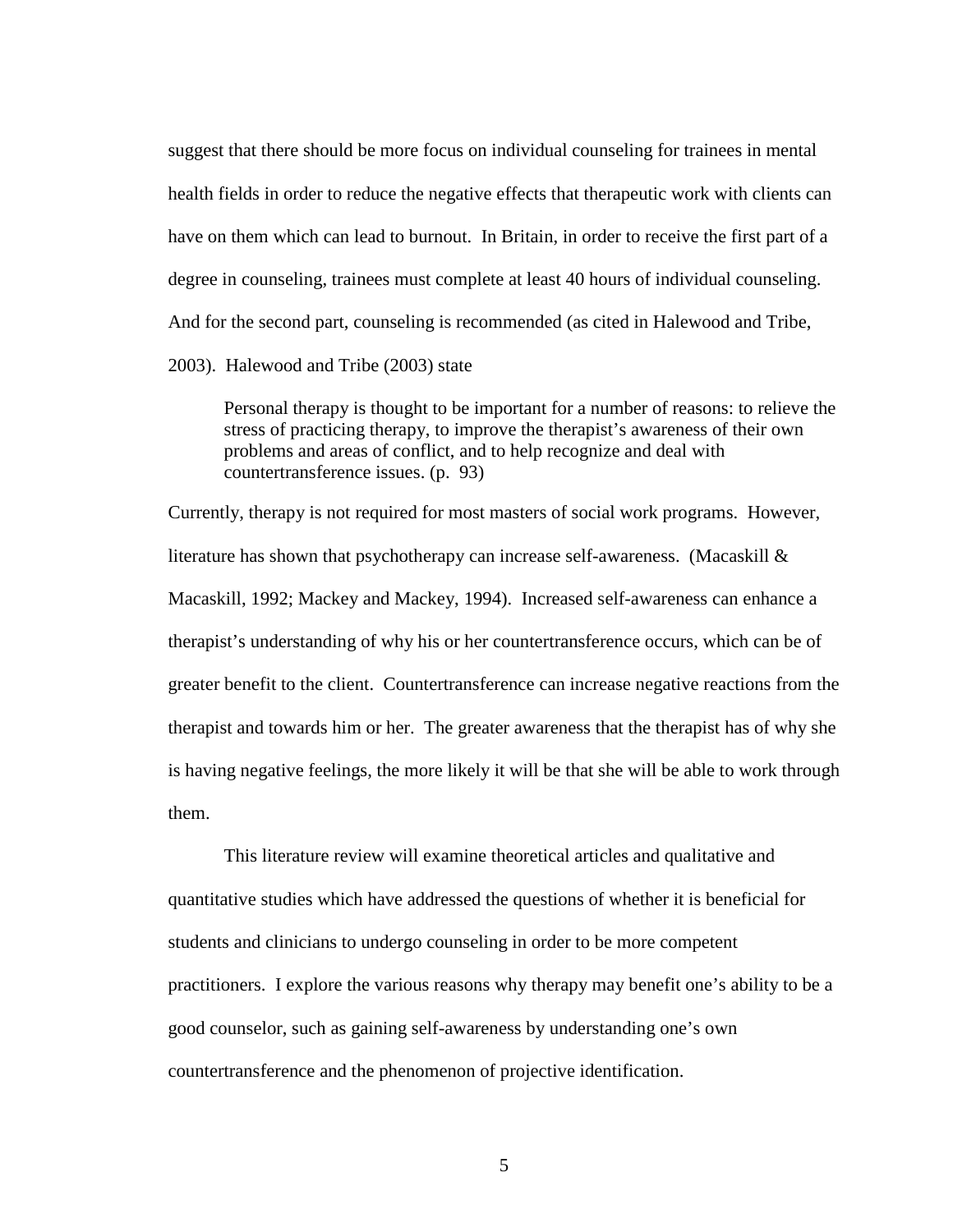First, this paper will examine the benefits of therapy for clinicians. For clarification purposes, I will refer to clinician therapy as "personal therapy". For the most part, various therapeutic techniques will not be differentiated and will be simply referred to as therapy. I will then explore alternatives to personal therapy; indeed counseling is not the only method for increasing self-awareness. Next, I will explore negative countertransference and projective identification. I will then focus on empirical studies which have addressed the outcomes of personal therapy. Finally, I will investigate the debate surrounding therapy as a requirement for graduate students and examine the potentially harmful or negative results of clinicians engaging in their own therapy.

### Perceived Benefits of Personal Therapy

A clinician's self-awareness is a central component in his or her ability to be a good and effective therapist. Meeks (2005) states, "self-awareness reduces countertransference interference in the practitioner's work with clients…"(p. 34). A mixed methods study by Williams, Judge, Hill and Hoffman (1997) found that some trainees in a graduate doctoral program used self-awareness to guide them in their work with clients. Self-awareness for the trainees included attentiveness to their feelings during a session, noticing how similar clients' problems were to their own personal issues, and awareness of the countertransference that arose during their sessions.

A qualitative study by Mackey & Mackey (1994) found that clinical social workers believed that their personal therapy enhanced their work with clients around measures of self-awareness, using personal therapy as a guide for their sessions with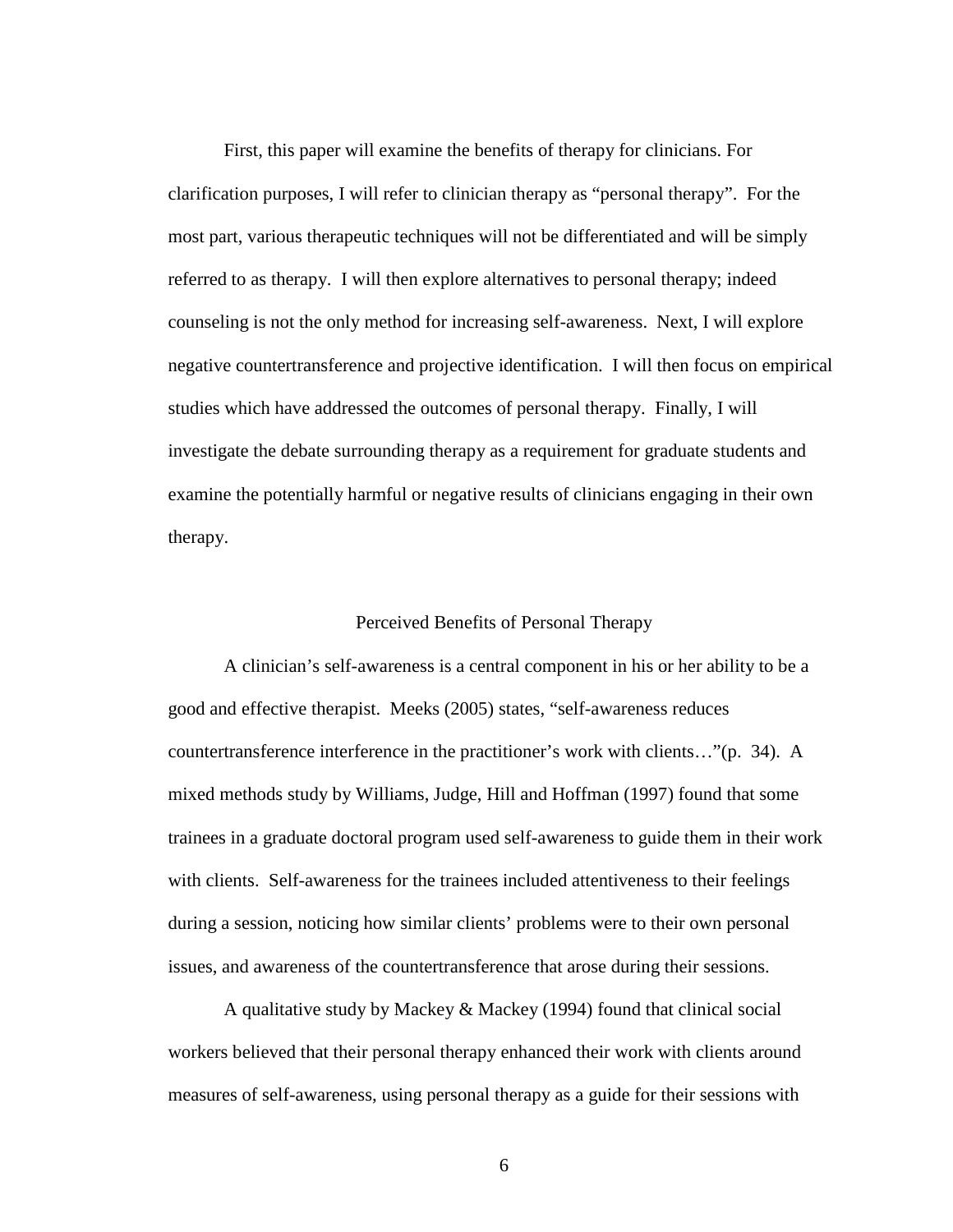clients, empathy, heightened understanding of the therapeutic process, and personal and professional growth. To further support that personal therapy may be beneficial for clinicians, in a study of 48 therapists, it was found that 2/3 had been in personal therapy. The most common reasons for seeking therapy were for personal and professional growth. On a personal level, therapy was seen as being valuable for self-care. Professionally, the therapist-client was able to learn from his or her therapist and apply this when engaging with his or her own clients (Daw and Joseph, 2007).

Other issues addressed in personal therapy may relate to the therapist as a person. Personally, therapist-clients have reported that psychotherapy can facilitate "improvement in multiple areas: self-esteem, work functioning, social life, emotional expression, characterological conflicts, and symptom severity" (Norcross, 2005, p. 843). All of these factors were enhanced if the therapist felt liked by his or her therapist (Buckley, Karasu & Charles, 1981).

Previous studies show that the most important aspect of treatment was the relationship between the therapist and the therapist client (Bellows, 2007; Norcross, 2005). The therapist starts to internalize parts of their therapy that contribute to their professional development. Bellows (2007) states that the internalization of therapy becomes the ability to self-analyze.

Bellows (2007) examined the potential for the therapists to internalize the work with their own therapists. The qualitative study, which involved interviews with 20 psychoanalytic therapists found the majority of participants viewed entering into personal therapy as being beneficial for their professional work. These therapists were referred to as the high level of influence group. The participants were Midwestern psychiatrists,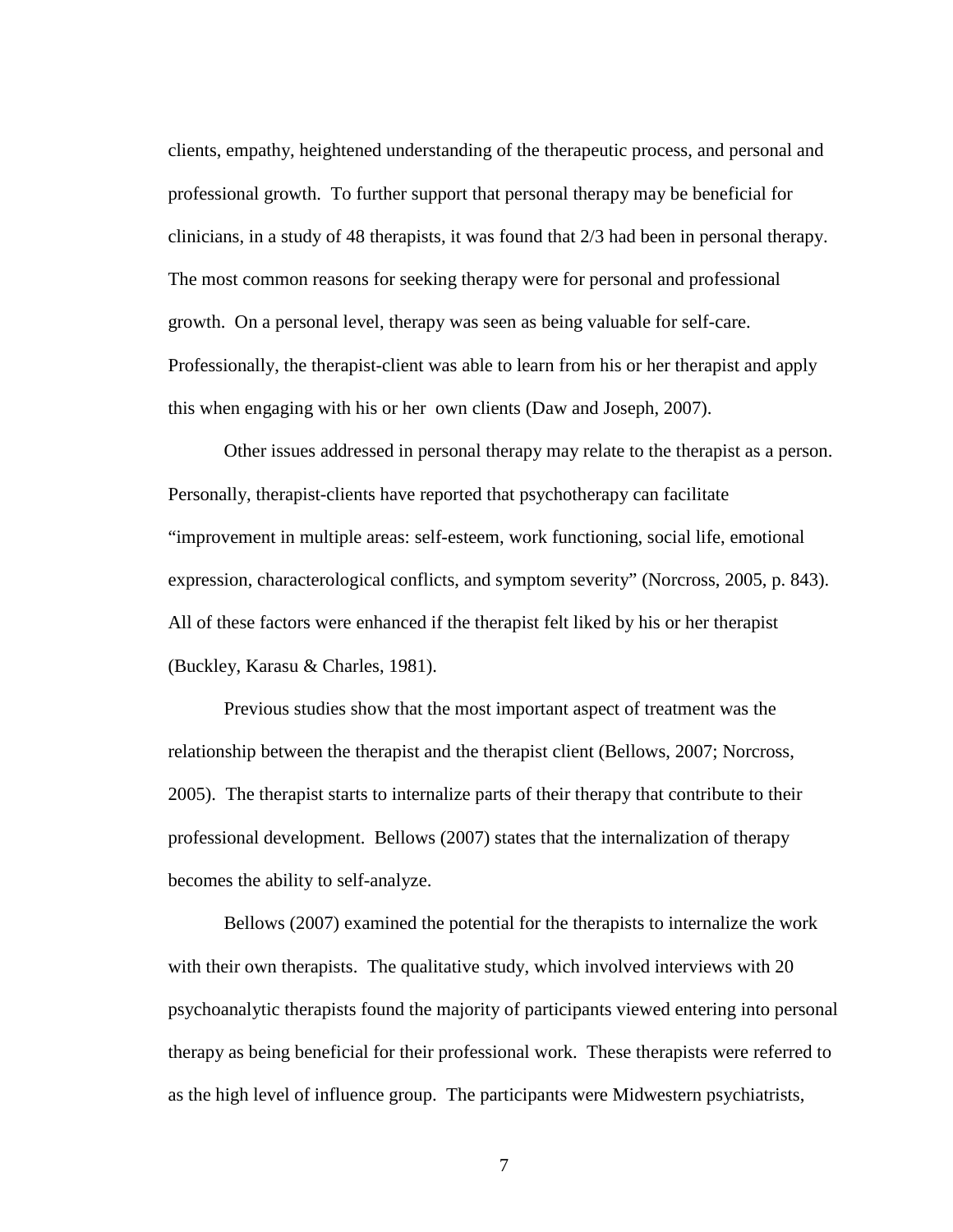social workers and psychologists who had been mental health professionals for at least 5 years. They had terminated their own personal therapy 5-10 years prior. Those who were most influenced by their personal therapy in their own clinical practices had varying positive experiences in therapy. It was found that a small number of people in the lower level of influence group had unresolved issues with the therapist and had not internalized the therapeutic dialogue.

The therapists who were most influenced by their own personal therapy in their clinical work saw personal therapy as producing some sort of change. Therapists who viewed their previous therapist as someone to model their work after were more likely to think it is important to address interpersonal issues between therapist and client with their own clients (Bellows, 2007). The study found positive themes of how personal therapy enhanced work with clients. These are: the clinicians witnessed an experientially different style of conducting therapy, saw variations in handling countertransference, had the opportunity to model their therapy after the therapist's techniques and viewed the therapist as an internalized mentor.

The major findings of the study showed that participants most influenced by their personal therapy said it contributed to their professional identify and enhanced their interpersonal relationships with clients. Being able to successfully navigate interpersonal conflicts with their therapists influenced whether they viewed the therapists as role models for their professional development. The therapists found they were more likely to admit flaws that increased empathy for their own clients for how difficult personal change is. Good terminations influenced whether or not the therapist saw his or her own therapist as a professional role model and contributed to internalization of the work.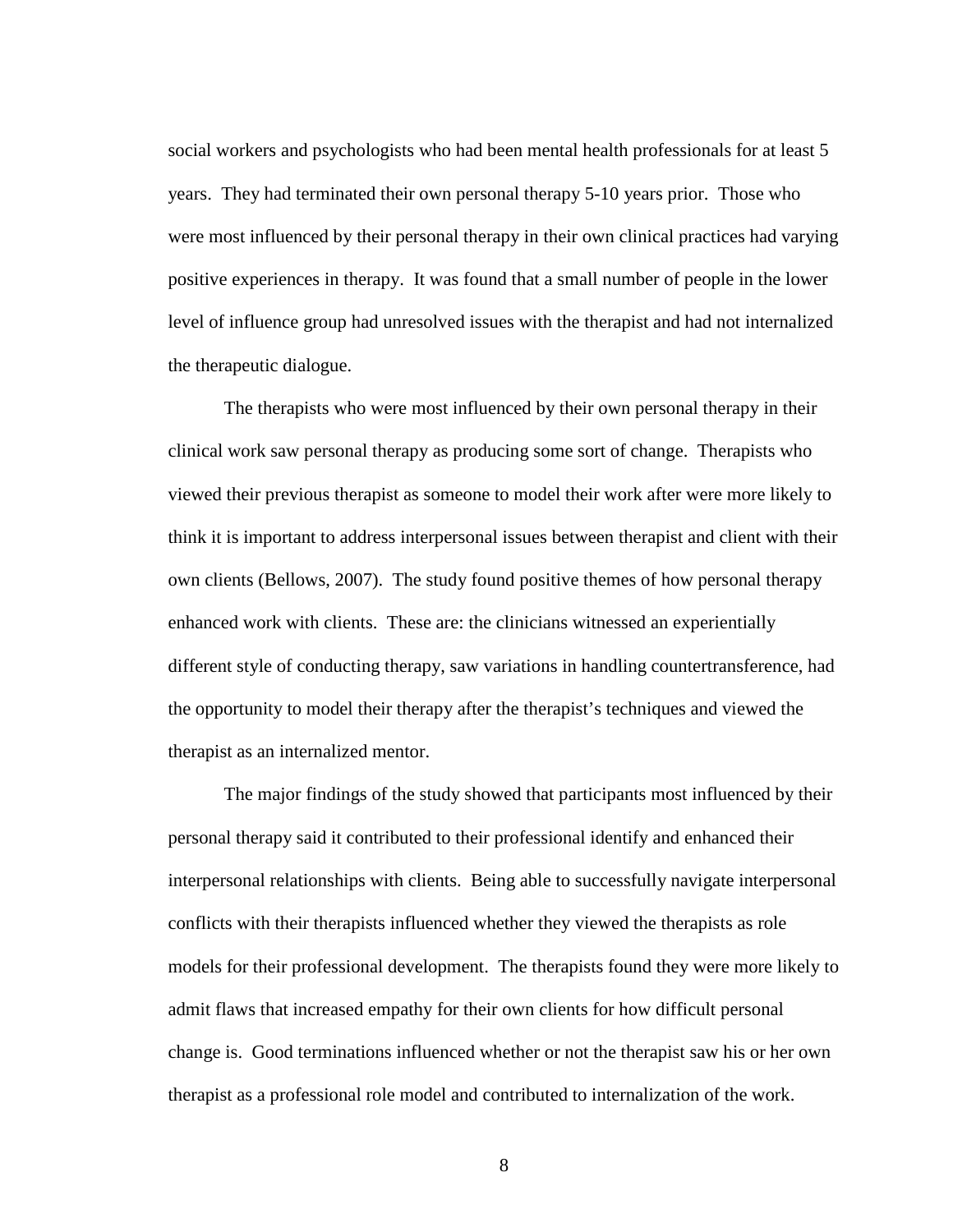Bellows (2007) reports that the study yielded a number of unexpected findings. For example, if the therapist was more likely to admit flaws and apologize to the therapist-client, then the therapist-client was in turn more likely to admit his or her own imperfections. This can be viewed as a kind of modeling. Through personally experiencing therapy, the therapist-client is more likely to understand that self-change is difficult, which may increase respect for the difficulty his or her clients endure in creating changes in their lives.

The therapist-clients developed a greater understanding of the limitations that therapy imposes. For example, some of the therapist-clients realized that they could not become perfect versions of themselves in therapy, which created greater understanding that they could not make their clients perfect. Having more realistic expectations for themselves would communicate to the clients that they needed to release their own standards of perfectionism. In addition, they had a more realistic view of how much can be accomplished in therapy in general. Good termination led to better internalization of the therapeutic relationship/dialogue. Conflicted terminations led to conflicted feelings about the relationship.

The therapist-clients who conducted the most hours of psychotherapy with their clients had been in personal therapy for the most hours. This suggests that the longer one is engaged in his or her own psychotherapy, there is a reduction in burnout and greater ability to sustain work. Those who engaged in the greatest amount of personal therapy were in the highest level of influence group.

Despite the rich findings, there are many limitations to this study. Therapists may be more biased towards the benefits of individual therapy, because they have chosen to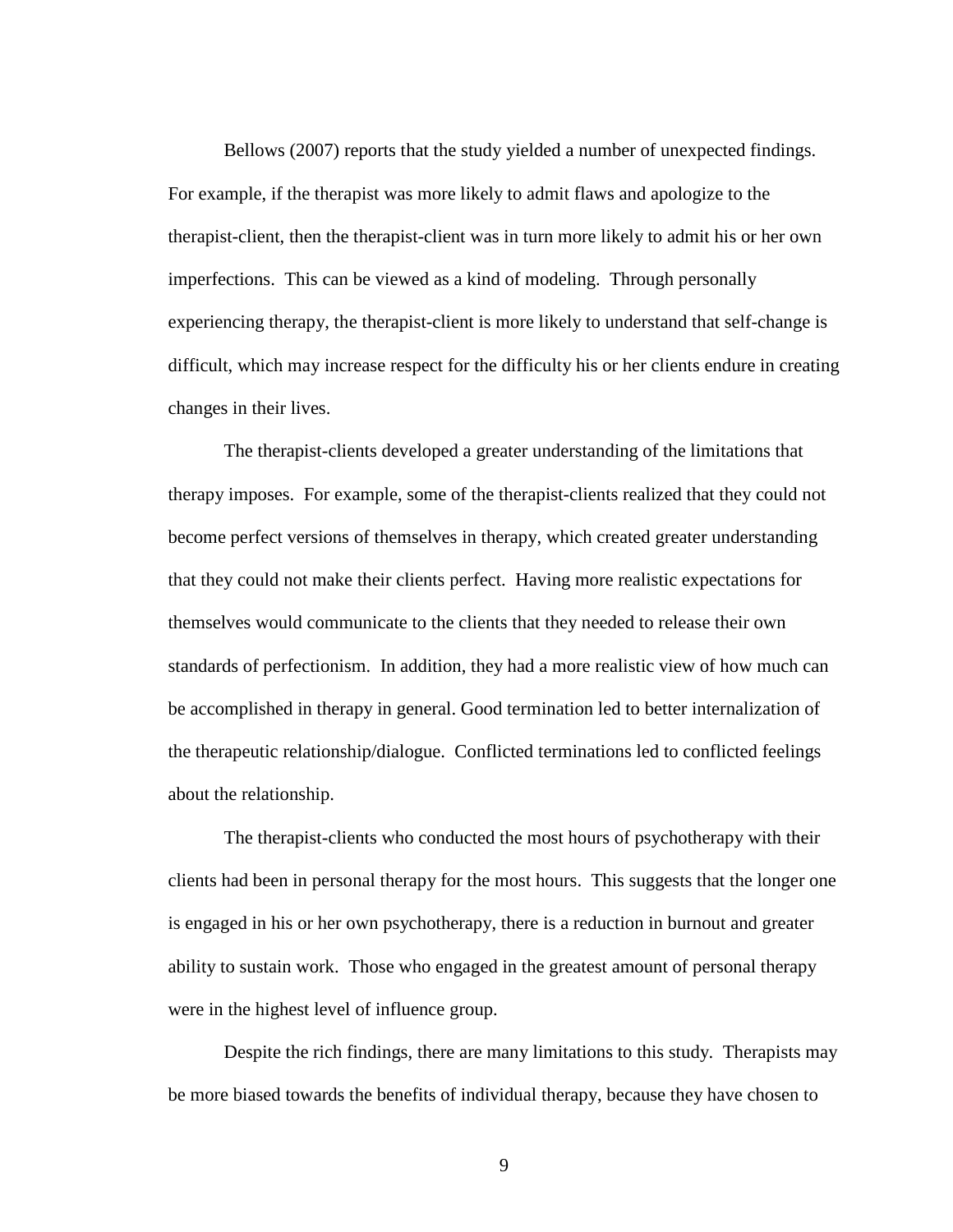make therapy their careers. They may overvalue its benefits. Furthermore, those who agreed to participate in the study may have been proponents of therapy. This supports the notion that there needs to be more studies which specifically seek therapists who viewed their therapy in a negative light or saw the therapy as contributing little to their clinical practice (Bellows, 2007; Norcross, 2005).

In my opinion, the findings in this study in support of personal therapy have implications for people in therapy who may one day become clinicians. If the therapeutic relationship can be modeled and provokes an interest in therapy, budding therapists might treat their clients with respect because they have internalized their work with their own therapists. This has implications for the training of therapists who are interested in social justice and the client as the expert perspectives. However, this does not answer the question of how potential therapists might be influenced or deterred if they have negative experiences in therapy.

A study by Halewood and Tribe (2003) provides further support for clinicians in personal therapy. In a comparative, quantitative study of counseling psychology trainees and post graduate students, it was found that trainees are more susceptible to narcissistic injuries, which can be detrimental personally and to their clinical work. Examples of these narcissistic injuries are, lack of mirroring, difficulty setting boundaries, perfectionist tendencies and limited self-understanding. It is suggested that people drawn to the clinical field may have a high level of narcissistic injuries. They may not have had adequate mirroring by their own parents and as therapists may seek mirroring and validation from their clients. Narcissistic injuries can increase burnout, drop-out rates, and may negatively affect work with clients. (Halewood and Tribe, 2003). The authors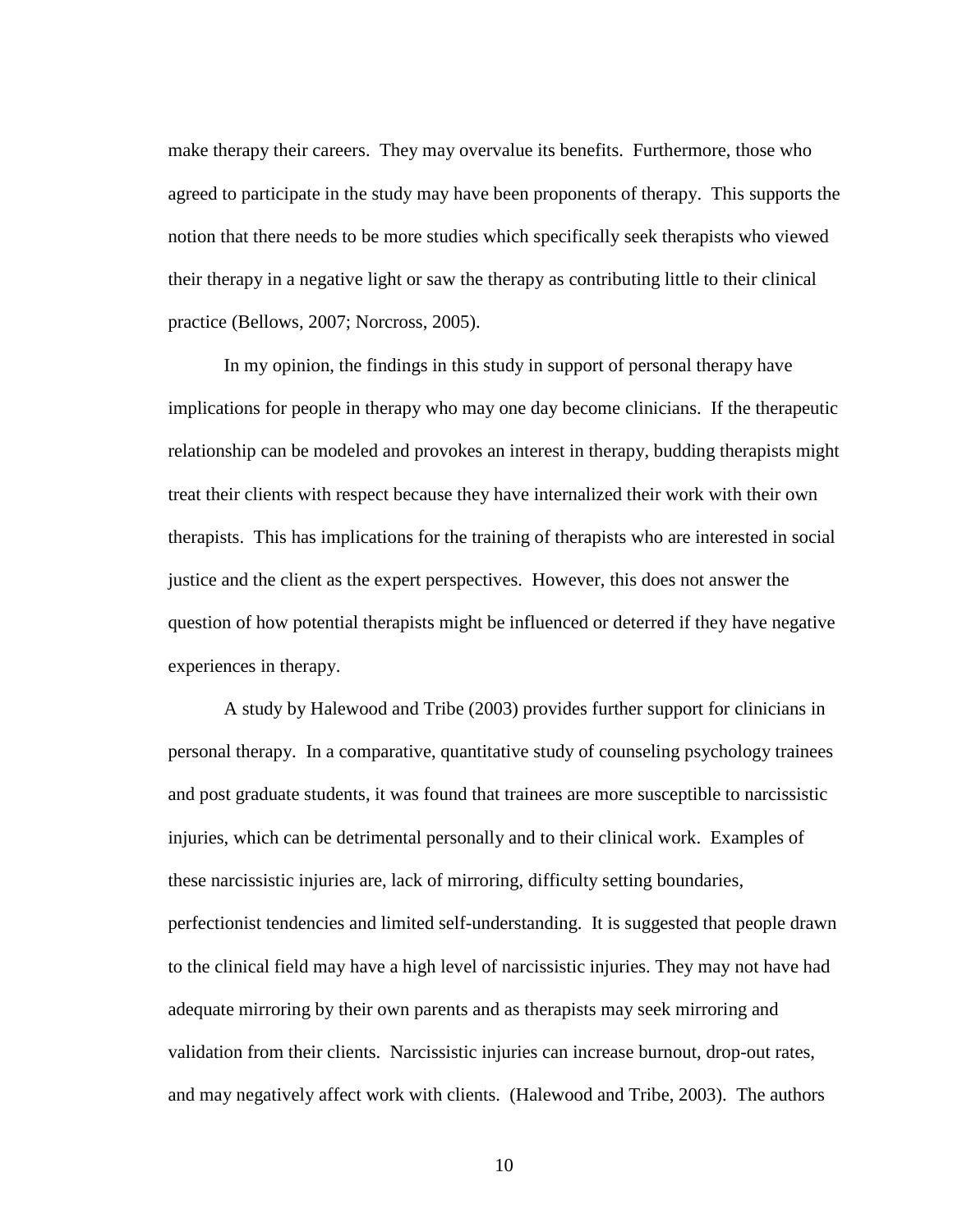suggest that one way for trainees in mental health fields to address their narcissistic injuries is to undergo psychotherapy in order to increase self-awareness. The authors imply that the postgraduate group may have had fewer narcissistic injuries because they were required to undergo 40 hours of therapy in order to receive their degrees.

Barnett (2007) conducted a qualitative study with 9 therapists who operated from a psychoanalytic framework to gather their opinions regarding why they had entered the field. The author found themes of entering into the profession because of childhood loss or loneliness, a history of depression and attempting to satisfy early, unmet narcissistic needs through work with clients. The author states that it is difficult for therapists with narcissistic injuries to handle negative transference, as they are often unwilling to work through interpersonal problems with clients. In addition, therapists may wish for clients to idealize them, or see them as the parental figure that they did not have growing up. The author implies that when therapists reach a point where they can look at the reasons why they entered the field more objectively, they can begin to assist others in a more helpful way. The author poignantly states, "Therapists need to be able to acknowledge the client in themselves" (p. 269).

Barnett (2007) also addresses the issues of narcissistic needs in therapists. Therapists may be projecting their own needs onto clients. The author suggests that therapists may also be entering into the profession because of unfilled childhood sadness or loneliness. They may see the bond with clients as being intimate and may prolong the work unfairly for the client. These issues can be dealt with in personal therapy and in supervision. Barnett (2007) states that therapists must address their own narcissism: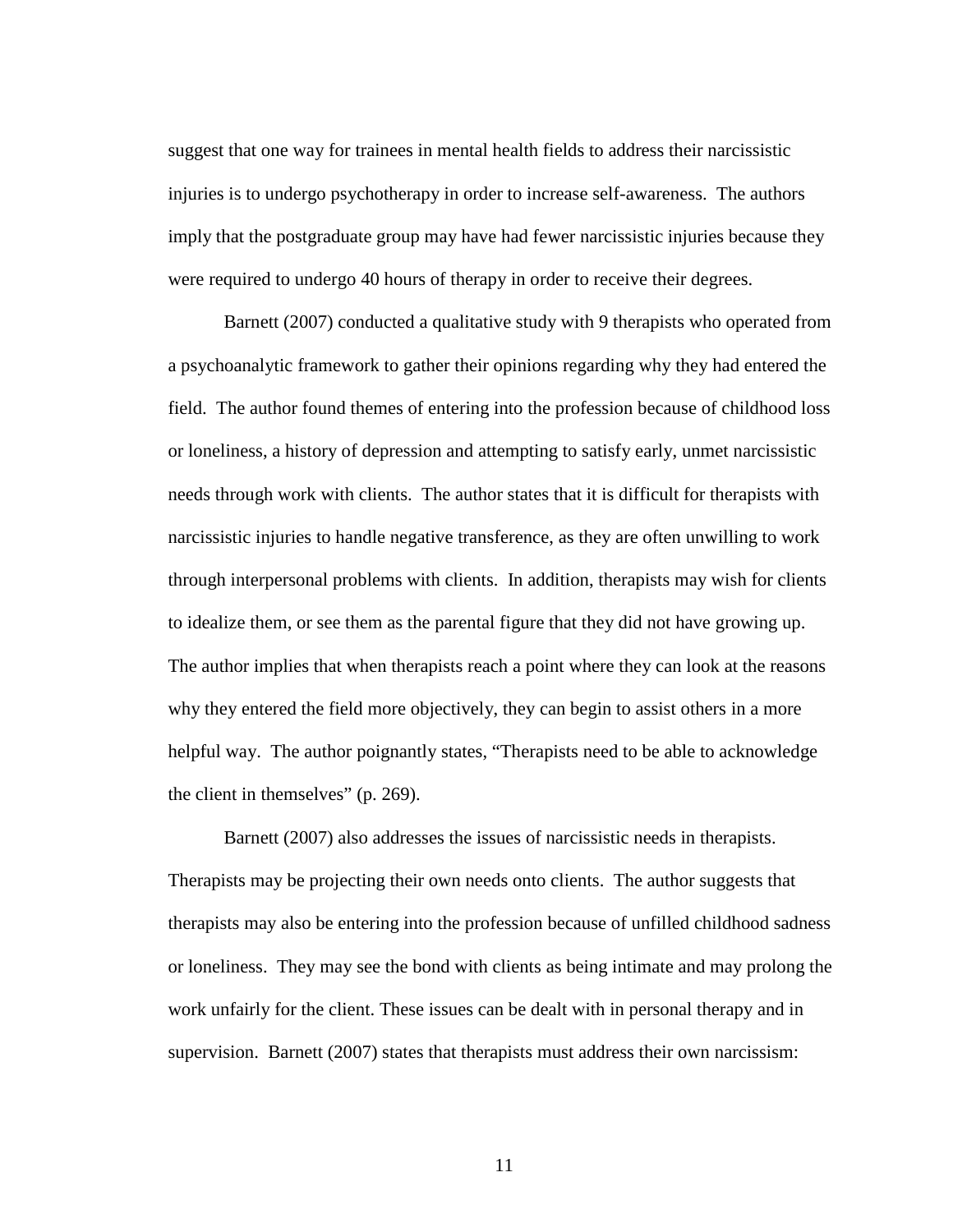Narcissistic needs are always present in infancy and early childhood and may be met through 'good-enough' environment and parenting. If, however, unfavorable circumstances prevent that from happening, the effects may persist, unconsciously into adulthood, resulting in characteristics of intolerance and failure, grandiosity and cravings for love and attention. (p. 267)

Therapists with narcissistic conflicts may have perfectionist tendencies that could interfere with their work. As children, they may have become parentified because of their own parents' narcissism, which caused them to become attuned to the wants and feelings of others. These children may have developed a false sense-of-self that stems around catering to others' needs. (Glickhauf-Hughes & Melhman, 1995). Thus, they may enter into the field to help foster a sense of identity. Barnett (2007) states that many who enter into the profession are wounded healers. People must understand what is behind the wounds, how the wounds motivate them to enter into the work and they can use that knowledge to be of assistance to others.

Schumacher Fineel (1985) suggests that therapists' supervisors can try to point out issues, like narcissism, that clinicians may struggle with and try to work with them around these issues. If this is not effective, the clinicians can enter counseling. If counseling is not effective, it is recommended that perhaps the person not be in the field, because they might not be effective in working with their own clients' issues of narcissism (As cited in Halewood and Tribe, 2003).

Despite promising results, such studies as the above mentioned are extremely challenging to conduct due to numerous confounding factors, such as difficulty in measuring clinician and client attitudes and then correlating the two. Most studies which examine if personal therapy can enhance therapists' work with clients are flawed due to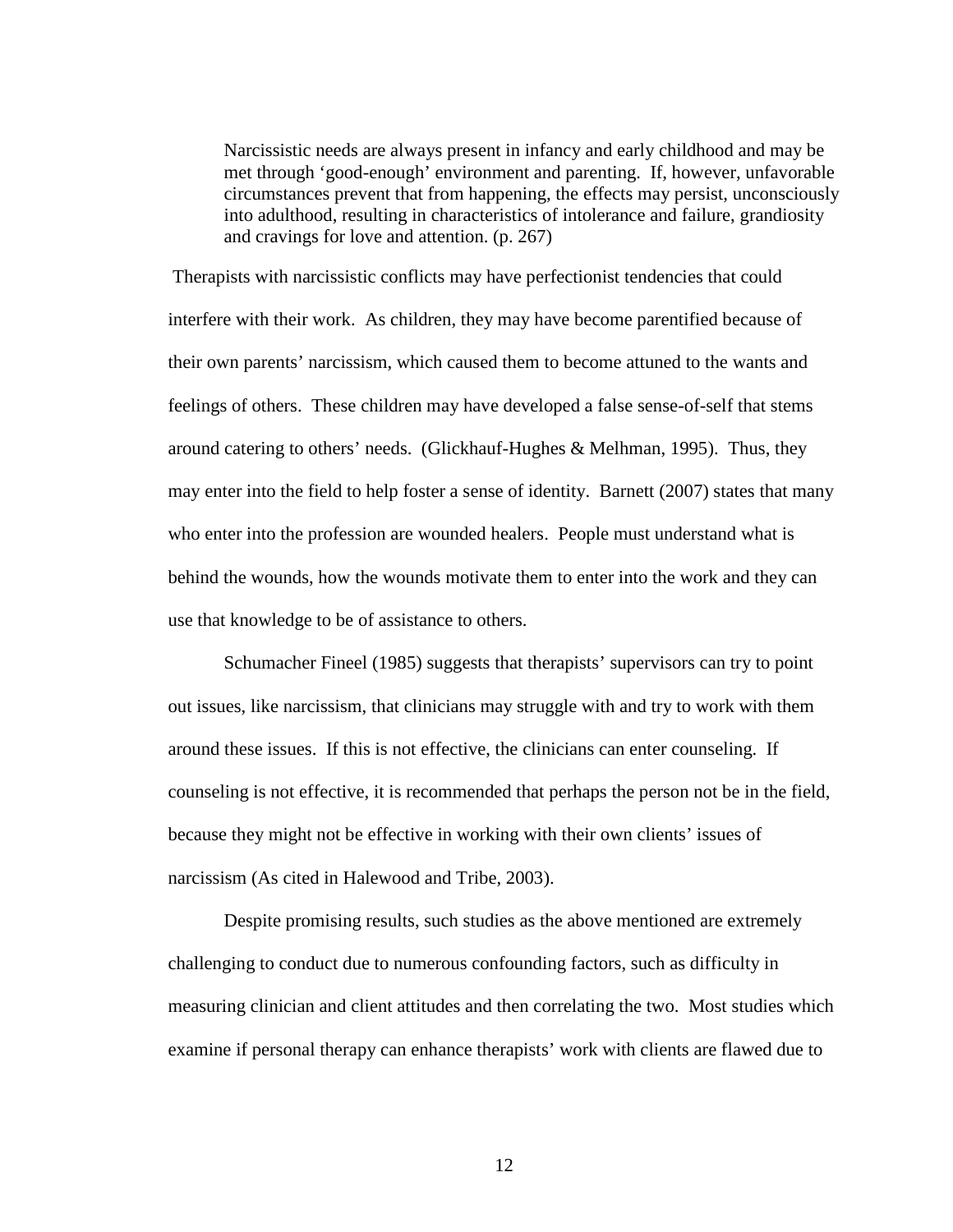small samples, are poorly controlled and use subjective measures of client outcome. (Norcross, 2005).

#### Alternatives to Therapy

Supervision may be an alternative to personal therapy. An Australian study conducted with 316 psychotherapists showed that 96% of the participants engaged in psychotherapy supervision. The number of times per month that the participants engaged in supervision varied. Interestingly, there are several variables, which correlated with frequency of supervision; these are: clinicians who engaged in more personal therapy, had more client hours, and are female (Grant and Schofield, 2007). The authors state,

…the fact that the learning is custom made to the individual struggling with a problem, and the notion that supervision can be an anecdote to burnout, staleness and grandiosity are significant reasons to continue to encourage a culture of supervision. (Grant & Schofield, 2007, p. 11)

This study also suggests that personal therapy and supervision are complimentary to each other in terms of aiding the therapist in his or her work. However, in considering supervision over personal therapy, it is important to take Schore's (2003) neurobiological contributions to the field of psychotherapy into account. Schore (2003) suggests that the dyadic relationship of supervisor and clinician may not create the same emotional corrective experiences as in psychotherapy, which can create change in the new clinician.

Traditionally, many clinicians have received psychotherapy in order to analyze their own internal processes, but with increased costs of analysis and limited time, this is not a reality for many mental health care professionals. Meeks (2005) discusses infant observation as an alternative to clinician psychotherapy to facilitate self-awareness.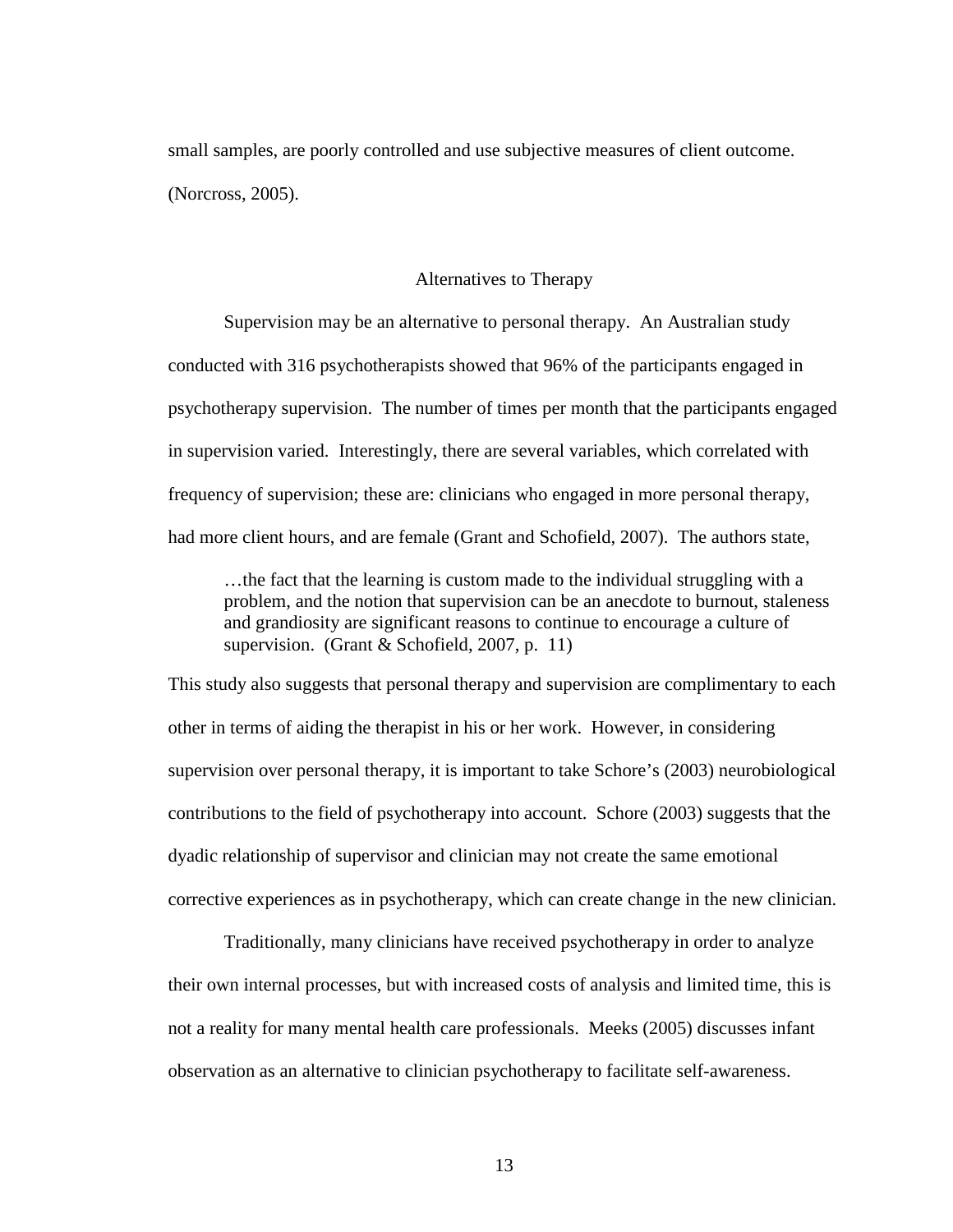Infant observation is the process of observing an infant in its natural environment over time. The purpose of this observation is to gain mindfulness skills by being present in the moment. This process helps the clinician to be more focused, attuned, and present during a therapy session and more likely to be able to identify and recognize countertransference. The author states, "This is important for all people working in teaching and caregiving professions, all of whom are taught the importance of selfawareness but given few tools for accomplishing it" (Meeks, 2005, p. 35). She raises an interesting point, as self-awareness is an abstract and subjective concept and therefore, difficult to teach. Meeks also discusses the role that supervisors and cohorts can play in developing a clinician's self-awareness. Although the idea of clinicians participating in observation seminars is intriguing, I can see some inherent problems in the system. If a clinician has little self-awareness of her or his countertransference, what are the chances that she or he would agree to endure such a process? In other words, if one does not believe one has a problem, why would s/he participate in the intervention? This problem would apply to a clinician's decision to enter into personal therapy as well.

# Awareness of Countertransference and Projective Identification

Self-awareness and understanding one's countertransference are important for conducting good therapy. An article by Green (2006) discusses the importance of acknowledging hate that therapists sometimes feel for their clients. This article identifies the importance of therapist self-awareness and if the hatred is not confronted, it may conjure feelings of shame, guilt and incompetence in the therapist and will perpetuate an inability to cope with this in the client. Green (2006) also discusses that if the therapist is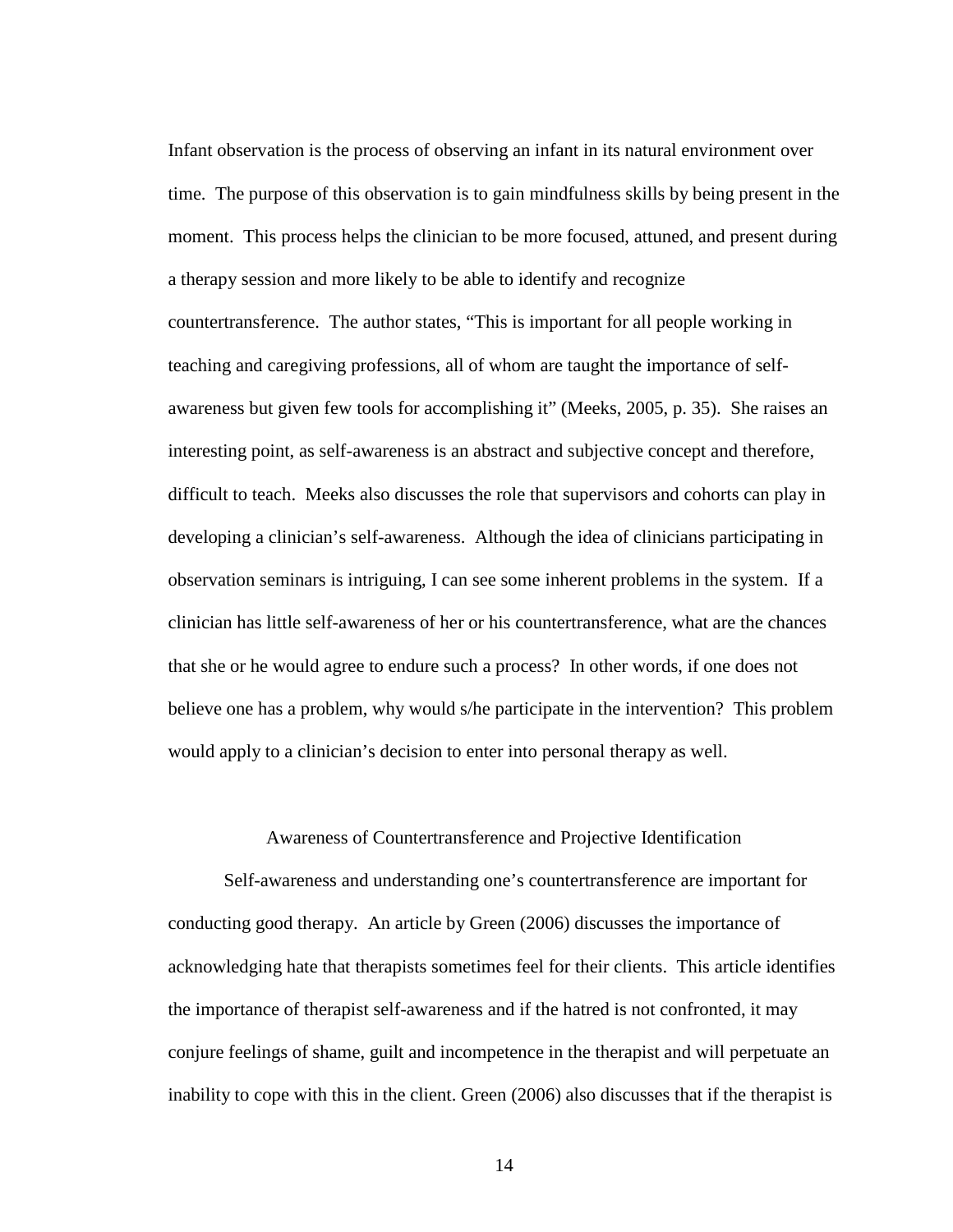able to experience hate, then the client will too. The therapist can model experiencing hate for the client. Clinician therapy can help to facilitate understanding and awareness of such powerful emotions.

Schore (2003) discusses the ways in which transference and countertransference occur on a neurobiological level. Transference and countertransference must be examined from a neurobiological perspective because they are often unconscious processes which affect states of regulation in both the client and the clinician (Schore, 2003). Personal therapy helps to regulate affect, and attunement to client affect happens through clinicians' own emotional attunement. The client often utilizes the transference for unmet self-object needs. Schore (2003) states "…when the self-object seeking dimension is in the foreground, the analyst must *resonate* at the deepest layers of his/her personality to be sufficiently available to the patient's developmental and self-regulatory needs" (p. 50). Schore (2003) suggests that personal therapy can aid in the clinician developing a more robust sense-of-self to become a suitable self-object for the client.

Therapists must also be tuned into projective identification as they could be silently colluding with their clients' negative views of themselves, or procedurally creating enactments of both their and clients' negative life experiences. Schore (2003) states, "Klein's concept of projective identification attempts to model how an unconscious system acts as a 'transmitter' and how these transmissions will then influence the receptive functions of the other unconscious mind." (p. 55).

Because of the intersubjective, unconscious right-brained processes that occur between client and clinician, Schore (2003) argues that a clinician's own psychotherapy is fundamental for heightened attunement to the clinician's clients. In order for a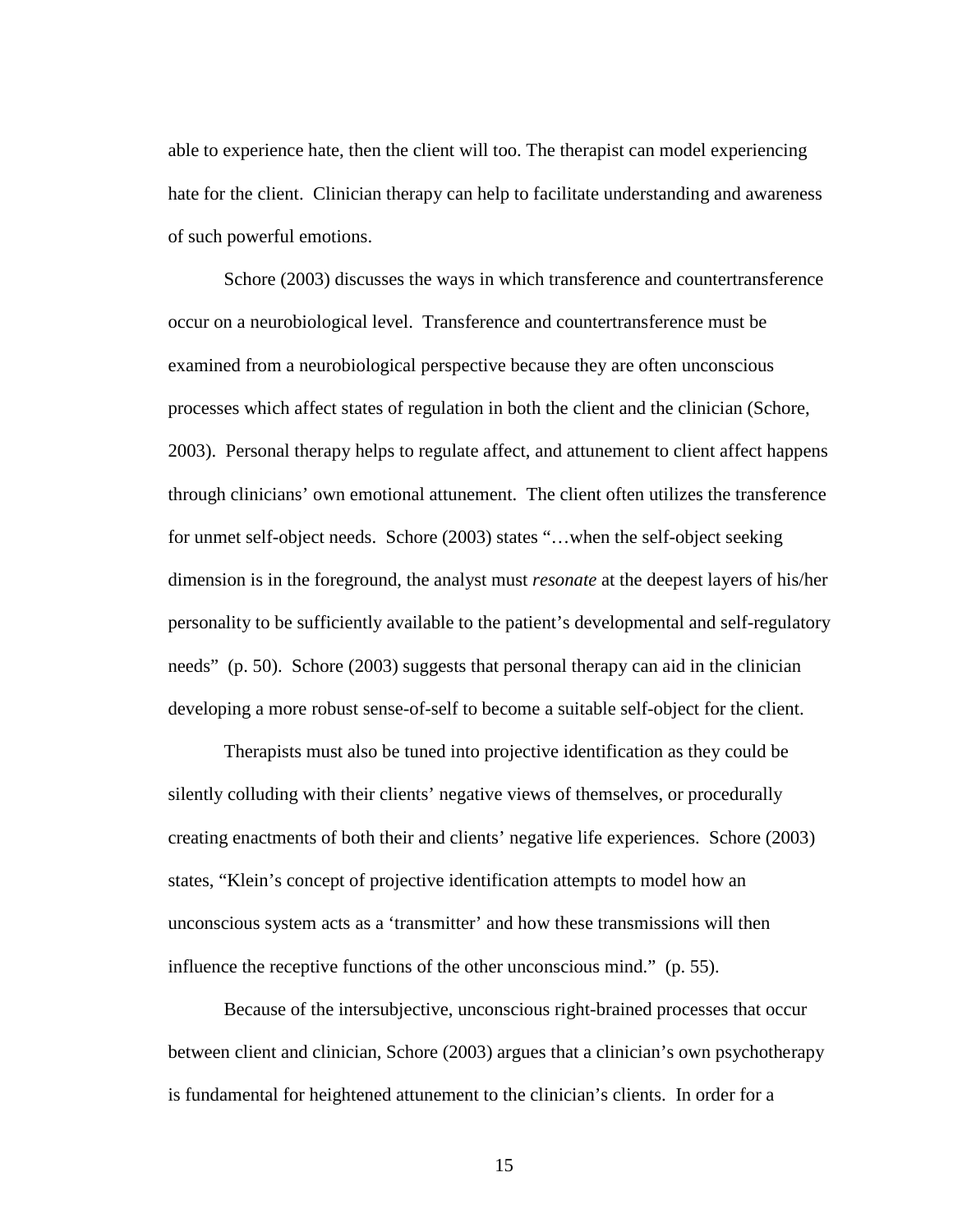clinician to sit with the powerful feelings that arise in clients, a clinician must be able to tolerate and accept these states of affect. Much of this ability stems from past experiences that the clinician has had and his or her own attachment styles. This also involves the unconscious messages that one received in one's own family about the acceptability of emotions. Personal therapy can help to facilitate and strengthen emotional attunement within the clinician and intersubjectively between the clinician and client.

#### Do Therapists Believe Personal Therapy is Valuable?

Interestingly, previous studies have shown that most licensed professionals believe therapy to be beneficial. In a recent study conducted by Pope and Tabachnick (1994) of 800 psychologists, 84% of psychologists surveyed had undergone therapy previously, 86% of these found it to be helpful and only 2% found that it was not helpful. The therapists found it to be most helpful for increasing self-awareness and selfknowledge. Despite that most found their therapy to be helpful, 22% of therapists also found their personal therapy to be harmful in certain capacities. Examples of harm are perceived confidentiality violations by their own therapists and therapy being a mandatory requirement for their programs, thus not having had a choice regarding being in personal therapy. Most of these psychologists believed that therapy should be a requirement for graduate programs. Another empirical study of 855 clinical psychologists found that 63% had previously been in therapy (Garfield & Kurtz, 1976). Of the 855 psychologists, 45% believed that therapy should be required for practicing clinicians, 62% thought that therapy was very or moderately important for psychology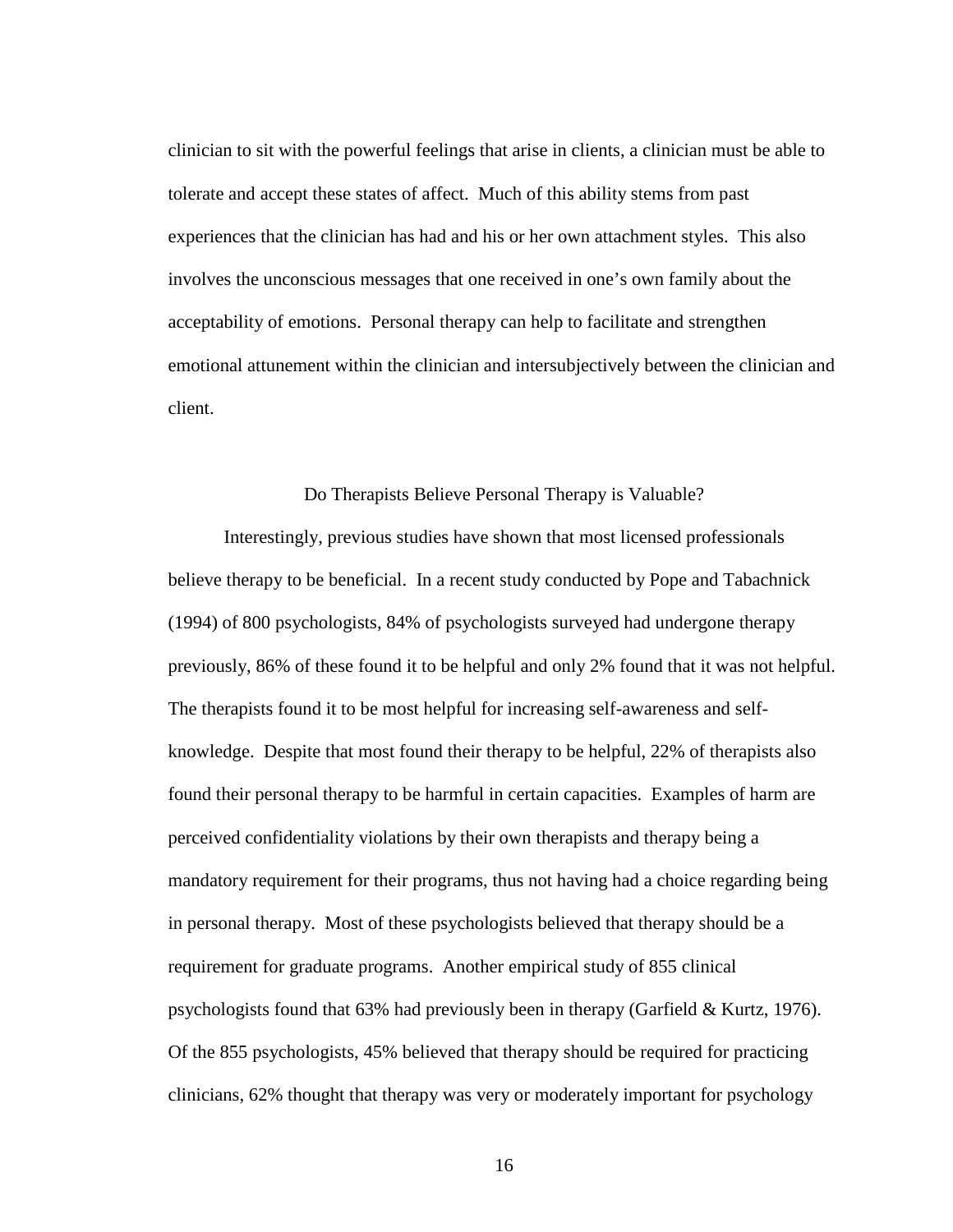students, 15.5% believed therapy would not be helpful and less than 1% thought therapy would be harmful. Not surprisingly those who had been in therapy previously found it to be more relevant than people who had not and were more likely to recommend it. Finally, people who practiced from a psychoanalytic orientation found personal therapy to be more relevant than people who practiced from a learning theory framework (Sol  $\&$ Richard, 1976). Another study found that psychodynamic, psychoanalytic, personcentered and eclectic therapists are likely to be proponents of personal therapy (Lucock, Hall & Noble, 2006). Therapists who operate from a Cognitive Behavioral framework were least likely to view personal therapy as important.

It is important to note that results have varied among clinicians' feelings about the importance of psychotherapy, depending upon whether the therapist is experienced or relatively inexperienced. For example, the study conducted by Pope and Tabachnick (1994) found that in a survey of 800 psychologists, only one third believed that mandated therapy would be helpful for a clinician after receiving an ethical violation. A survey of psychologists by Guy, Stark and Poelstra (1988) found that 22% of those surveyed had never received individual psychotherapy, which is thought by the authors to be the most relevant modality for resolving personal issues. The authors question why practitioners of therapy are hesitant to enter into the same treatment services that they provide for others. This suggests that there may be a lack of confidence in the techniques that the clinicians are practicing. The study also found that psychodynamically oriented practitioners were more likely to be in psychotherapy, both during training and after beginning their careers. The authors state, "Such individuals may recognize the importance of their own emotional health for the integrity of the treatment they provide"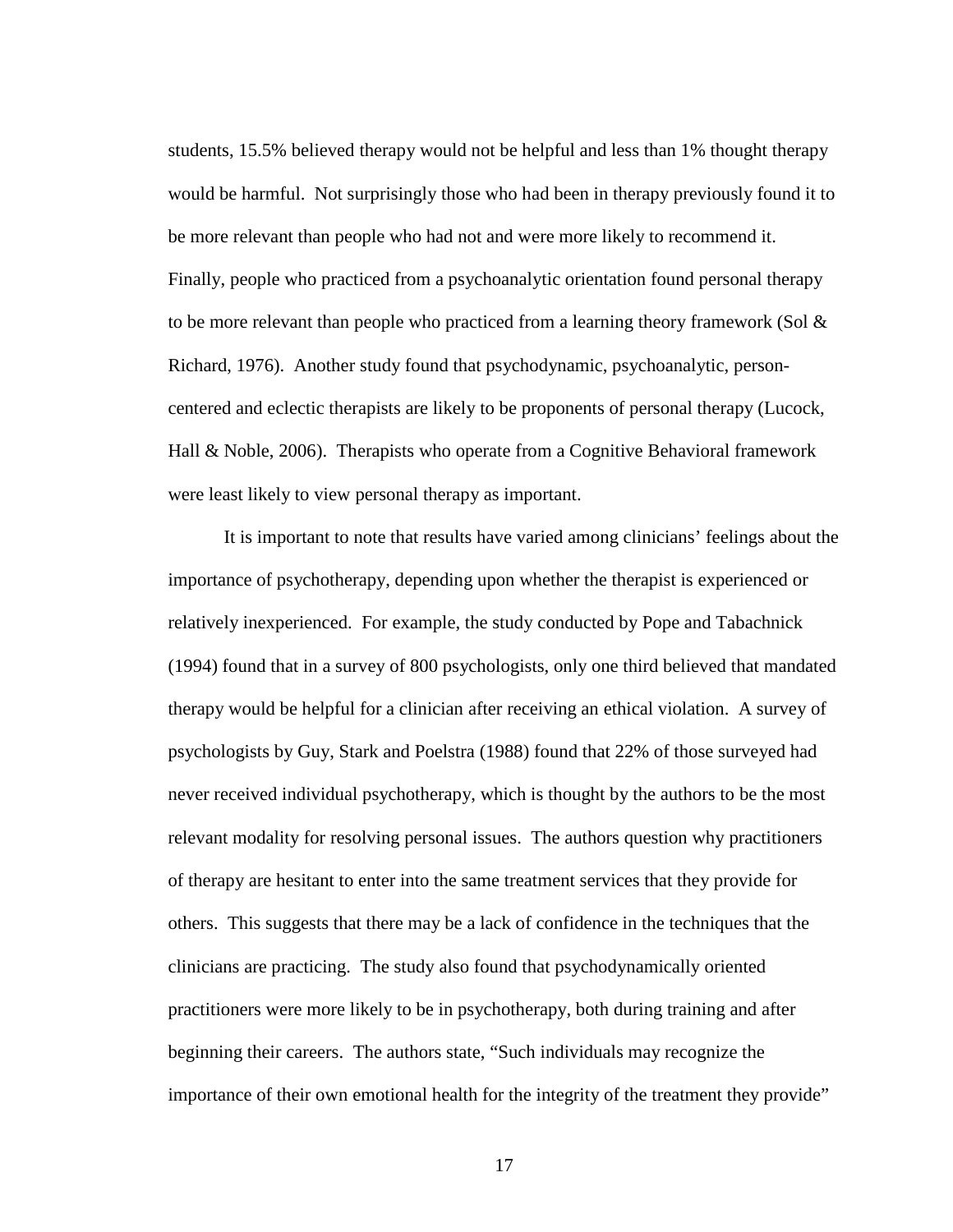(Guy et al., 1988, p. 475). Another finding of the study is that clinicians who practiced from an eclectic framework were more likely to have been in therapy before entering their profession. Finally, the study found that clinicians who were in therapy before graduating were more likely to continue therapy into their careers. The results of this study suggest that the theoretical orientation from which a clinician operates may determine how relevant they perceive therapy for themselves and/or others to be.

Another study conducted by Macaskill and Macaskill (1992) with psychotherapy trainees showed that 87% of participants reported that therapy was moderately to very helpful in their work as clinicians and in their personal lives. The trainees' most common goals were personal growth and resolving personal conflicts. This would imply that trainees seek therapy in order to resolve some personal problems before they begin their careers, which could ultimately better serve their clients. On the other hand, in a review of the literature of 30 years of empirical studies, Macaskill (1988) found that 15-40% of psychotherapist trainees found their own personal therapy to be unsatisfactory in some respects.

The Ongoing Debate for Students and the Risks of Personal Therapy

Despite the above theoretical arguments for clinicians to seek therapy, most graduate programs do not make psychotherapy a prerequisite for a degree. Atkinson (2006) argues that therapy should not be mandatory for training programs and there are other methods of obtaining some of the above benefits of therapy. In a review of the literature, Atkinson (2006) suggests that there is little empirical evidence to show that being in therapy makes therapists more effective. In fact, he argues that there might be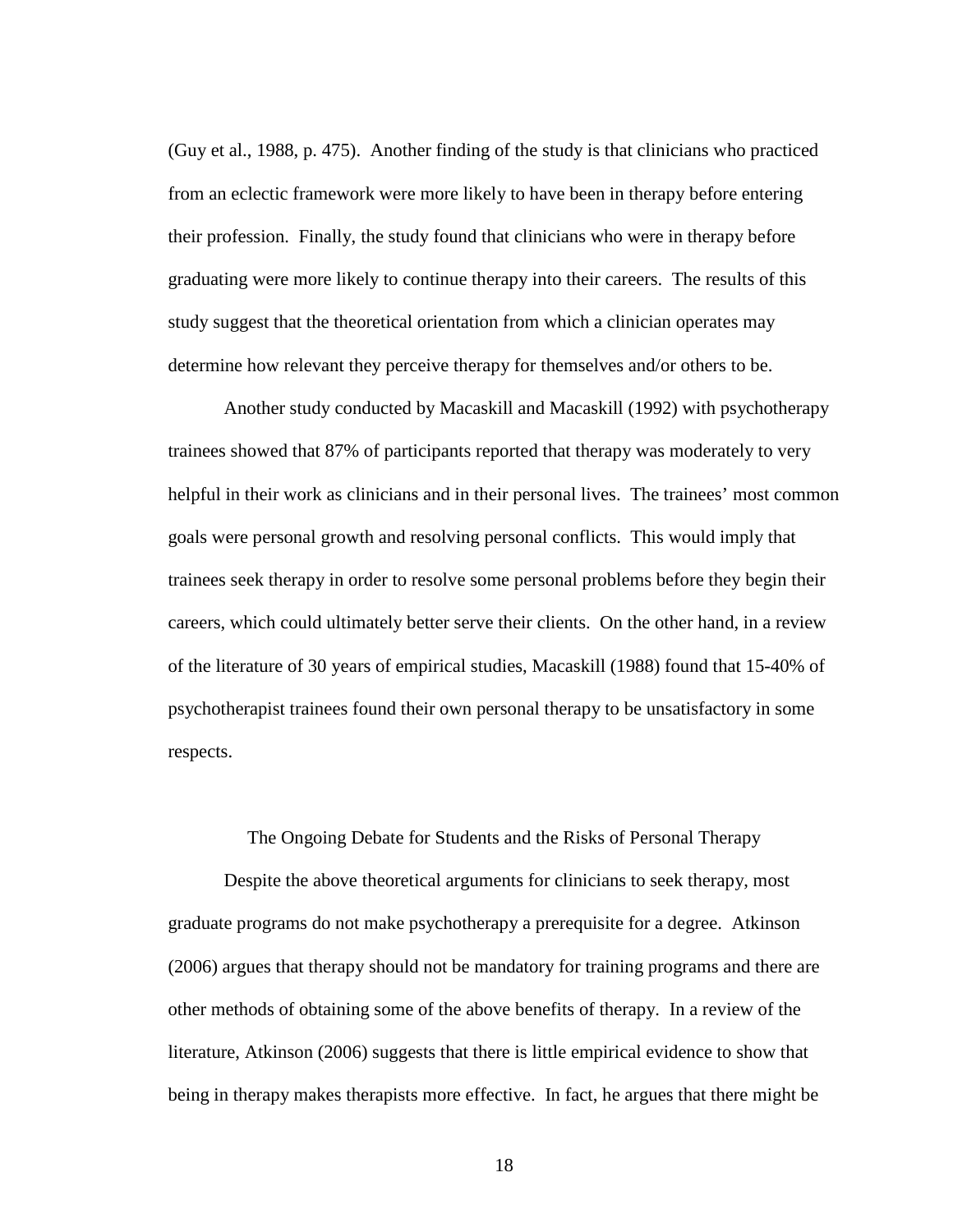more risk than benefit to a person with a healthy psyche who is entering into therapy solely because it is a requirement for a program. He makes the argument for a requirement such as a therapeutic group as opposed to personal therapy. In my review of the literature, I have noticed that most of the literature places emphasis on being in individual personal therapy. Atkinson (2006) states that personal therapy should be not be mandatory for training programs because of the empirical studies which have found that it can be harmful. Examples of the harm may be confidentiality and boundary violations on the part of the therapist. (Pope & Tabachnick, 1994). In addition, Bellows (2007) identifies several negative themes: increased distress, issues with the relationship, mistakes in treatment, identifying too much or too little with the therapist, and role confusion due to alternating from therapist to client. To further expand upon this, I believe the empirical studies suggest that the skill level of the therapists conducting the personal therapy with therapist's clients is difficult to measure. If the therapist-client is working with an inept clinician, will there be fewer personal and professional benefits?

Norcross (2005) argues for the importance, but not the requirement of personal therapy. He states that in the face of evidence based practice techniques, psychotherapy has lost some of its humanity (Norcross, 2005). The author states that the therapeutic relationship and the psychotherapist as a person may hold as much clout as practicing with evidence based treatments. In Europe, most countries require personal therapy to become a therapist (Norcross, 2005). In a review of the literature of the past 25 years, Norcross (2005) identified several significant findings. First, there are few programs in the US that make therapy a requirement; however, some psychoanalytic institutions do. Research shows that nearly 34 of all mental health professionals surveyed have been in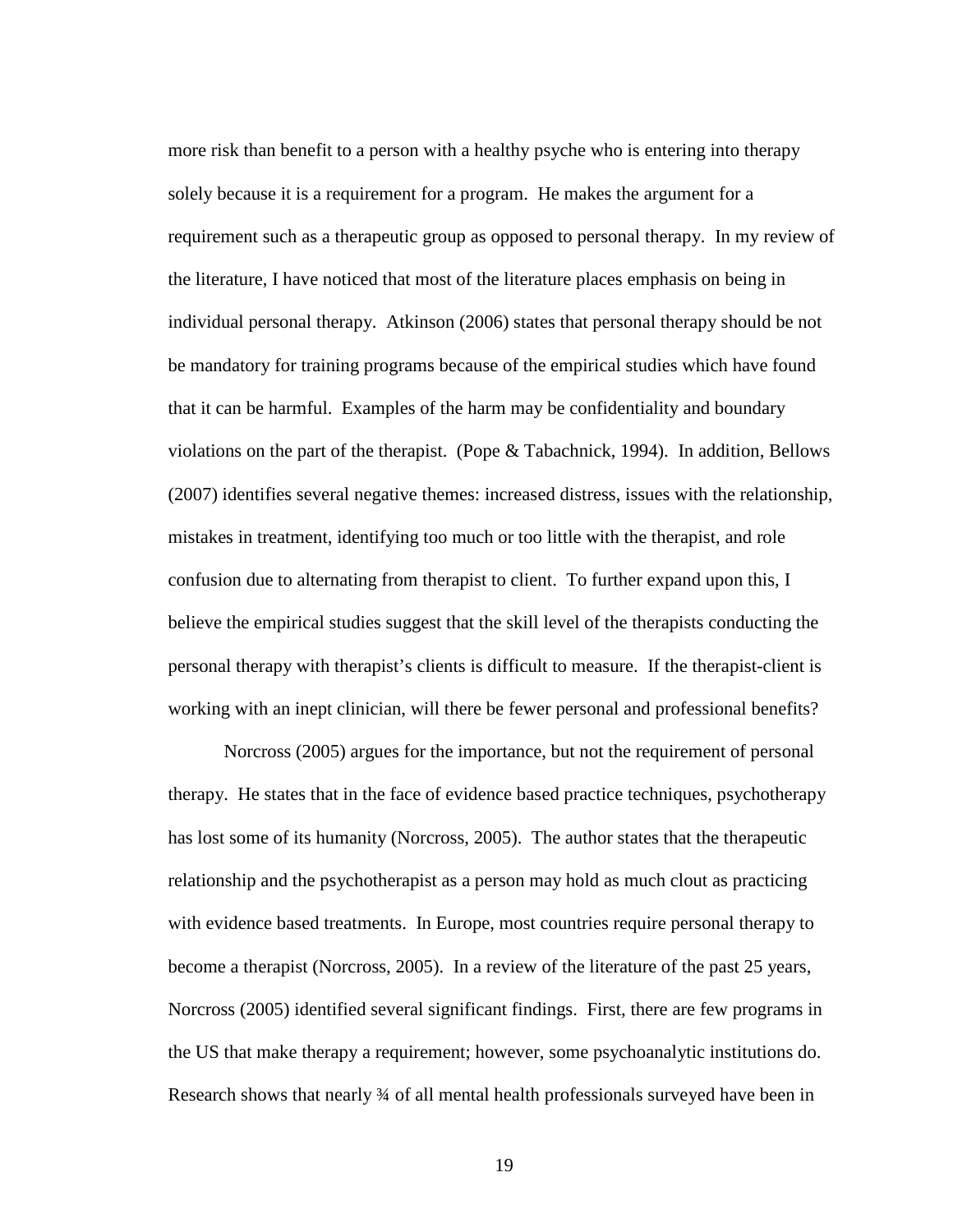their own therapy (Norcross and Guy, 2005). Personal therapy can refer to group, couples therapy, etc. The review also found that therapists have been in therapy three times as much as the general American public (as cited in Norcross, 2005). The author states that few studies have been conducted that examine at which stage(s) in their lives/careers therapists choose to enter into personal therapy.

Interestingly, the author states that qualitative studies provide more support for personal therapy providing change for clients, including increase in empathy and less dislike of clients. To contrast this finding, a separate study found that the amount of time a therapist spends in personal therapy did not correlate with their own clients' personal change over time (Sandell, Carlsson, Schubert, Grant, Lazar and Broberg, 2006).

In a study conducted by Norcross and Guy (2005), 1%-5% of the participants reported that their personal therapy was harmful to some extent. Regardless, this represents a small percentage of mental health professionals. Norcross (2005) continues to provide support that therapists most valued the personal relationship they had with their therapist.

A literature review by Norcross, Strausser-Kirtland & Missar (1988) found six major recurring themes that contribute to professional development. These are: 1) improving one's sense of well-being, self-care 2) increasing awareness of the intersubjective processes between themselves and their therapist which translates to awareness of this in their own work 3) Reducing stress levels 4) internalizing his or her therapist as a role-model 5) understanding the perspective of being the client 6) experientially observing their own therapist's skills (as cited in Norcross, 2005, p. 844).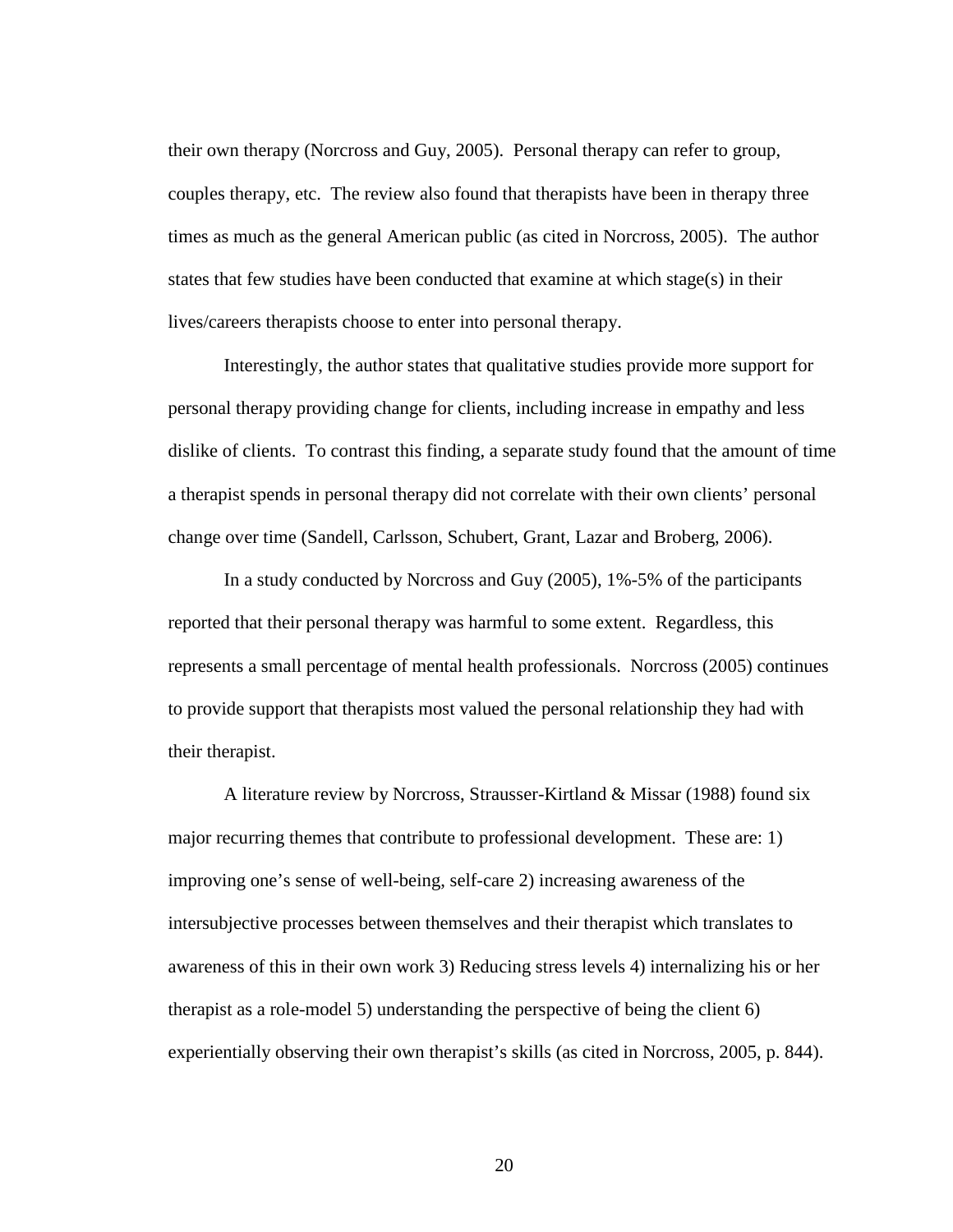#### **Conclusion**

The above topic regarding clinicians in therapy led to an interest in clinicians' perceptions of their own mental health, their self-awareness, and whether clinicians should undergo their own therapeutic process. Further clarification about clinicians' attitudes towards graduate students working towards becoming clinicians going through their own therapy is warranted. The current study will examine clinicians' attitudes toward their mental health, if they think that undergoing their own therapy can benefit or harm work with clients, and assess if they believe psychotherapy should be a mandatory requirement for students who are in school to be clinicians. Although obtaining clinicians' opinions about these subjects will not determine whether therapy should or should not be a requirement for graduate students, it is important to assess clinicians' viewpoints.

My study will interview clinicians from multiple disciplines and will make comparisons based on professions, degrees and various demographics. It is noteworthy that in my literature, I was only able to locate one study which focused specifically upon clinical social workers (Mackey and Mackey, 1994). In addition, my will assess the theoretical framework from which the clinicians operate. It will be interesting to see if my results parallel those of previous studies (Lucock, Hall & Noble, 2006; Norcross, 2005) that cognitive behavioral therapists believe that personal therapy is less beneficial than those practitioners who are psychoanalytically oriented. In addition, most of the studies in this literature review were conducted in the United Kingdom. It will be interesting to see if my study yields participants from other countries so that their perceptions may be compared to the perceptions of American practitioners.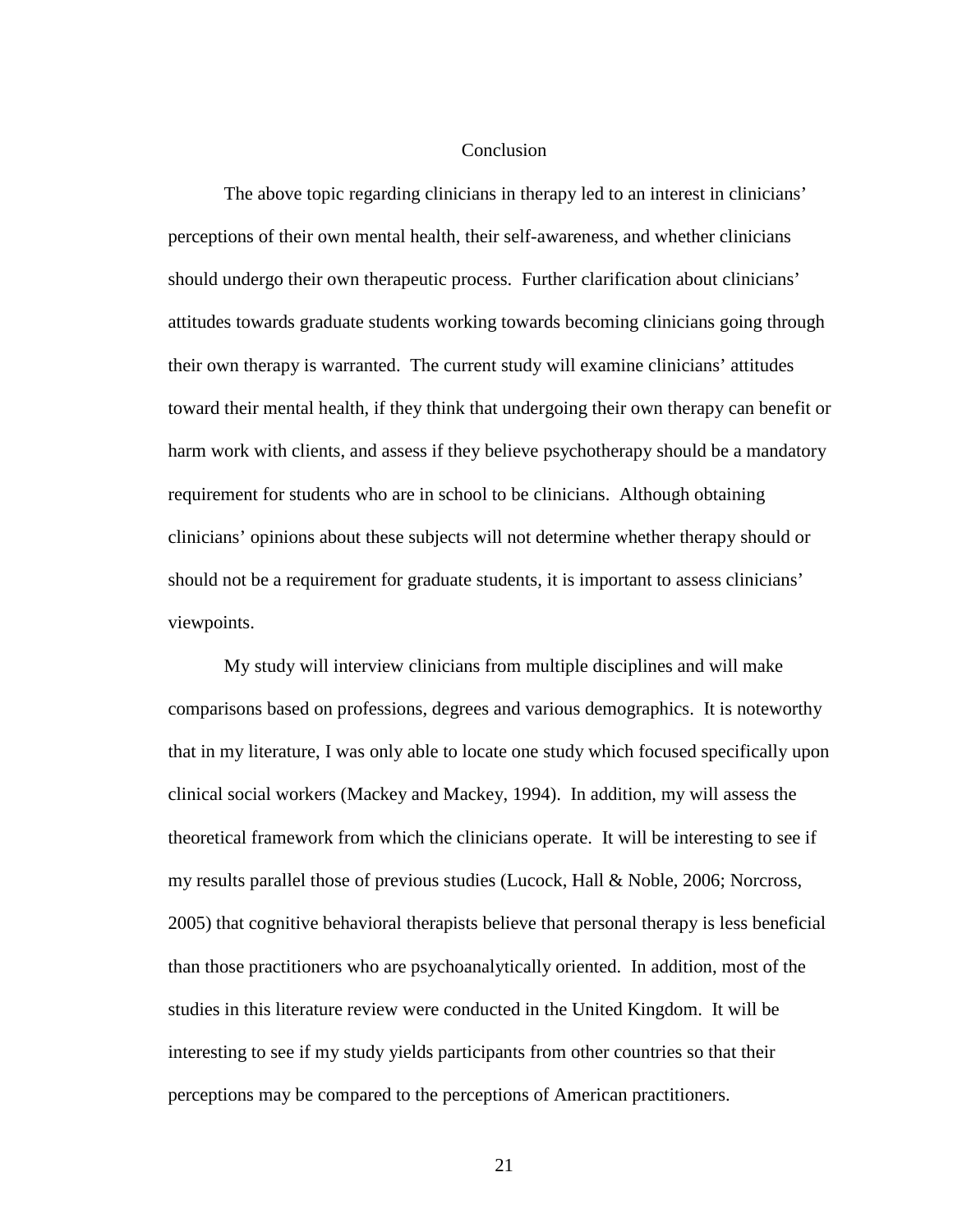Few studies have focused on experienced therapists' perceptions of being in psychotherapy (Bellows, 2007). The majority of studies have focused on how novice therapist students are influenced by personal psychotherapy. For purposes of this study, I will compare experienced versus novice therapists' ideas about being in personal therapy.

I will examine how therapists have found personal therapy to be helpful or harmful based on personal and professional reasons. Professionally, I will examine if clinicians believe personal therapy has contributed to awareness of countertransference and transference as the literature has indicated this knowledge is paramount to being a competent clinician. (Schore, 2003).

This study is relevant to the field of social work, because it further examines attitudes and opinions about whether clinician graduate students in various disciplines should be required to undergo their own therapeutic process. This has been a much debated topic in the past and although individual therapy is not mandatory for most mental health programs in the United States, this policy could easily change.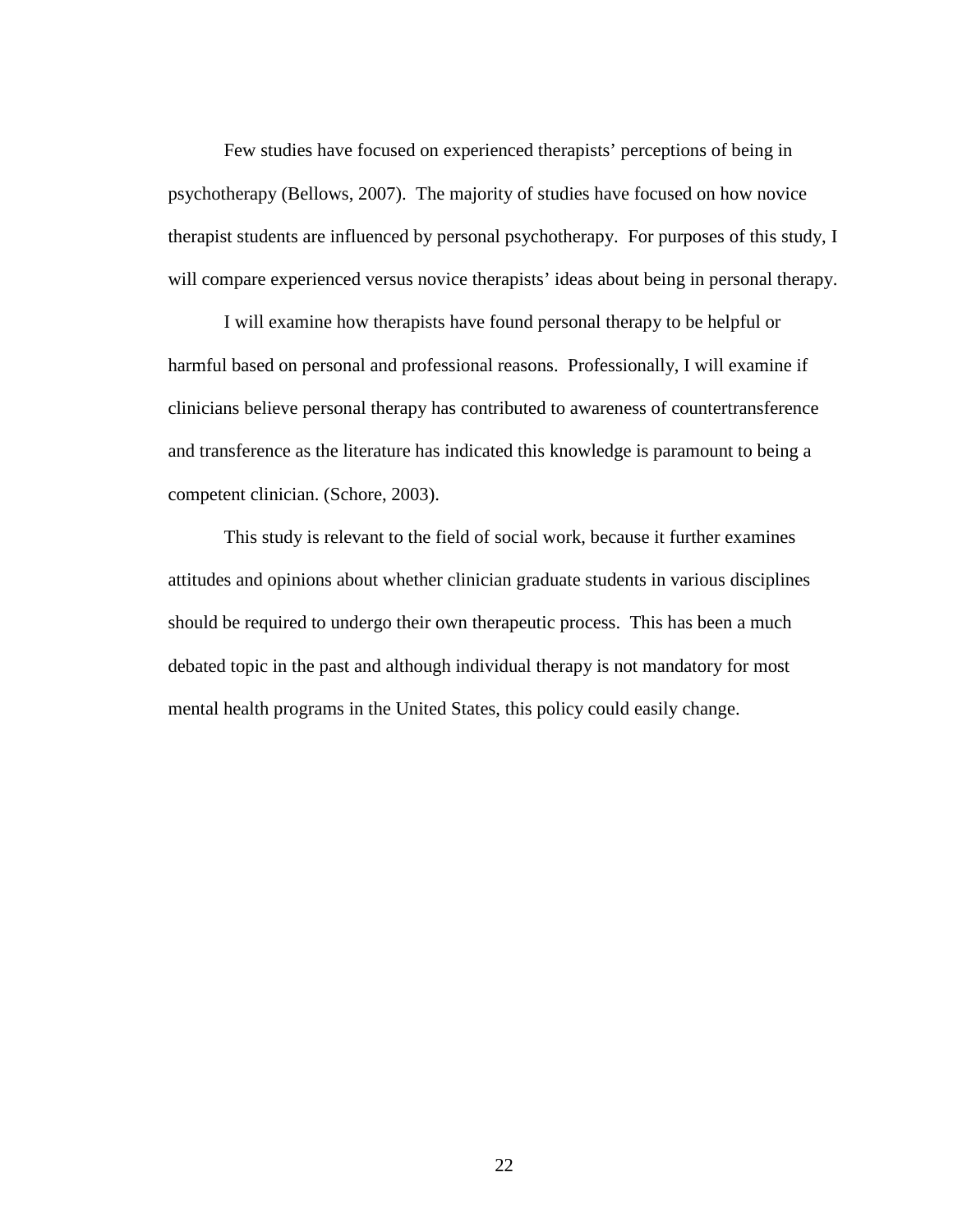# CHAPTER III

#### METHODOLOGY

The current study examines clinicians' attitudes toward their mental health and their beliefs about ways undergoing their own therapy can benefit work with clients as well as assesses if they believe psychotherapy should be a mandatory requirement for students who are in school to be clinicians. I hypothesized that most clinicians would have participated in some form of therapy, would believe that personal therapy would be helpful for graduate students, but should not necessarily be a requirement. I also hypothesized that mental health professionals who conduct psychodynamic work with clients would have been more likely to have been in therapy than practitioners of behavioral therapies, policy makers and administrators.

The study used mixed methods employing both qualitative and quantitative measures. The study design was simple: an online anonymous questionnaire via Survey Monkey based on questions I designed informed by findings from previous studies. The survey was distributed to participants after undergoing review and approval by the Human Subjects Review Board at the Smith College School for Social Work.

# Sample

The only prerequisite for the study was that the participant be a mental health professional or a graduate level student in a mental health field. There were no specific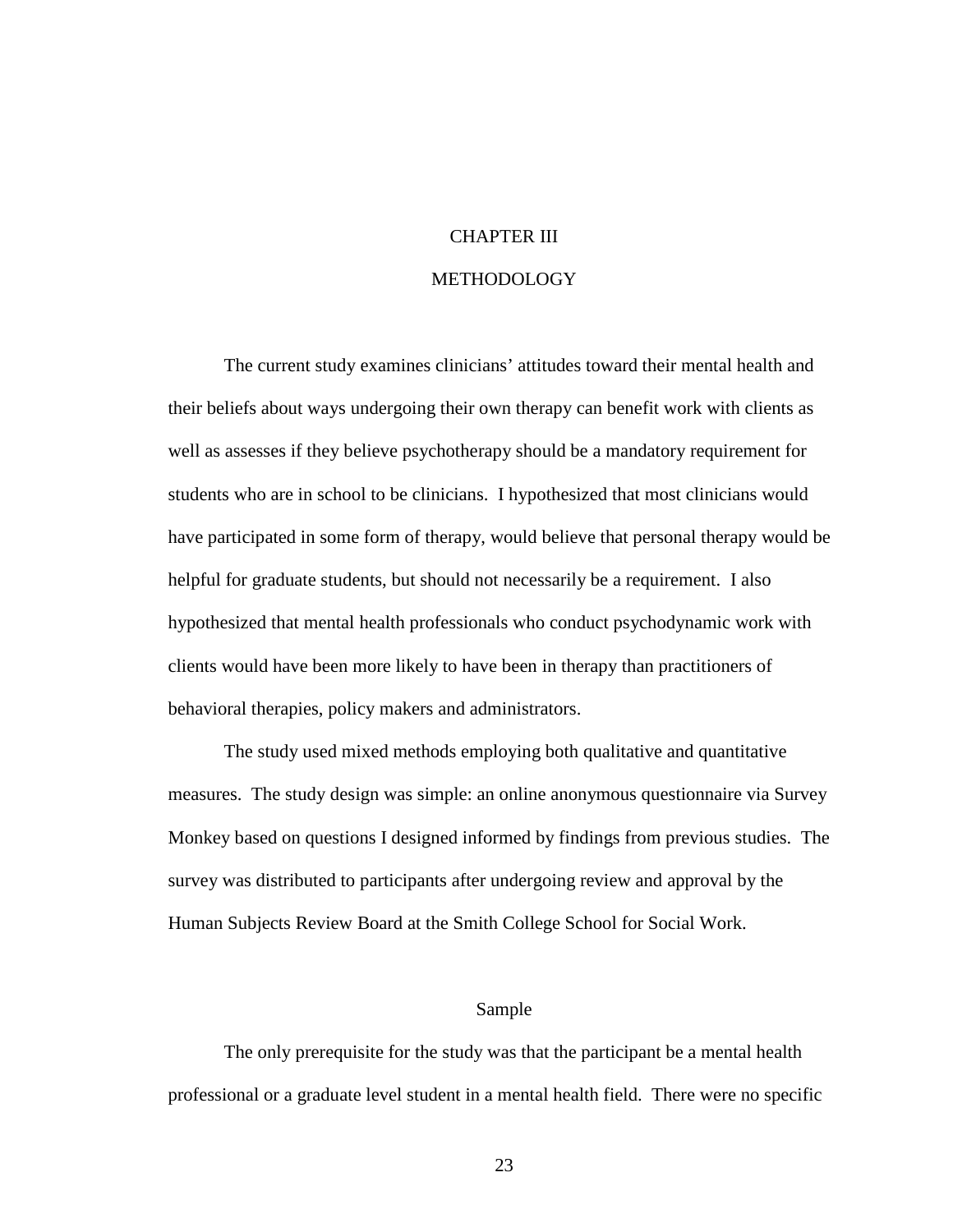study requirements for demographics such as gender, race or ethnicity. All participants were above age 18. The end sample size was an N of 78, and I had originally stipulated in my Human Subjects Review Form that I would obtain at least 60 participants. (Six participants had to be removed from analysis because they began the survey, but did not complete it).

The clinicians were recruited via the method of snowballing. Most graduate students were recruited from the Smith College School for Social Work (SSW). I posted a cover email to my cohort on www.facebook.com containing a link to my survey and, in addition, requesting that they forward the email to any clinician or student contacts they may have. Some clinicians were recruited through my current internship at Wardenburg Health Center's Psychological Health and Psychiatry Services at CU Boulder. I sent an email cover letter with a link to my study to mental health practitioners within the agency. The email cover letter and survey link were sent to the members of the SSW Alumni Students of Color Committee. In addition, the survey was posted on the Psychodynamic Research listserv and the Society for Personality Assessment listserv. Finally, I sent the mental health professional email to friends and other mental health professional contacts that I have, requesting that they forward my email to their contacts. The study did not recruit specifically for clinicians of color or white clinicians, however, attempts were made to solicit a diverse group of people. An email asking for a diverse representation of people was posted to my page on www.facebook.com. I also emailed the listserv moderator for the National Association of Puerto Rican and Hispanic Social Workers; however, I did not receive a response.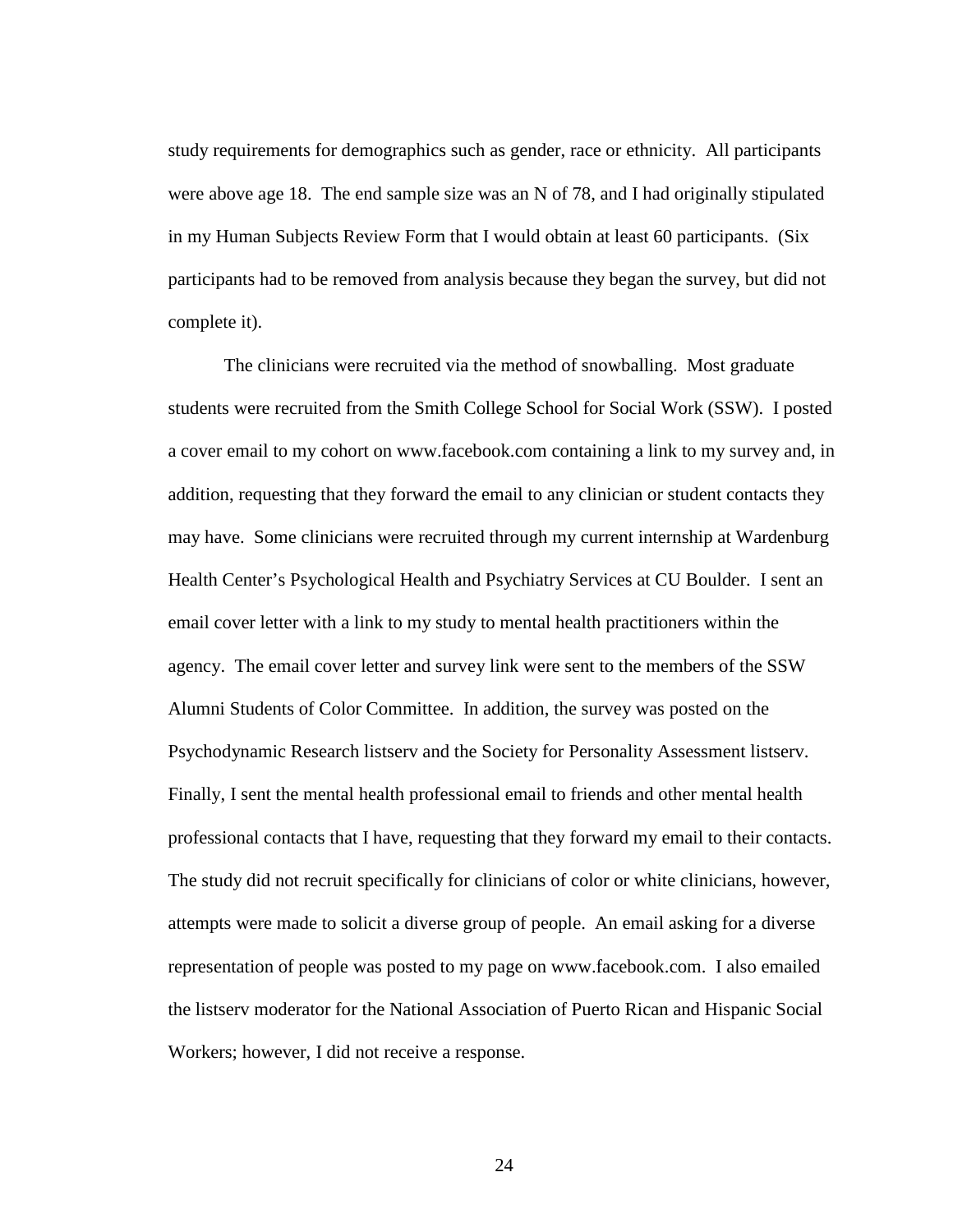The method of sampling was purposive- that is looking for highly specific individuals: a clinician population. The cover letter and link to the survey were posted to the above links twice. Originally, I had planned to post on the above websites three times; however, I quickly reached 60 participants and deemed it was not necessary to post three times.

### Procedures

The questionnaire, informed consent and cover emails were reviewed and approved by the Human Subjects Review Committee at the Smith College School for Social Work. Once the study was approved, emails were sent to the participants described above.

If a potential participant clicked on the link to the survey, s/he was immediately taken to the informed consent page. Participants did not have the option to continue unless they acknowledged that they had read and understood the terms of the consent page. The consent indicated that participation in the study was voluntary, confidential and anonymous. Participants were given the option to download and print a copy of the consent to keep for their records. The informed consent also explained standard research protocol, such as keeping the data for a minimum of three years in a locked and secure location.

Risks of participating in the study were thought to be minimal. However, the participants were informed that some of the questions may cause mild personal discomfort. A list of resources was not given to the participants given they were a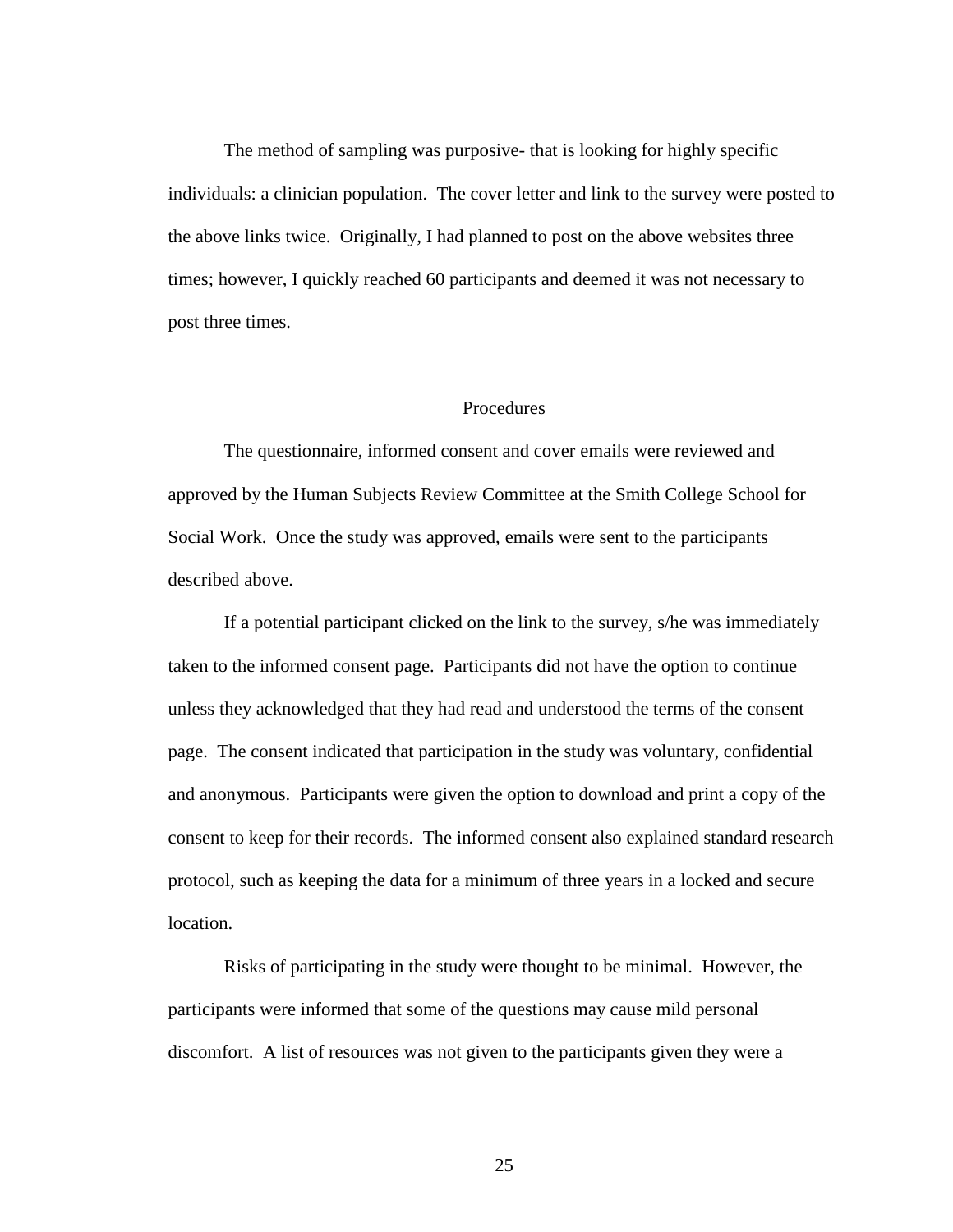clinician population and it was deemed that the questions would cause minimal discomfort.

Participation in my study was brief. Subjects completed an online survey consisting of 23 questions, which was estimated to take between 15 to 30 minutes to complete. In order to increase response rates, the survey was short. (Please refer to appendix B for the survey instrument.

The data collection instrument was an online questionnaire on the website: www.surveymonkey.com. The interview questions were designed to assess opinions about psychotherapy being a requirement for graduate students working towards licensure. It also addressed if the clinician has had their own therapy, the importance of self-awareness, and clinicians' opinions regarding if personal therapy impacted their awareness of countertransference and projective identification. Examples of survey questions include, "Do you think personal therapy can be helpful for graduate students entering into a clinical field?" and "Do you think therapy should be required for graduate students entering into a clinical field?"

Some questions were yes/no/don't know questions, some were multiple choice and others operated according to a Likert Scale rating system. While the survey was fixed, I enclosed a dialogue box, so the participants could elaborate on each question if they felt they had more to say. I also assessed for race, ethnicity, gender and geographic region and then broke these demographics down in my analysis to compare these variables to the body of the survey answers. The clinicians were also asked to identify the field in which they work, or if they are a student.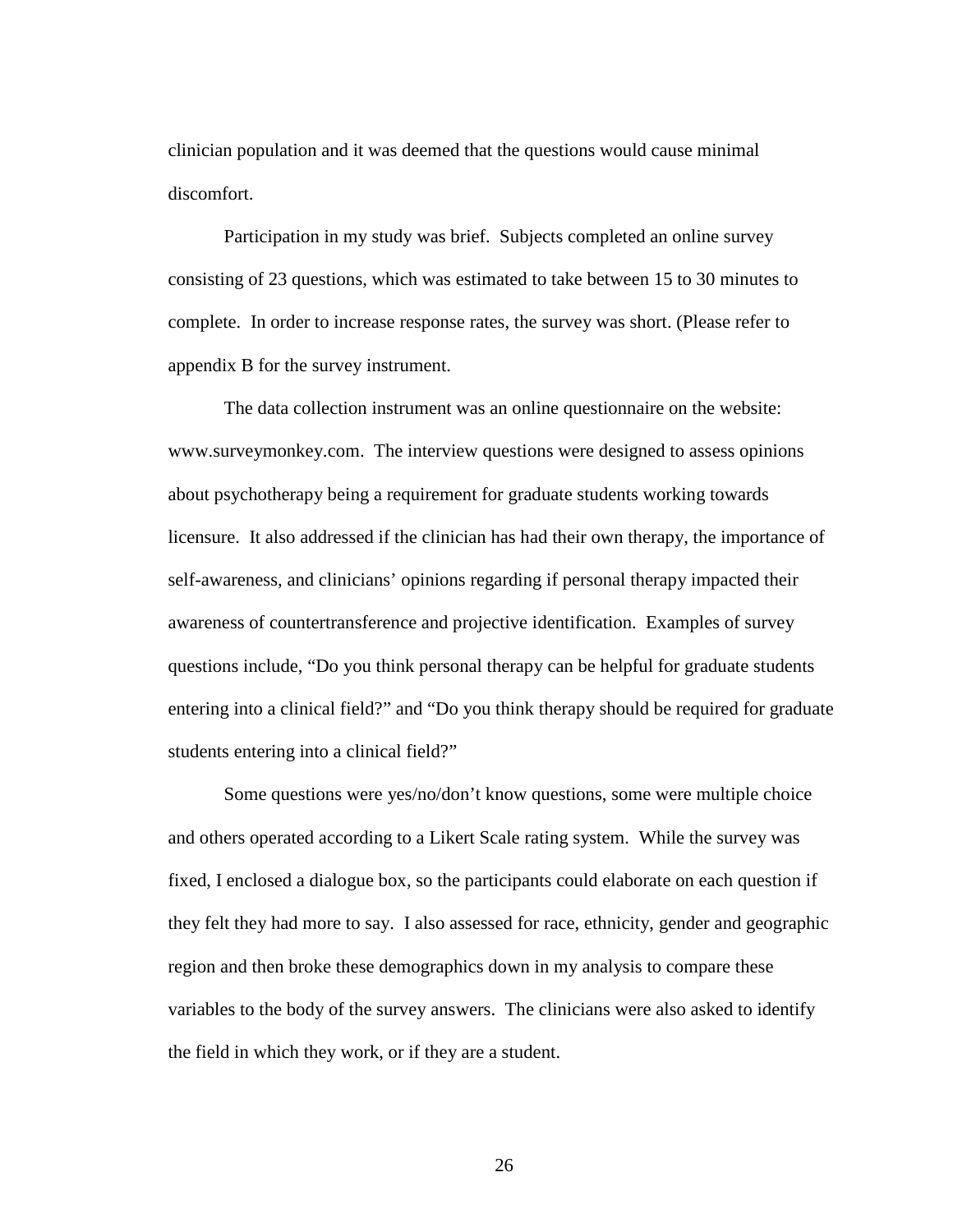### Data Analysis

I gathered narrative data through open-ended dialogue boxes where participants could choose to expand upon any question. My rationale behind this was that I would like to provide a richer narrative of some of the participants' experience, and at the same time, gather quantitative data. Demographic data was collected by asking the participant to self-identify for race and ethnicity and choose from categories from other demographic variables, such as age, sex/gender and geographic region.

Descriptive and inferential statistics were used to analyze the quantitative data. Inferential statistics were used to analyze the demographic data and descriptive statistics to analyze the body of the survey. Content analysis was be used to code the narrative data. The narrative questions are analyzed for themes and coded. Responses of graduate students and working mental health professionals were compared.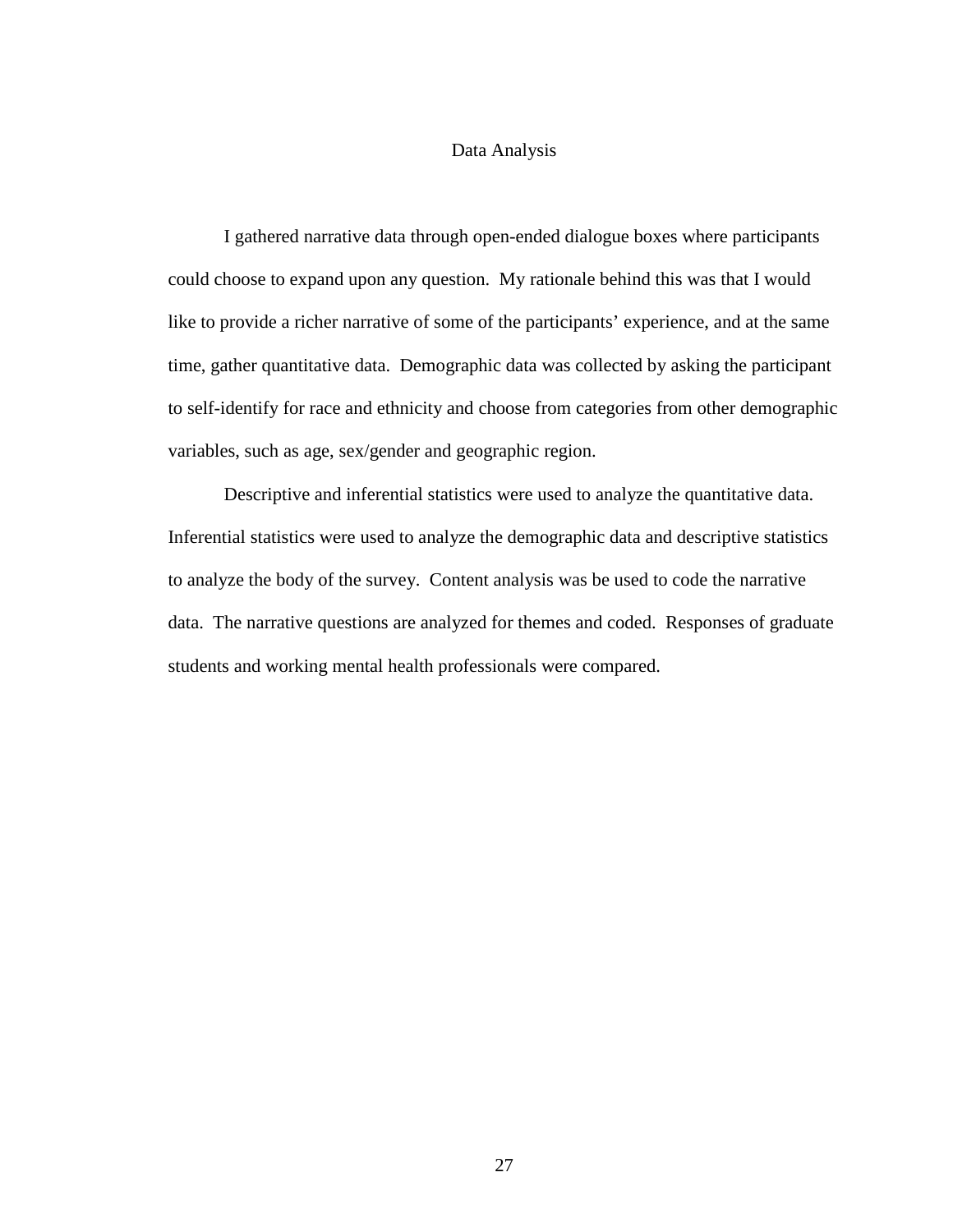### CHAPTER IV

#### **FINDINGS**

#### Overview: Major findings

Quantitative results of the study were analyzed in SPSS and yielded descriptive and inferential statistics. A total of 78 participants completed the survey. (Six participants had to be removed from the survey because they began the study but did not complete it). The major findings of the study were that 92.2% of respondents identified that they had engaged in personal therapy and 7.8% of participants stated they had not been in therapy previously. Of the therapists who had/have been in personal therapy, 95.8% of the therapists believed that their personal therapy was helpful. The above results include both working mental health professionals and graduate students. Only 1 respondent said personal therapy was not helpful and 2.8% of participants stated they were unsure if it was helpful.

Regarding clinicians' opinions about the usefulness of therapy for graduate students, 94.9% of all participants thought that therapy would be helpful for graduate students in a clinical program, 3.8% said they were unsure if therapy could be helpful, 56.4% of total respondents thought that therapy should be a requirement for graduate students, while 30.8% thought that therapy should not be a requirement. More people appeared to be undecided about this question than other questions on the survey, with 12.8% stating they were unsure if they thought therapy should be a requirement.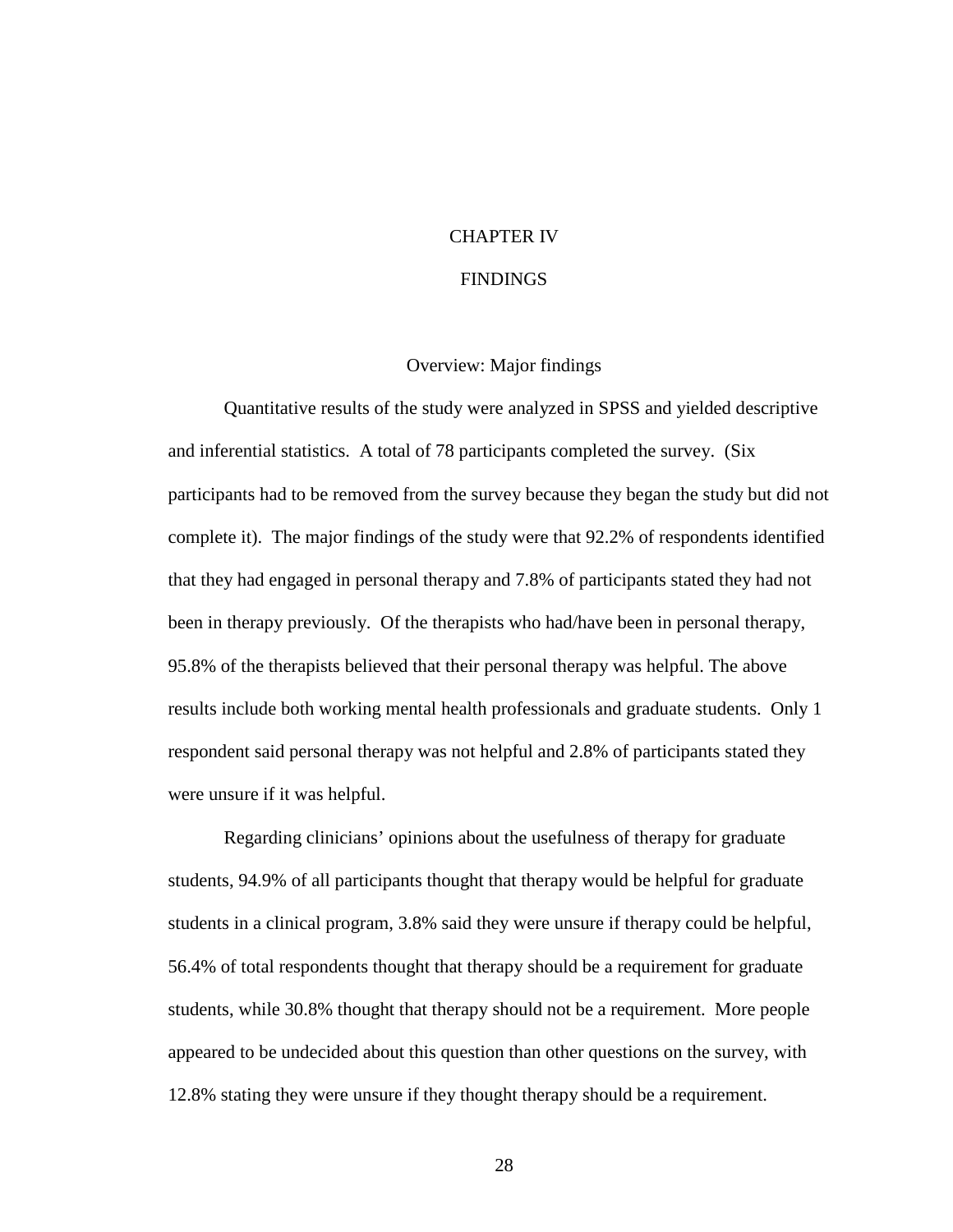Therapists were given the option to expand upon their answers to these questions, which will be discussed in qualitative themes at the end of this chapter.

#### Demographics: Age, Gender and Race

A total of 78 participants completed the survey. Sixty-five (83.3%) participants indicated their age. Thirteen people, or 16.7%, declined to answer this question. The average age was  $37.2$  (standard deviation = 12.72). The range of ages was between  $23-82$ (see Table 1, Graph 1). Fifty-four (67.9%) self-identified as female, 24 (30.8%) identified as male and 1 participant (1.3%) identified as other (see Table 2, Graph 2).

The participants were asked to self-identify their race for purposes of this study. It is important to note that these categories were interpreted and compiled by me for statistical analysis. Thus, the actual breakdown of race is in Table 3 given that some of the category assignments I created were subjective. For example, a person who identified as Indian and Asian and a person who identified as African-American and Caucasian were both assigned to the category of bi-racial. Seventy-five participants (96.2%) indicated their race; 3.8% declined to answer this question. The breakdown of racial categorizations resulted in the following: 80.8% self-identified as Caucasian, 4% of the respondents self-identified as African-American, 3.8% identified as biracial, 3.8% indicated that they self-identified as multi-racial, 2.6% identified as Asian, and 1.3% (n=1) identified as other.

The ethnicity category was not analyzed in the SPSS program. Respondents answered in multiple and diverse ways that were difficult to categorize. In order not to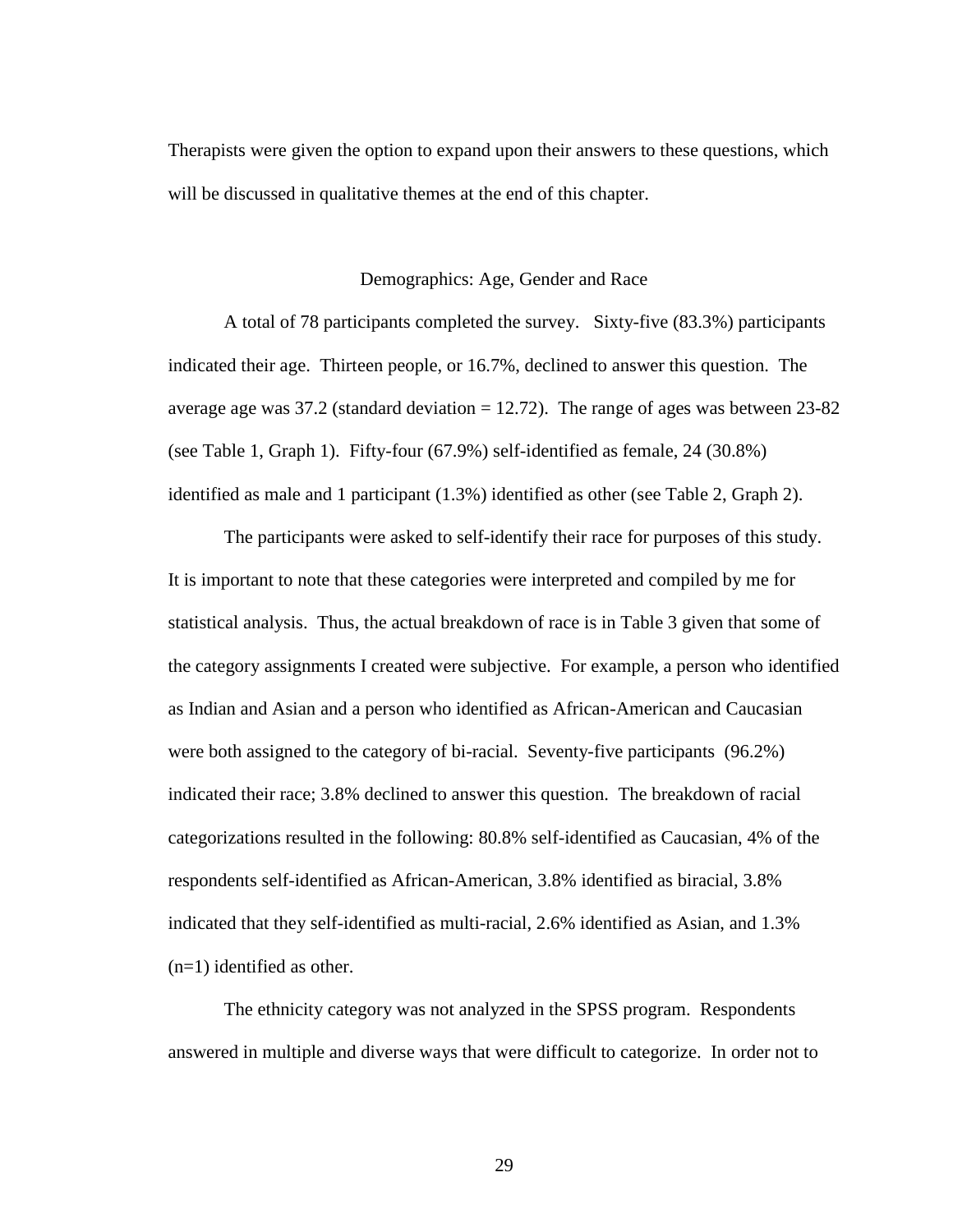generalize, the results were not compiled into quantitative categories. Reports of ethnicity are listed in Table 4.

#### Geographic Location

Ninety-one percent of participants indicated the geographic region in which they practiced; 9% did not answer this question. Twenty-seven percent of respondents indicated they were practicing or were students in the Northeast, 25.6% in the Midwest 5.1% indicated they were practicing in the Northwest, 16.7% practice in the Southwest, 6.4% in the Southeast, 3.8% outside of the country, and 6.4% stated "other," which thematically indicated either that the participant had moved to different regions throughout his or her career or that I did not include an option specifically for "the West". This question became convoluted because there was not a place to indicate if the participants had practiced in multiple regions throughout their careers, so several of the participants resulted in indicating this information in the "other category". Therefore, all these results were compiled into a general "other" category with location not being specified.

### Mental Health Professional or Student

Seventy-three percent  $(n=57)$  of the respondents identified that they were clinicians, and 26.9% (n=21) identified they were students.It is critical to note that these numbers are approximate and may not be entirely accurate. Some respondents seemed to be confused about how to categorize themselves. There were eleven respondents who answered that they were both clinicians and students of social work and psychology in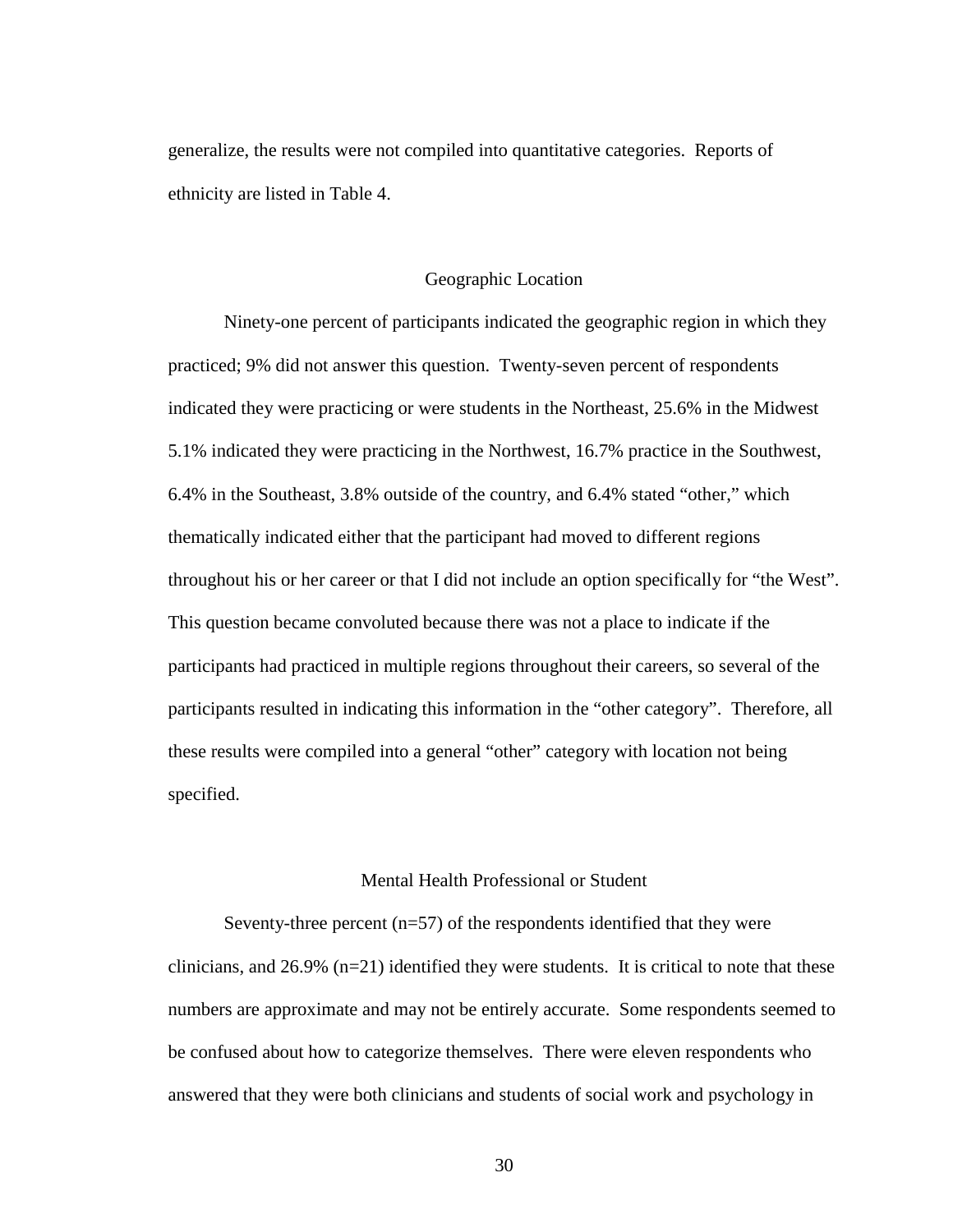questions pertaining to their area of focus, e.g. social work or psychology. Therefore, for purposes of data analysis, respondents who indicated a specific profession were counted as clinicians and respondents who did not specify a profession were counted as students. It may be concluded that some participants considered themselves to be both students and clinicians. Another possibility is that respondents may have been unsure about the survey design and checked off both categories out of uncertainty. Therefore, it is impossible to determine with certainty if the participants who answered in both categories were mental health professionals or students. Please refer to Tables 5-8 for full results of mental health professionals and students.

Of the clinicians, 34 (59.6%) identified being in psychology, 14 (24.6%) identified as social workers, 7 (12.3%) identified as being in psychiatry and 2 (3.5%) identified as other (see Table 5, Graph 3). Of the students,  $69.7\%$  (N=23) identified as being psychology students and 30.3% (N=10) identified as being social work students. Psychology students and professionals were both masters and PhD level (see table 7). It is noteworthy that there were no respondents who indicated that they were in the psychiatric nursing field. In addition, there were no psychiatry students who participated in the survey.

There was much overlap among answers for work context. Many people indicated that they worked in multiple areas. Thirty-six percent  $(n=28)$  of participants were in private practice, 33.3% (n=26) were students, 33.3% (n=26) were in teaching, 26.9% (n=21) were in research and 17.9% (n=14) identified as other (refer to Table 8). Of the clinicians who indicated that they worked in an agency, 50% (n=39) said they were in clinical practice, 17.9% (n=14) said they were supervisors, 2.6% (n=2) said that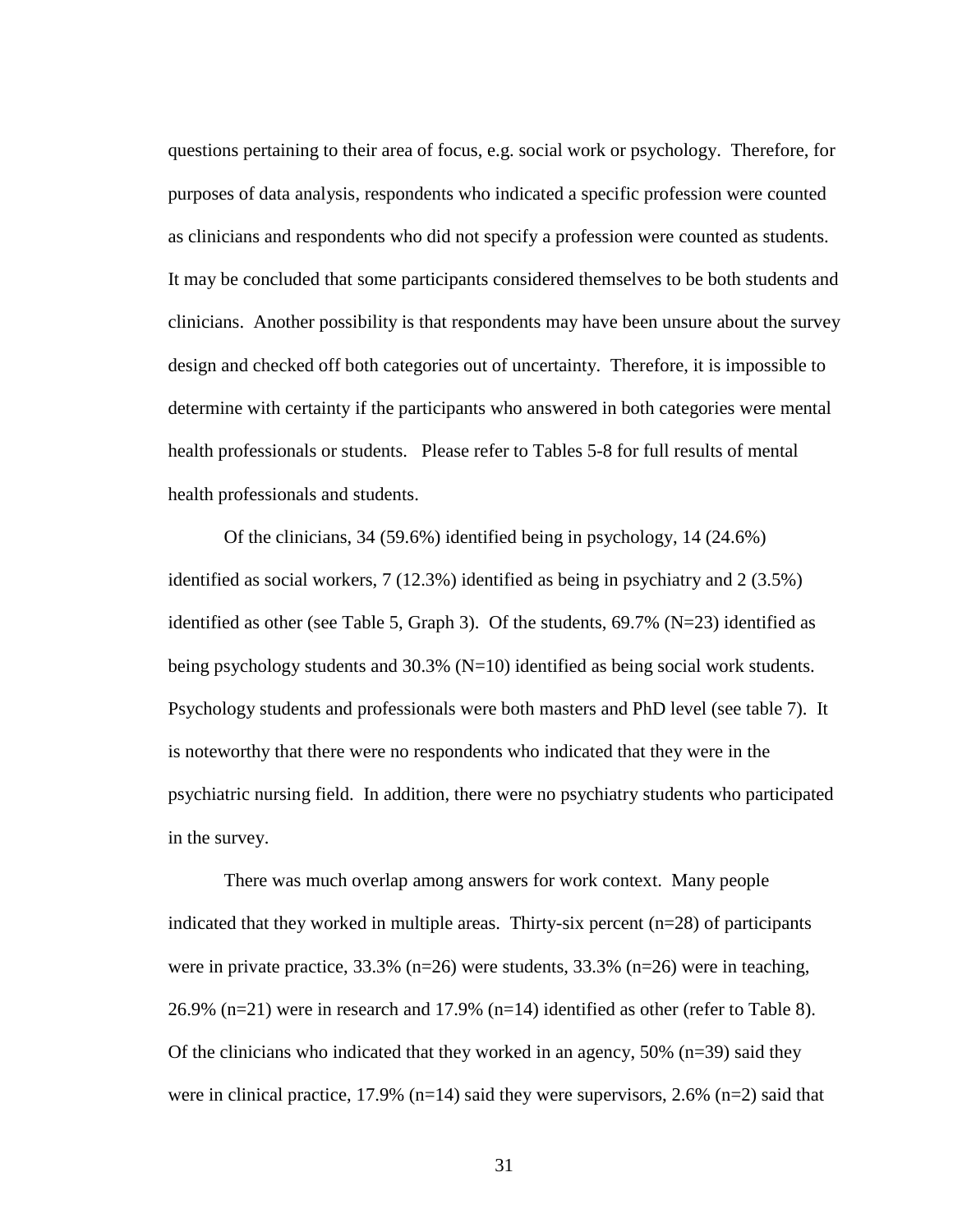they were policy makers and  $2.6\%$  (n=2) said they were program administrators (see Table 9).

### **Orientation**

Many participants selected multiple options for theoretical orientation as well. Forty participants (51.3%) indicated they practice psychodynamic/psychoanalytic theory. Twenty-seven (34.6%) people said they practiced cognitive behavioral psychology (CBT or DBT), 24 (30.8%) said they have an eclectic orientation, 5 (6.4%) have an intersubjective orientation, and 4 (5.1%) have a neuroscience orientation. Twenty-seven (34.6%) practice individual therapy, 14 (17.9%) practice family therapy and 10 (12.8%) practice group therapy. These are the main orientations that clinicians selected, although there were other options from which to choose (see Table 10, Graph 5). In addition, I hypothesized that practitioners of psychotherapy would be more likely to engage in personal therapy then practitioners of behavioral therapy; however, there were not enough practitioners of cognitive behavioral therapy, or participants who had not engaged in therapy previously to run this hypothesis of difference.

### Personal Therapy

Ninety-two percent (n=72) of the respondents have engaged in personal therapy; five (7.8%) have never engaged in therapy. (See Table 11, Graph 4). Of the participants who had been in therapy, 69 (95.8%) found it to be helpful, 2 (2.8%) were undecided if it was helpful and 1 (1.4%) found it to be unhelpful. Sixty-eight (94.4%) said that they entered therapy for personal reasons and fifty-nine (81.9%) for professional reasons.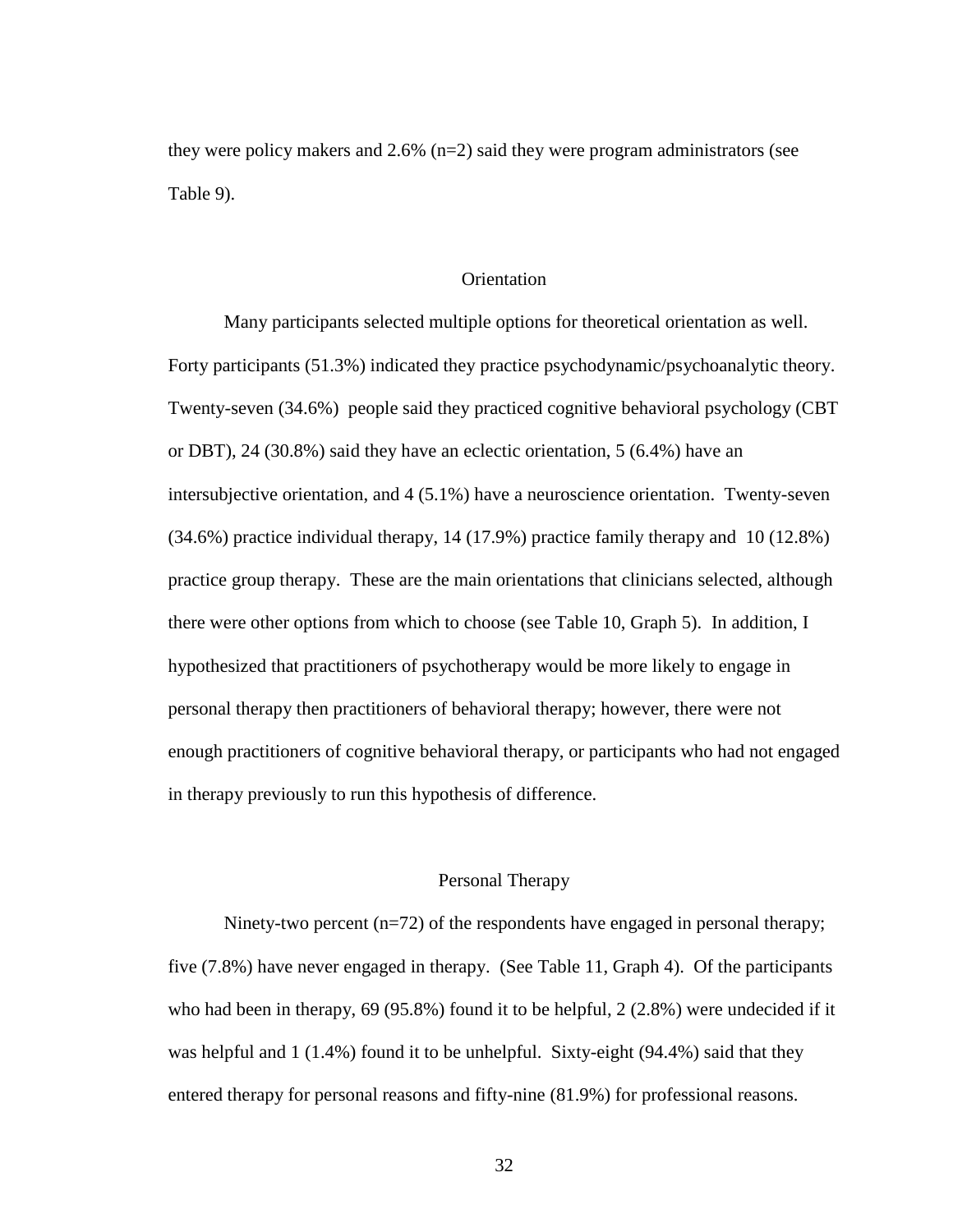Nineteen (26.4%) entered therapy for family reasons and 16 (22.2%) of respondents indicated that they entered therapy because of a crisis (see Table 12). Similarly to the parameters listed above, there was much response overlap with these questions. Approximately half (44.4%) of participants had engaged in therapy for 1-5 years, 15.3% for 2-6 months, 13.9% for 5-10 years, 13.9% for  $10+$  years and 11.1% for 6 months to 1 year. (See graph 6 for a visual representation of these numbers).

Ninety-four percent of participants said therapy was helpful for their personal life; 81.9% indicated it was helpful for professional life (see Table 13). Most (98.6%) indicated that personal therapy improved their work as a clinician, 82.1% of participants stated it increased awareness of the clinician's own feelings, 82.1% stated that personal therapy gave them an increased sense of self-awareness, 67.9% said it helped to give them an increased self-esteem and integrity, 64% said it helped them to understand countertransference better, 51.3% said it was helpful in terms of greater awareness of projective identification and 50% said it helped to decrease their stress levels (see Graph 7).

### How Clinicians Rate their Practices

Forty-seven (60.3%) clinicians rated their work as highly successful, 30 (38.5%) rated their work as somewhat successful, and 1 (1.3%) rated their work as neutral. It is noteworthy that there were no clinicians who rated their work as being unsuccessful.

### Types of Therapy in which the Clinicians Engaged

The main types of therapy in which the clinicians engaged were eclectic  $(n=24;$ 30.8%), psychoanalysis (n=21, 26.9%) and Cognitive Behavioral Therapy (n=15, 19.2%).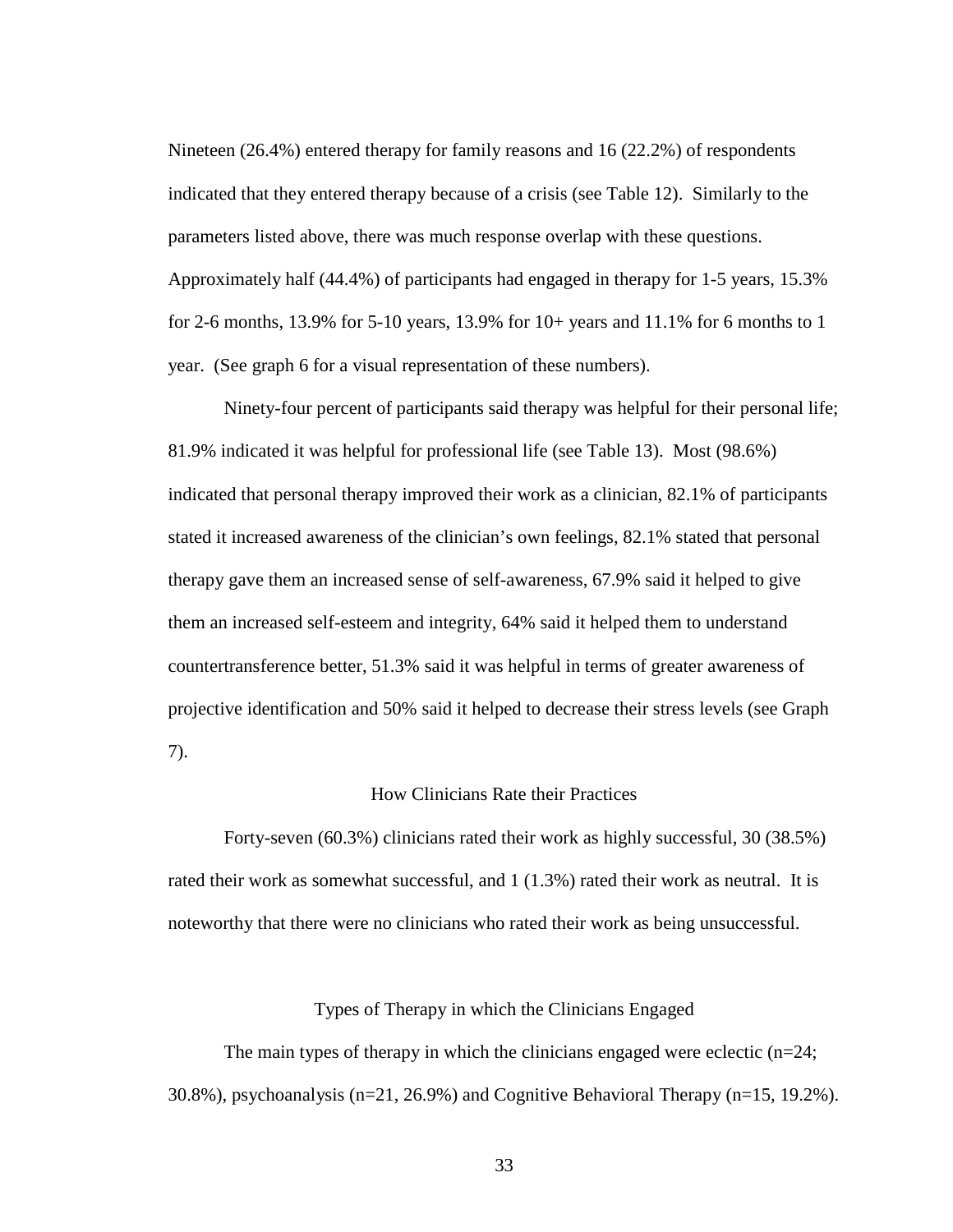This first result is difficult to interpret because the therapy may have been eclectic due to the fact that the therapy itself was eclectic or the clinicians saw a number of therapists, all who engaged in different techniques. Some of the lesser percentages that participants engaged in were marital counseling (n=6, 7.7%), family counseling (n=5, 6.4%), and supportive counseling  $(n=18, 23.1\%)$ . It is noteworthy that none of the therapists had engaged in DBT (see Table 16 for full results).

#### Do Clinicians' Contacts also Engage in Personal Therapy?

Most (n=76, 97.4%) said that their colleagues/friends/other contacts had engaged in some sort of therapy. Forty-eight (61.5%) respondents said they believed that this was helpful for their colleagues' work, 29 (37.2%) stated that they did not know if this could be helpful and 1 (1.3%) said that they did not believe it was helpful (see Table 13).

The following section addressed how the participants saw personal therapy as being helpful or unhelpful for their colleagues. I wanted to investigate if the therapists found personal therapy to be helpful to their colleagues for the same reasons that they found their own therapy to be successful. The major findings of this section were that 86.5% (n=67) of participants thought that therapy was beneficial for their colleagues in that it contributed to increased self-awareness, 67.3% (n=35) thought it contributed to increased integrity and self-esteem, 59.6% (n=31) believed it contributed to decreased stress levels. These percentages are consistent with those regarding how therapists found therapy to be personally helpful (see Graph 7).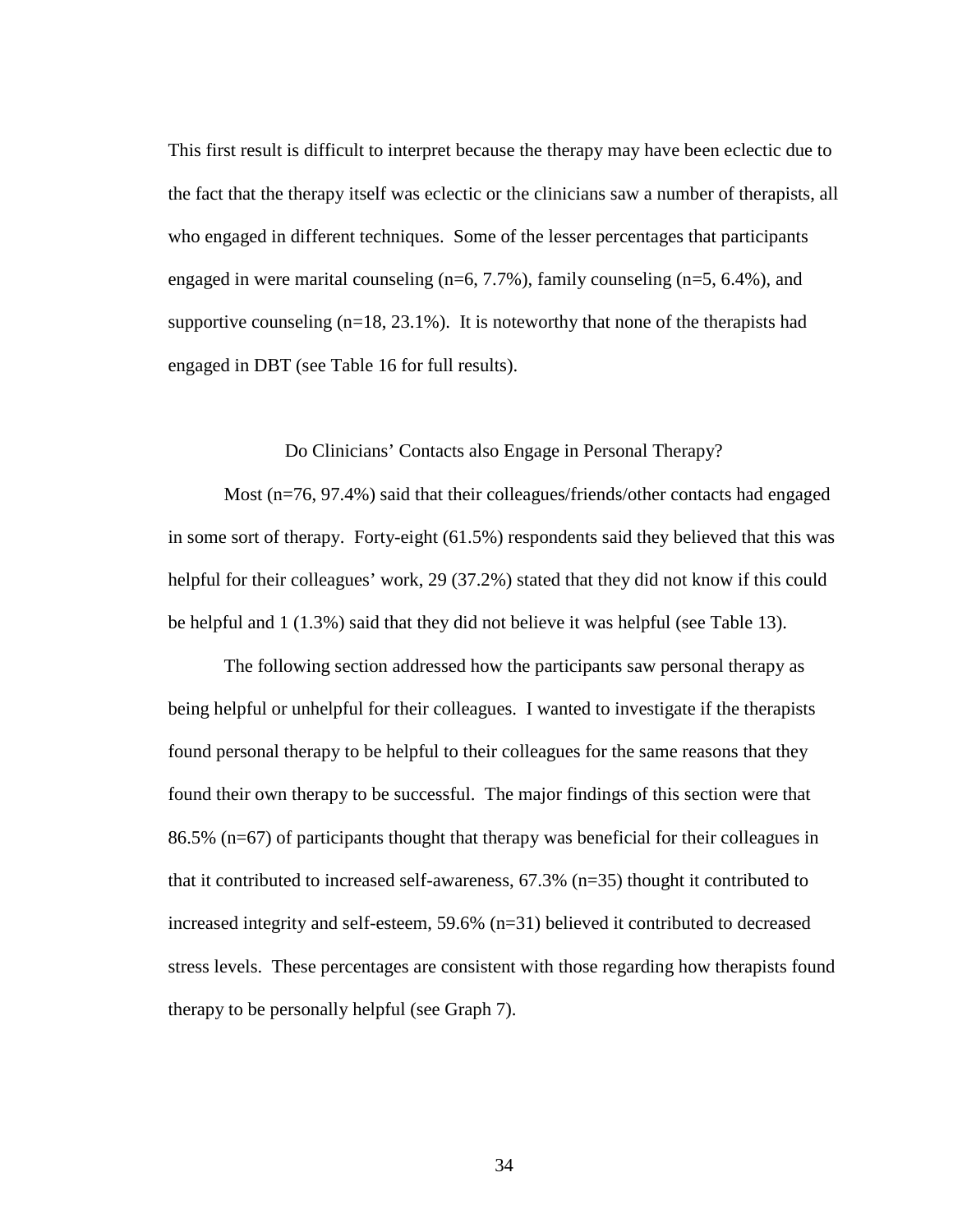#### Training with Students

Approximately  $1/3$  of clinicians ( $n= 26, 33.8\%$ ) conduct training with clinicians in training and 20.5% (n=16) conduct therapy with clinicians in training. In order to compare answers between students and mental health professionals, cross tabulations were performed. Of the participants who found therapy to be helpful  $(n=21)$ , 100% of the students said that they found their own personal therapy to be helpful, and 73% of professionals said that they found therapy to be helpful. Three professionals indicated that they either did not know or did not think therapy is helpful. Six people did not answer this question. There were no major differences in the way that mental health professionals and students responded to questions.

Comparisons were made between graduate students and mental health professionals on various study questions. A significant difference was found in the mean age of professionals and students  $(t(52.59)= -7.0502, p=.000$  two-tailed). The professional group had a mean age of 41.43 and the student group had a mean age of 26.68. A significant difference was found among the gender of participants by whether they were a student or a professional (chi square  $(1,77)=11.54$ , p= .001 [continuity corrected]). One-hundred percent of the students were female compared to 57.1% of the mental health professionals. A chi square could not be run to determine if there were significant differences among race because the group categorizations were too small. (Race results are listed in table 3).

A chi square test could only be run to look at difference among graduate students and professionals in terms of therapy being required for graduate students. No significant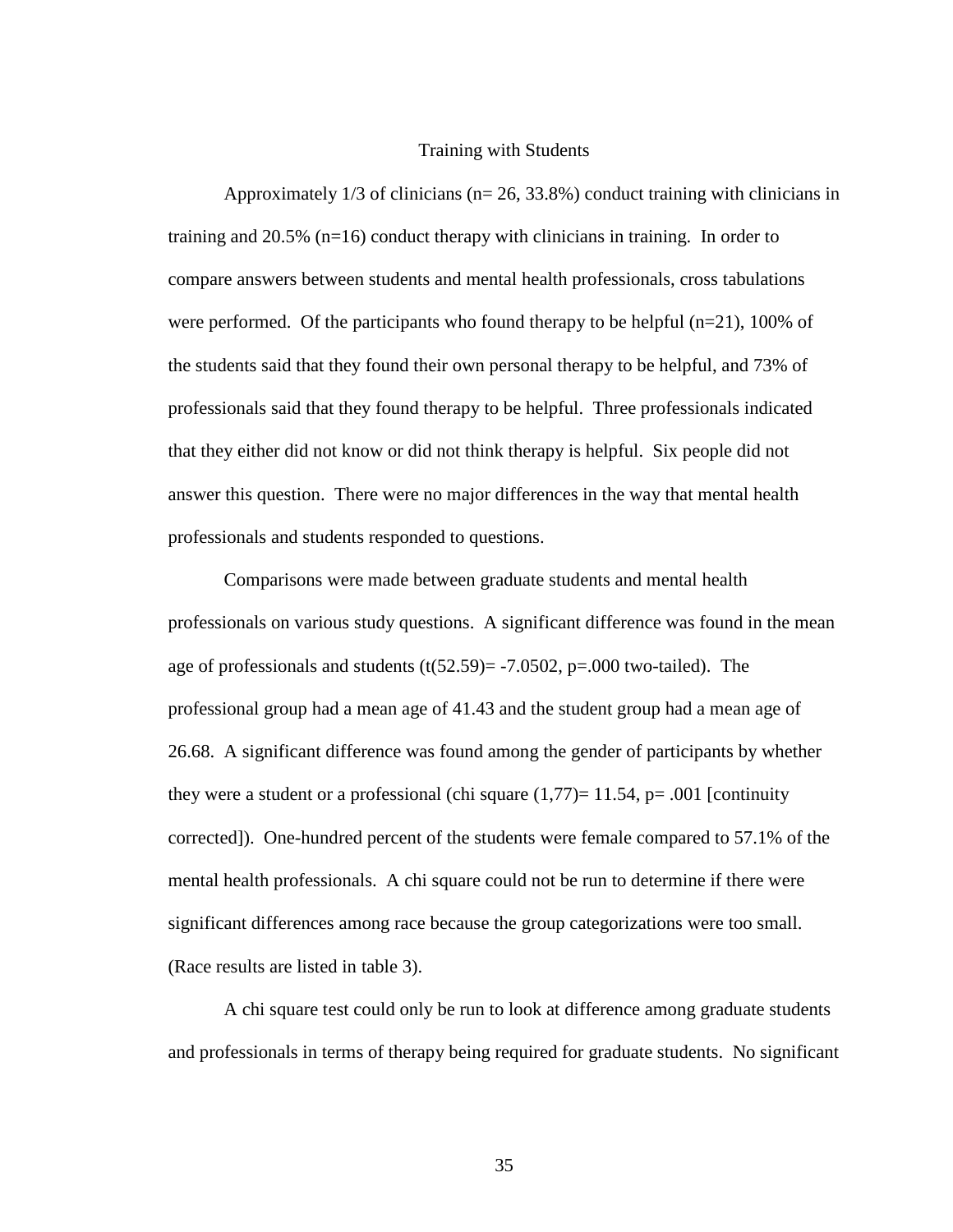difference was found on this measure between the two groups. There were no significant differences found in how students and clinicians responded to questions.

#### Qualitative Themes

Following is a list of qualitative themes that emerged from the open dialogue boxes.

#### *What Therapists Gain from Personal Therapy*

Most people chose not to elaborate upon their responses and most of the quotes were brief. However, several qualitative themes emerged from the open dialogue boxes, which were not included in the original multiple-choice questions. These new themes involved elaborating on therapy as enhancing professional work. There were not enough responses from student and clinician answers to divide them in to separate categories and compare results, therefore the themes were analyzed generally combining student and clinician responses.

The following themes are based on the responses of mental health professionals and students. Seven people indicated that they found personal therapy to be helpful because they were able to see how it felt to be a client, which in turn, gave them a better sense of what their clients' perspectives might be. Following is a quote from a participant that exemplifies this point:

"Being in my own tx helped me not only empathize with the experience of the clients, but find new methods and approaches in my work with clients. It gave me a better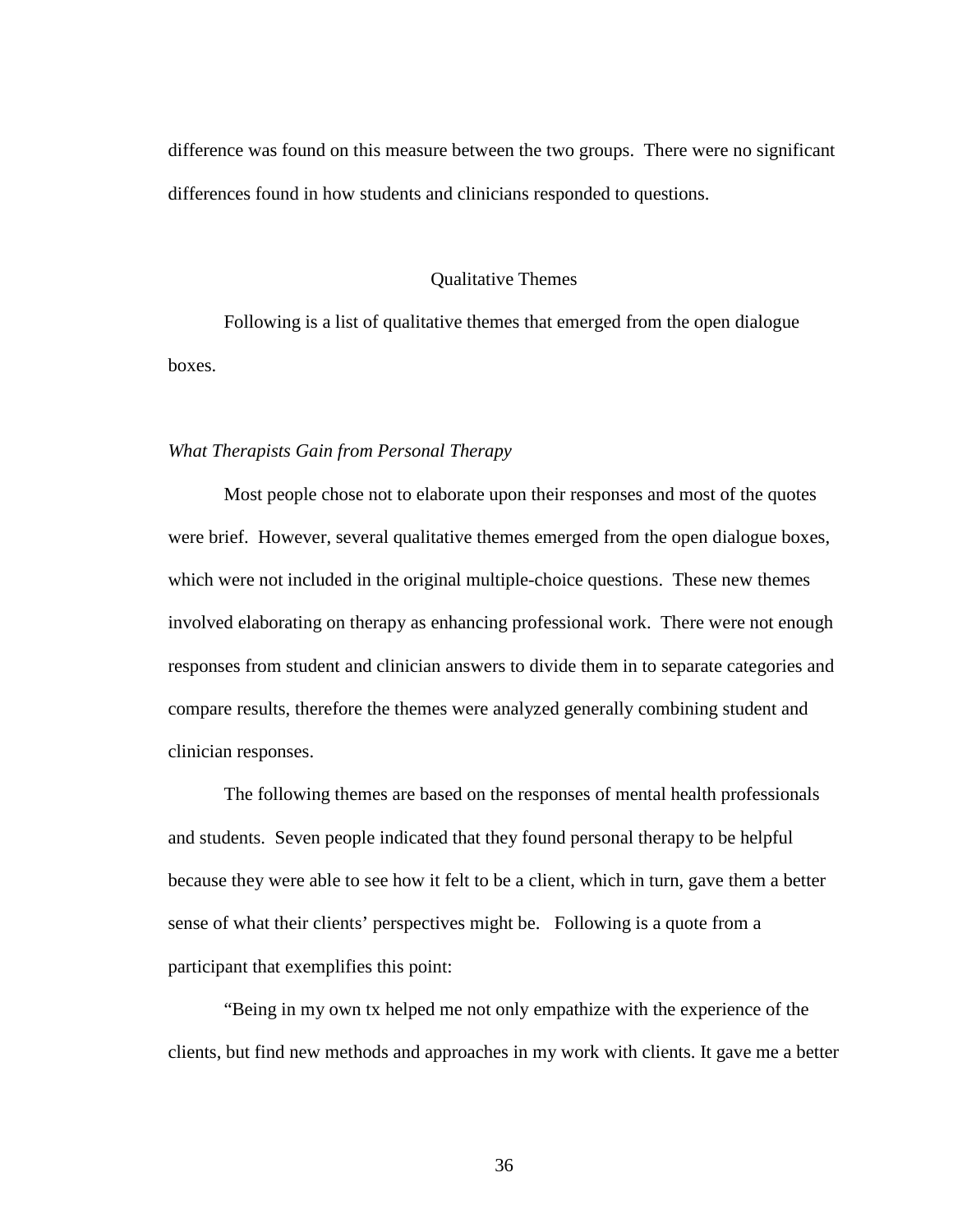understanding of what it's like to be in a room and share with someone your stories, allow yourself to be vulnerable, and the challenge and rewards of making changes in your life."

The second theme was that several therapists were able to view their own therapist as a role model and model aspects of their own work after their therapist's style. Following is a quote from a respondent that demonstrates this theme:

"My therapist was a great model--she helped me see what a good therapist looks like".

#### *Opinions Regarding Graduate Students in Personal Therapy*

The theme that was most prevalent around therapy being helpful for graduate students is having the experience of knowing what it feels like to be a client. This theme was similar to the one above found for clinicians in their own therapy:

"I think it's important to have the experience of being a client - and the vulnerability and power dynamics inherent in the role of a client - before being in the role of therapist."

### *Therapy as a Requirement for Training*

In general, people seemed unsure about whether therapy should be a requirement for graduate students. This seemed to stem from a number of different reasons. Below are several quotes that exemplify this point. A participant who had not previously engaged in therapy stated:

I have a highly supportive family/social network, and therefore did not reach the crisis level that would lead me to seek therapy. If someone does not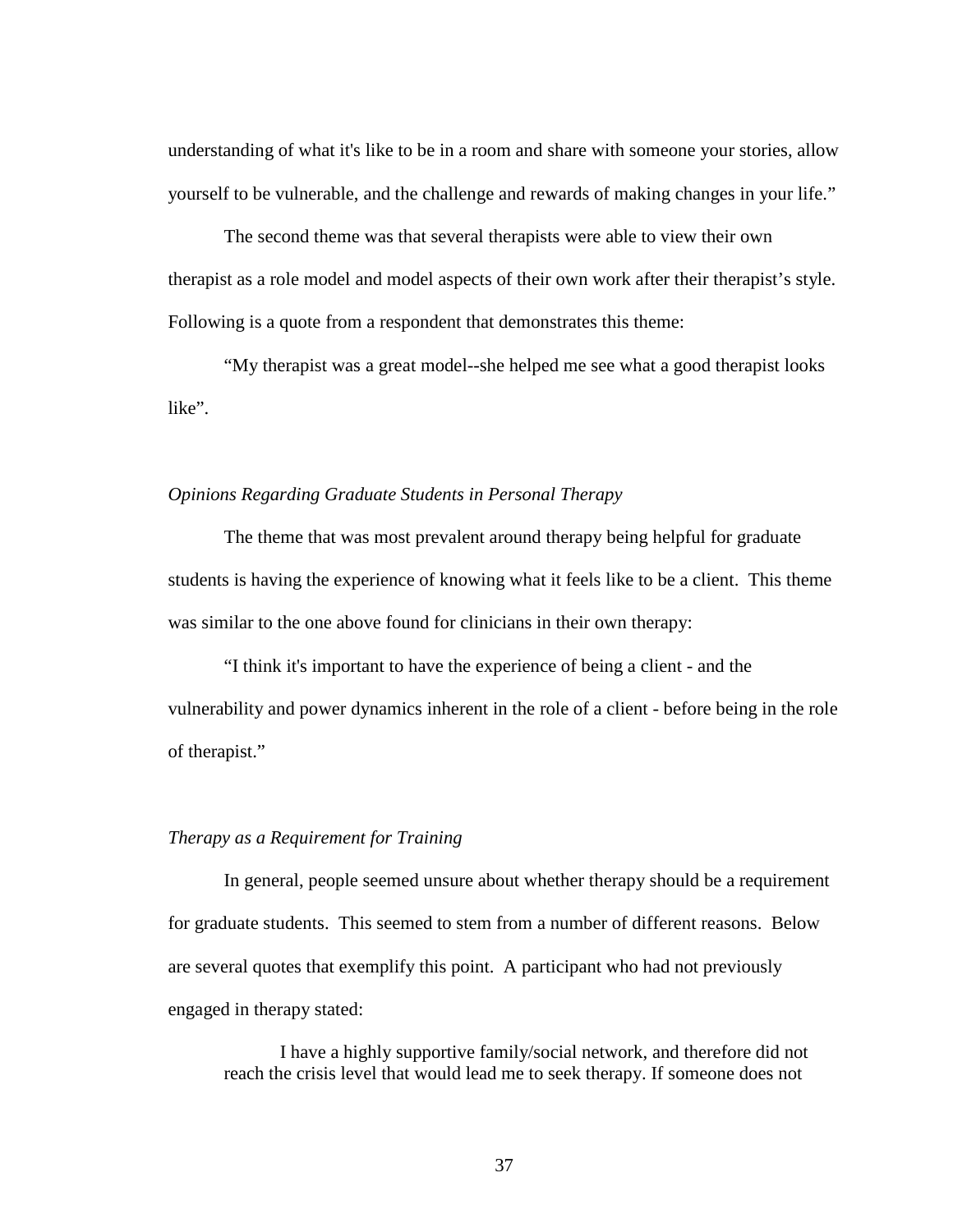have material to work with, that they are not addressing elsewhere in their life, then therapy should not be forced upon them

Other participants stated: "Cost is a major issue for graduate students and psychotherapy is expensive so requiring psychotherapy doesn't really seem like a viable option unless the program plans to pay for it."

"While in general I think that this is a good idea for clinicians, I would not want it to become mandated. I would be concerned how this information might be used by programs e.g., limits of confidentiality".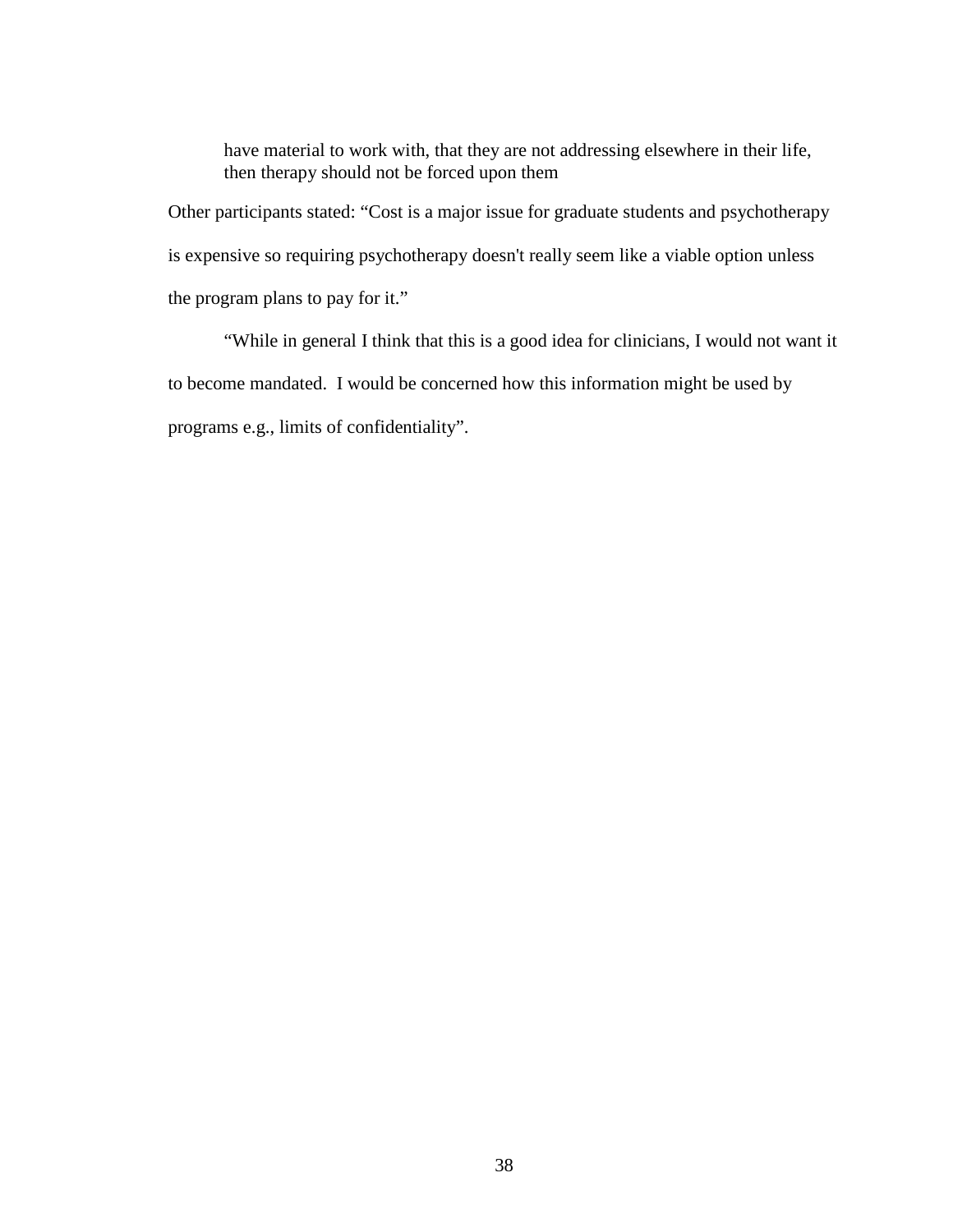### CHAPTER V

#### **DISCUSSION**

#### Introduction

The main purpose of the study was to reexamine the idea of therapists undergoing their own therapeutic process. In addition, further clarification about clinicians' attitudes towards graduate students working towards becoming clinicians going through their own therapy was warranted. The study is relevant to the field of social work, because it reexamines clinicians' attitudes about whether they believe clinician graduate students in various disciplines should or should not be required to experience their own therapeutic process. This idea is a topic of debate and this policy varies and changes based on graduate program and country. In addition, I hypothesized that practitioners of psychotherapy would be more likely to engage in personal therapy then practitioners of behavioral therapy, however, there were not enough practitioners of cognitive behavioral therapy, or participants who had not engaged in therapy previously to run this hypothesis of difference. This was a mixed methods study design, utilizing both quantitative and qualitative data. The study was exploratory in nature and obtained clinicians' viewpoints on a variety of subtopics within the overarching topic of therapists in personal therapy. The main study questions were: do therapists think that personal therapy is helpful or unhelpful and in what ways? Do therapists think that undergoing their own therapy can benefit or harm work with clients? Regarding graduate students in therapy, the main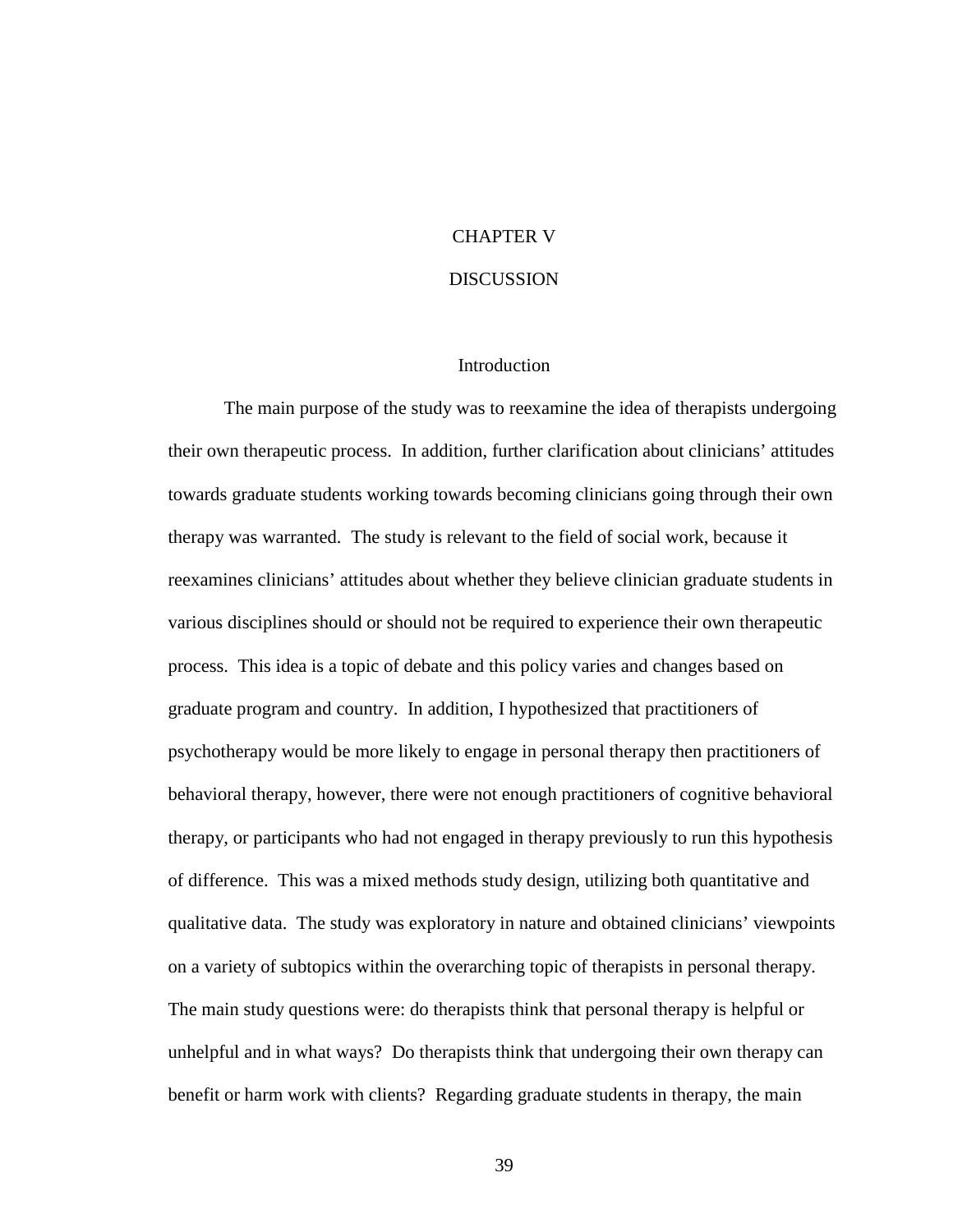questions were: how do clinicians perceive the utility of personal therapy for graduate students in mental health programs and do they believe that therapy should or should not be a requirement for graduate students? Based on the findings obtained in the literature review, the main hypotheses were that the majority of clinicians would have engaged in personal therapy and that they would have found it to be a helpful experience for both personal and professional reasons. The study was primarily exploratory in nature and did not specify any hypotheses of difference.

### Summary of Findings

The main findings of the study were that the majority of participants had both engaged in personal therapy and found it to be helpful. These results are consistent with many of the findings in the literature review, which were that therapists found personal therapy to be a positive experience, both in terms of personal and professional reasons. Most therapists thought that therapy could be helpful for graduate students, however only 50% of respondents thought that therapy should be a requirement. However, clinicians are somewhat divided if they think that therapy should be required for students entering into the field. Qualitative themes emerged from the open-dialogue box in response to this question. Of the clinicians who did not think personal therapy should be required, they thought so because of the coercive nature of a requirement. However, most respondents thought that therapy should be encouraged and strongly recommended. Several participants discouraged mandatory therapy because of the financial constraints for students and how this may be difficult for some students to finance. Of those who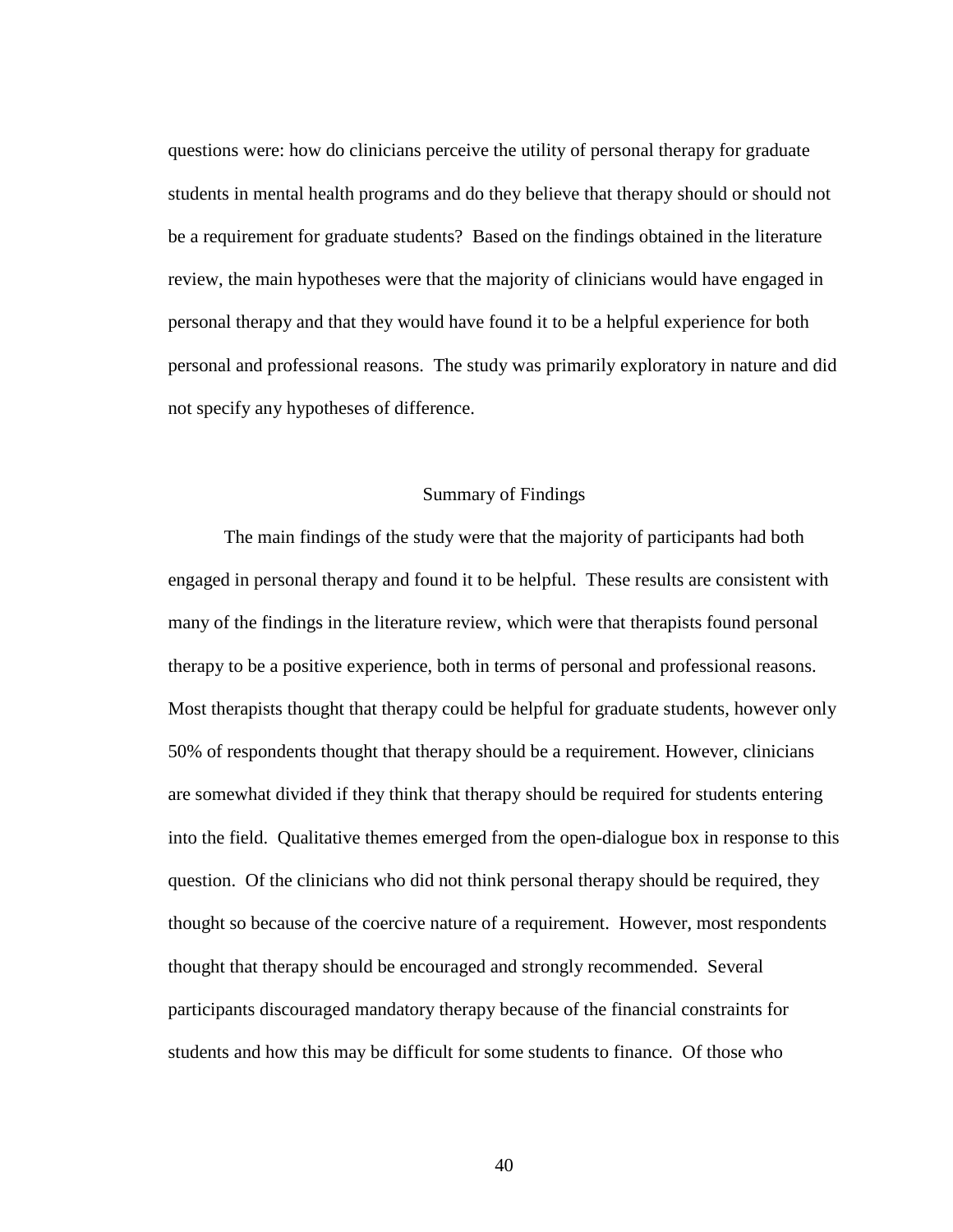thought it should be a requirement, they strongly felt that part of being a competent therapist is having had the experience of being a client.

Another interesting finding is that one hundred percent of the graduate students were females as opposed to 57.1% of the mental health professionals. A future study might specifically recruit men or women to study the same measures and then compare results among genders. Given that most people who enter into the social work profession identify as female (Schilling, Morrish & Liu, 2008), it would be interesting to obtain data on males who work in the field and their opinions about engaging in the therapeutic process.

It is interesting that not as many clinicians indicated if their colleagues had engaged in personal therapy and the ways in which they found it helpful and unhelpful as they indicated for themselves. One interpretation of this is that clinicians may not discus the details of personal therapy with other clinicians. They simply may not know about their colleagues' experiences in personal therapy. The subject may be too personal or even stigmatized among clinicians. Corrigan (2004) discusses how mental health care is associated with stigma and the implications for who seeks and does not seek mental health services. Also personal therapy may be more common among certain populations of clinicians. It would be worthwhile to conduct a study surveying how clinicians from various racial and ethnic groups perceive personal therapy and how much they disclose their personal therapy experiences to colleagues.

About half of the clinicians identified that they were in clinical practice exclusively. The results may have differed if they focused on various aspects of being a mental health professional, such as being an administrator or policy maker. An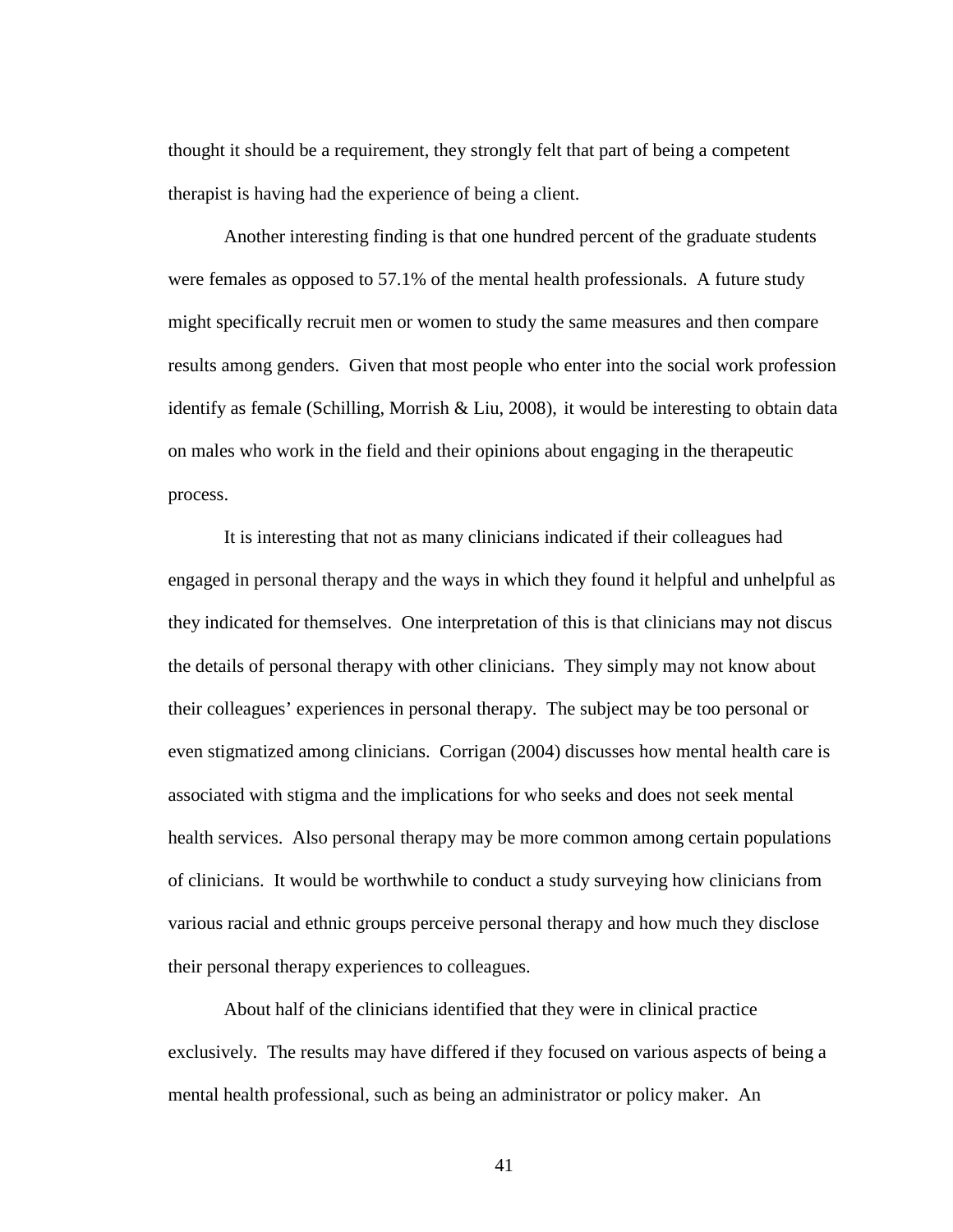interesting finding is that there were no clinicians who indicated that they had engaged n therapy for Dialectical Behavioral Therapy, yet 15 participants or 19.2% indicated that they practice behavioral therapy. This begs the question, does the type of therapy that one engages in need to be consistent with the modality that one practices?

Many of the participants seemed to be eclectic in their practices indicated by the fact that such a large number or respondents answered that they drew from various theoretical frameworks.

Many of the respondents were practicing in the Midwest and stated that they were psychologists. Most likely, they were recruited from the psychology listservs on which the study was posted. This may indicate a biased sample, as many of these participants indicated that they practice from a psychodynamic orientation and are at least PhD level clinicians. In addition, many of the students were recruited from the Smith College School for social work, which is psychodynamic in nature. The finding from the literature review that imply that psychodynamic practitioners are more likely to be proponents of personal therapy (Lucock, Hall & Noble, 2006) may be indicative of this result. It is noteworthy that most of the participants indicated that their orientation was psychodynamic, although there was only one practitioner of CBT who indicated that he or she had not previously engaged in personal therapy. It would be interesting to specifically seek out practitioners of behavioral therapists and then compare these results.

Many people indicated that they are supervisors for clinicians in training. As supported in the literature review, the supervisory relationship may be viewed as an alternative to personal therapy in order to gain greater self-awareness, better understanding of countertransference and one's internal process. (Meeks, 2005).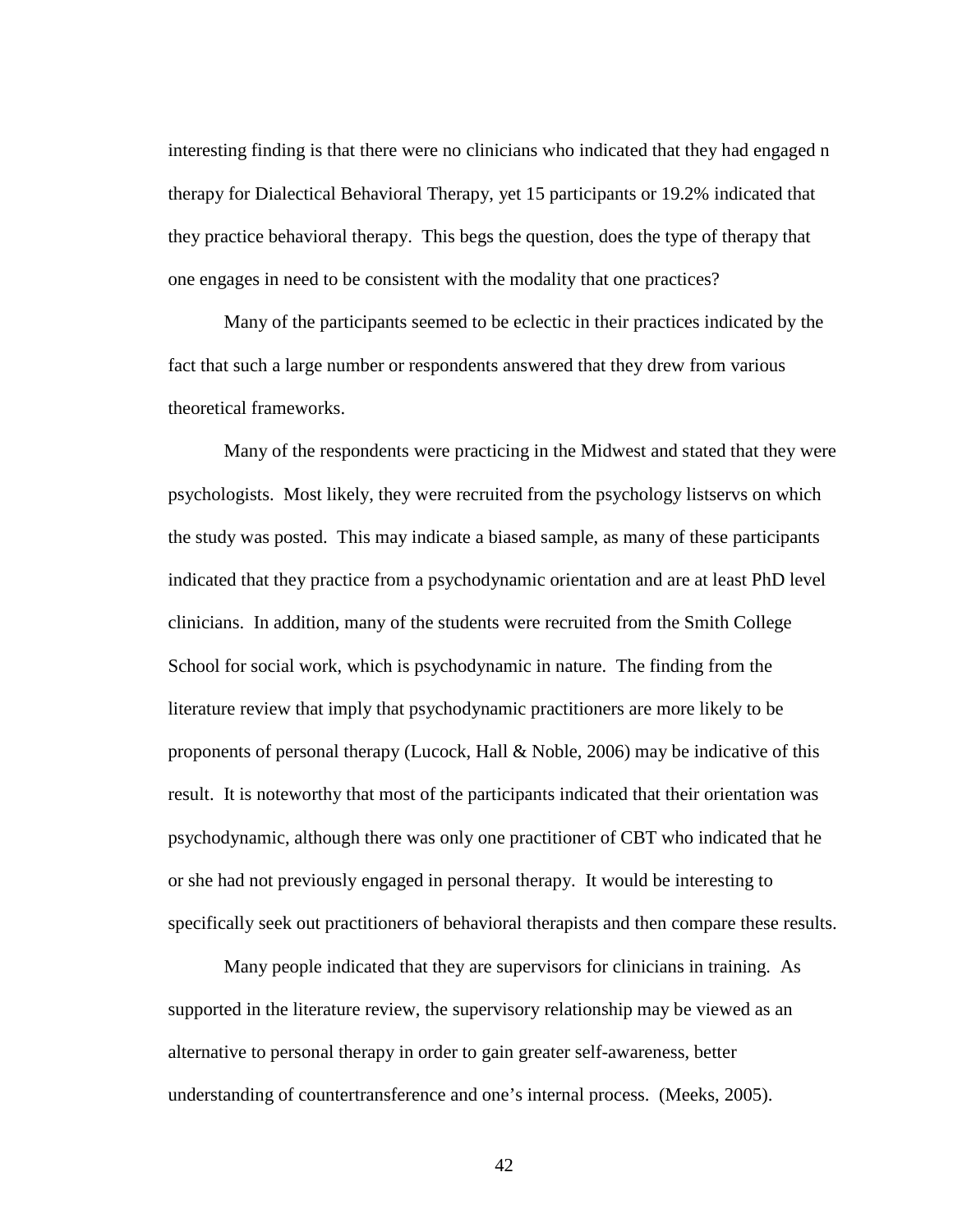#### Strengths

The main strength of the study is that it produced results that are consistent with major findings reported in the literature review. In addition, the study received a large number of respondents (n=78), which provided multiple viewpoints and voices. Furthermore, the study obtained both quantitative and qualitative data, which produced both statistical and descriptive results. This enabled the respondent's opinions to be summarized statistically, but also gave voice to their stories.

### Limitations

It is important to note that there were eleven respondents that were difficult to determine if they were clinicians or students. In retrospect, some questions on the survey may have been somewhat ambiguous, and respondents may have been unsure how to answer. On the other hand, some students may also define themselves as clinicians, if they have previous experience or practice therapy during internship. Please refer to the survey (which is in Appendix B) for examples. The instrument could have been constructed in a way that made this question clearer. For example, surveys on the Survey Monkey website can be designed to automatically skip to a different section if the question is not applicable to a particular respondent. The question of clinicians' history in therapy does not address multiple episodes of therapy, and having various therapists; this question inherently assumes that the clinicians were in one episode of therapy. In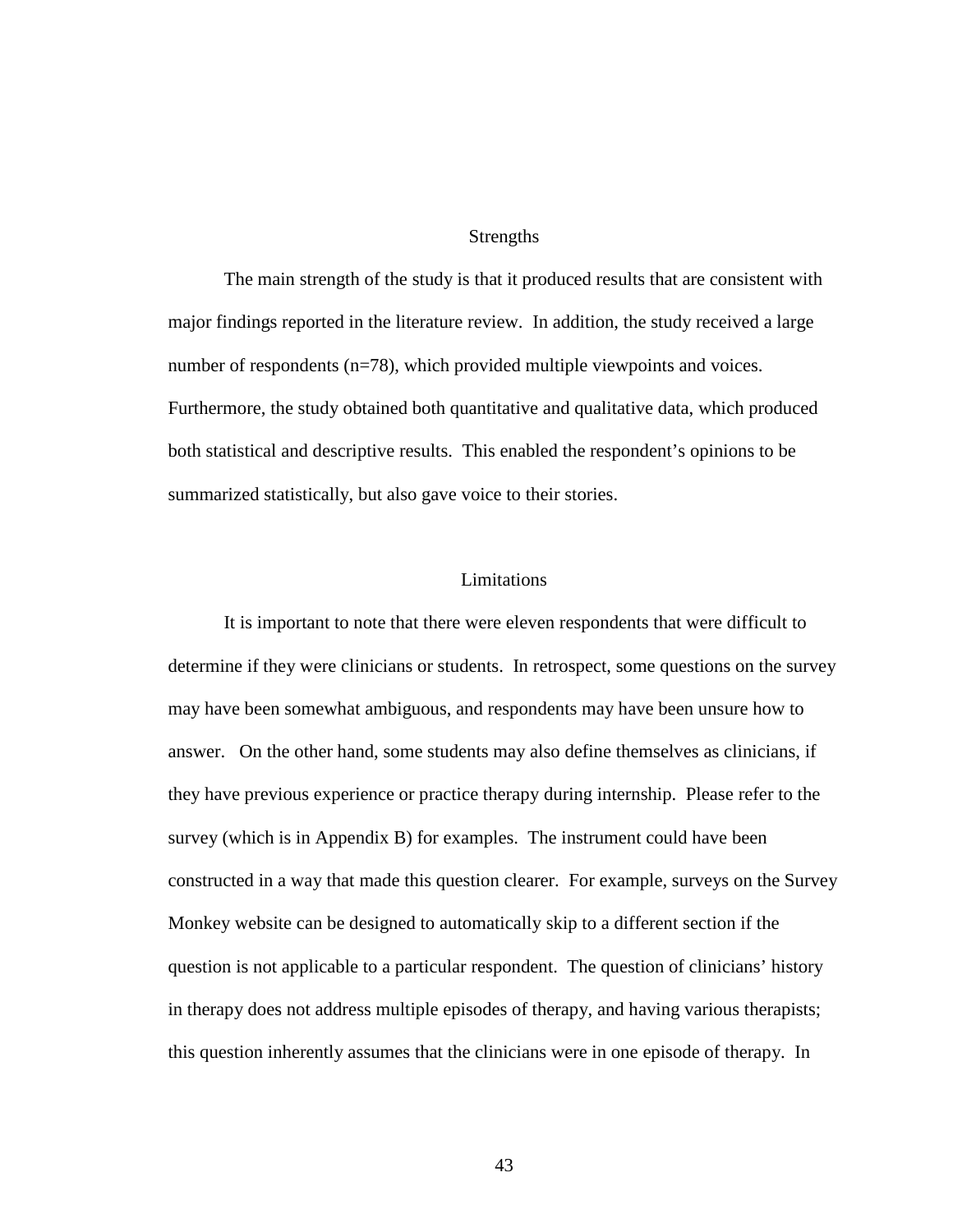hindsight, I would have specified that this question pertain to the clinician's most impactful episode in therapy.

It would appear that most of the people thought that the reasons proposed in the survey were beneficial to their work as clinicians, however people who thought therapy was helpful may have chosen to fill out this survey and people who did not find it to be helpful may have chosen not to participate in the study or may have declined to answer the survey questions.

The results of the study may not have high validity because of the way the participants were sampled. The method of snowballing did not ensure a random sample of clinicians. A great majority of the clinicians appeared to practice from a psychodynamic theoretical orientation. For example, the results may have differed if more clinicians had operated from a behavioral perspective. In addition, clinicians who endorse personal therapy may have been interested in this topic, and therefore chose to take the survey. Clinicians who had not engaged or who did not find personal therapy helpful may not be representative in this sample.

In addition, although efforts were made to recruit for diversity, this study does not have a diverse representation of people in terms of race. Most of the clinicians in this study self-identify as Caucasian. Different results may have been obtained with a more diverse sample of people. In addition, the validity may be low, because some of the survey questions seemed to be ambiguous to people.

Many people indicated that they gained greater awareness of their feelings, greater self-awareness and a better understanding of projective identification from engaging in personal therapy, however the fact that set answers were there for the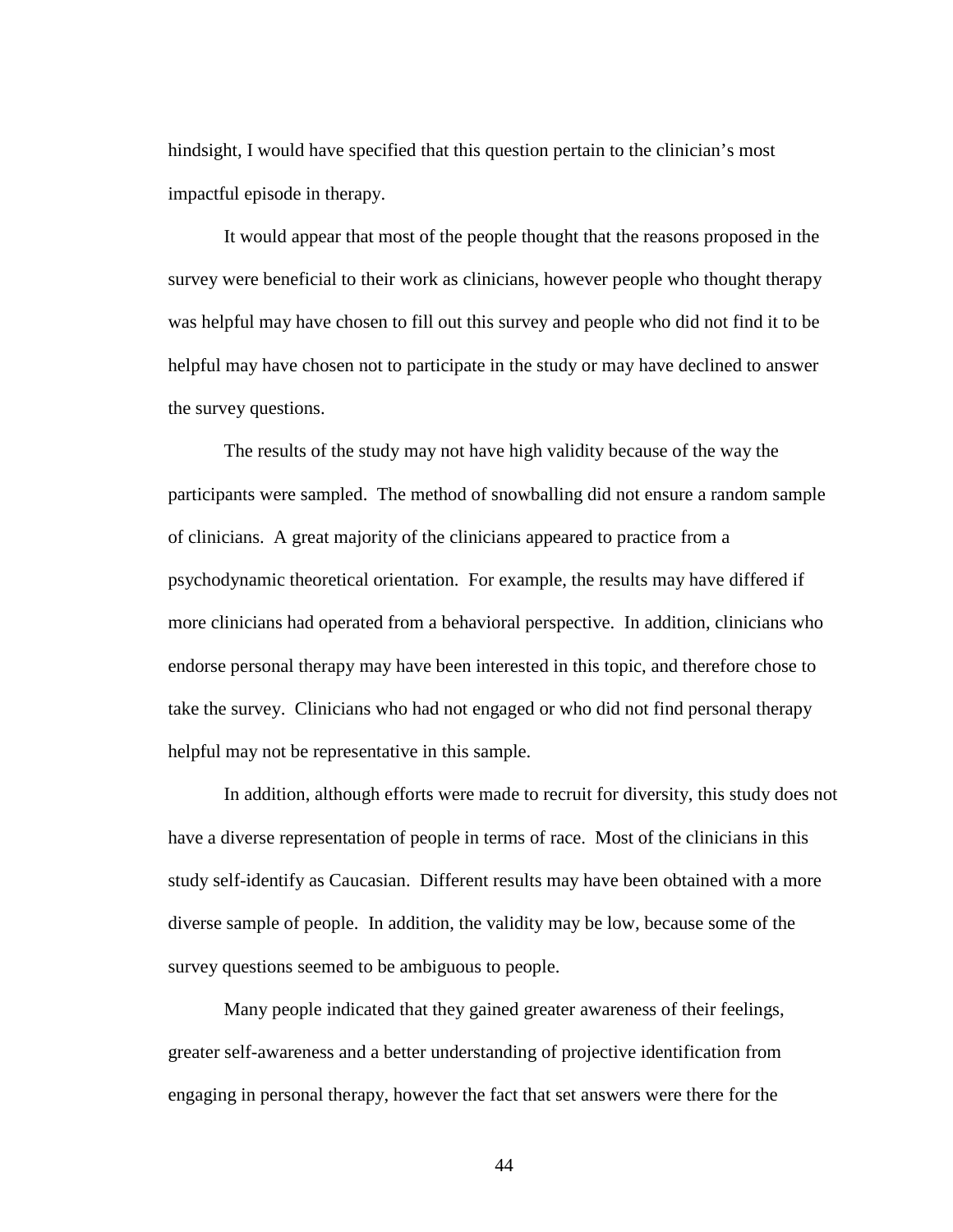clinicians to choose from may have influenced how they answered this question. This may be a limitation of the study. The ideas discussed in the dialogue boxes may have been influenced by the set answer choices in some questions.

There were few clinicians who answered negatively about their experiences in therapy. It would be interesting to further investigate some of the negative themes that emerge in the therapist-clinician client dyad. Furthermore, it is important to note my own biases in conducting this research topic. As a proponent of personal therapy, I may have influenced the set answer questions with my bent. Similarly to the limitation listed above, people who are proponents of therapy may have chosen to take this survey. A future study might advertise for clinicians who have not engaged in therapy previously, or who have had negative experiences in therapy.

The findings of this study are consistent with those in the literature. A more controlled sample will help to further support or examine alternative viewpoints to personal therapy being a useful tool for being a clinician. Future studies might focus on comparing how often novice and experienced clinicians engage in therapy, given that this question was not addressed in the scope of this study and there were no significant differences among student and mental health professional responses.

### **Conclusions**

Personal therapy can be useful to a clinician for a number of reasons including, increased self-awareness, better understanding one's own feelings and the client's feelings, increased self-esteem and overall well-being. In addition, personal therapy can have negative consequences such as confidentiality violations, violations of boundaries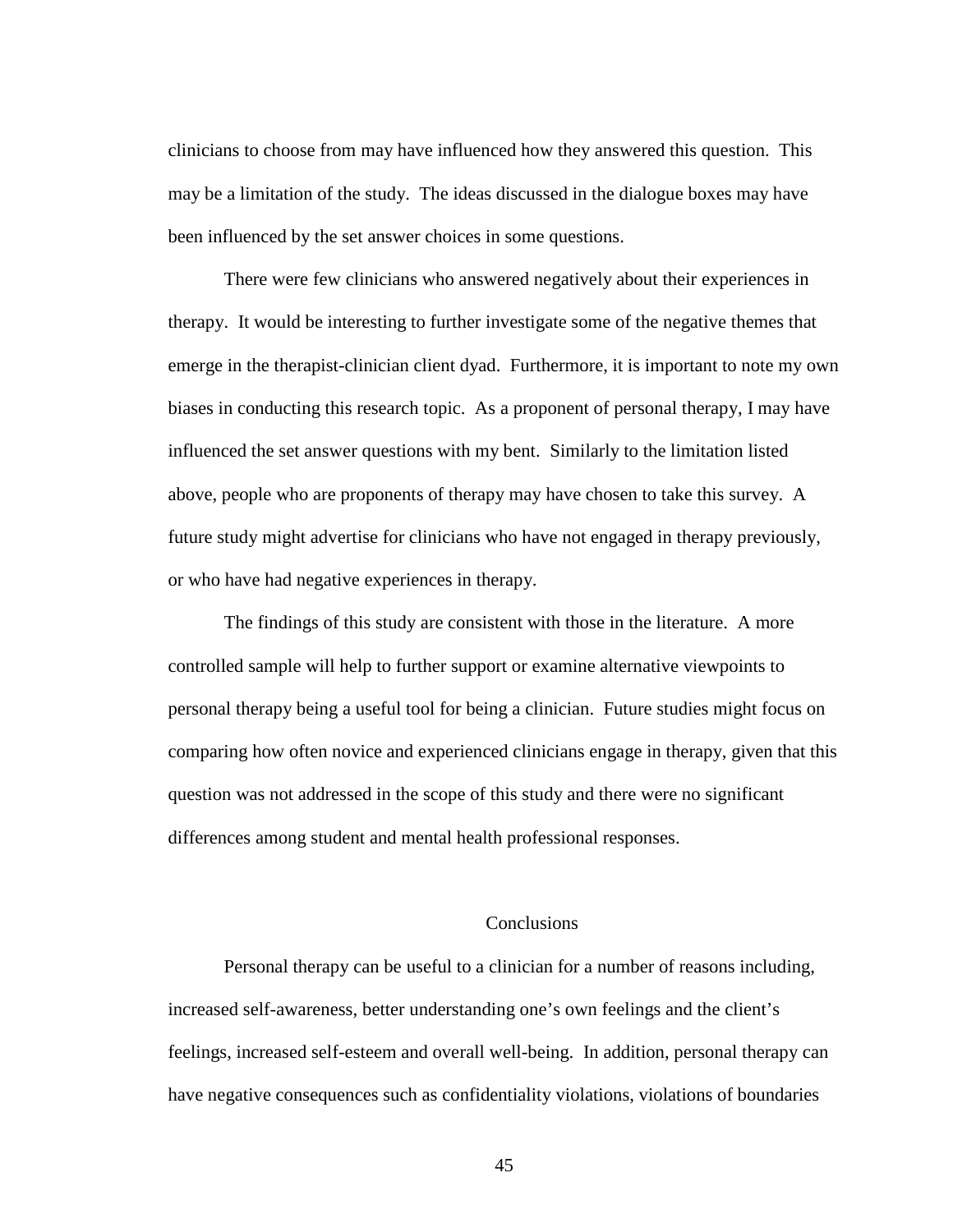and can be costly. While only some clinicians believe that personal therapy should be a requirement for graduate students in a mental health field, most agree that it can be helpful for a graduate student as a means to becoming a more effective and competent clinician.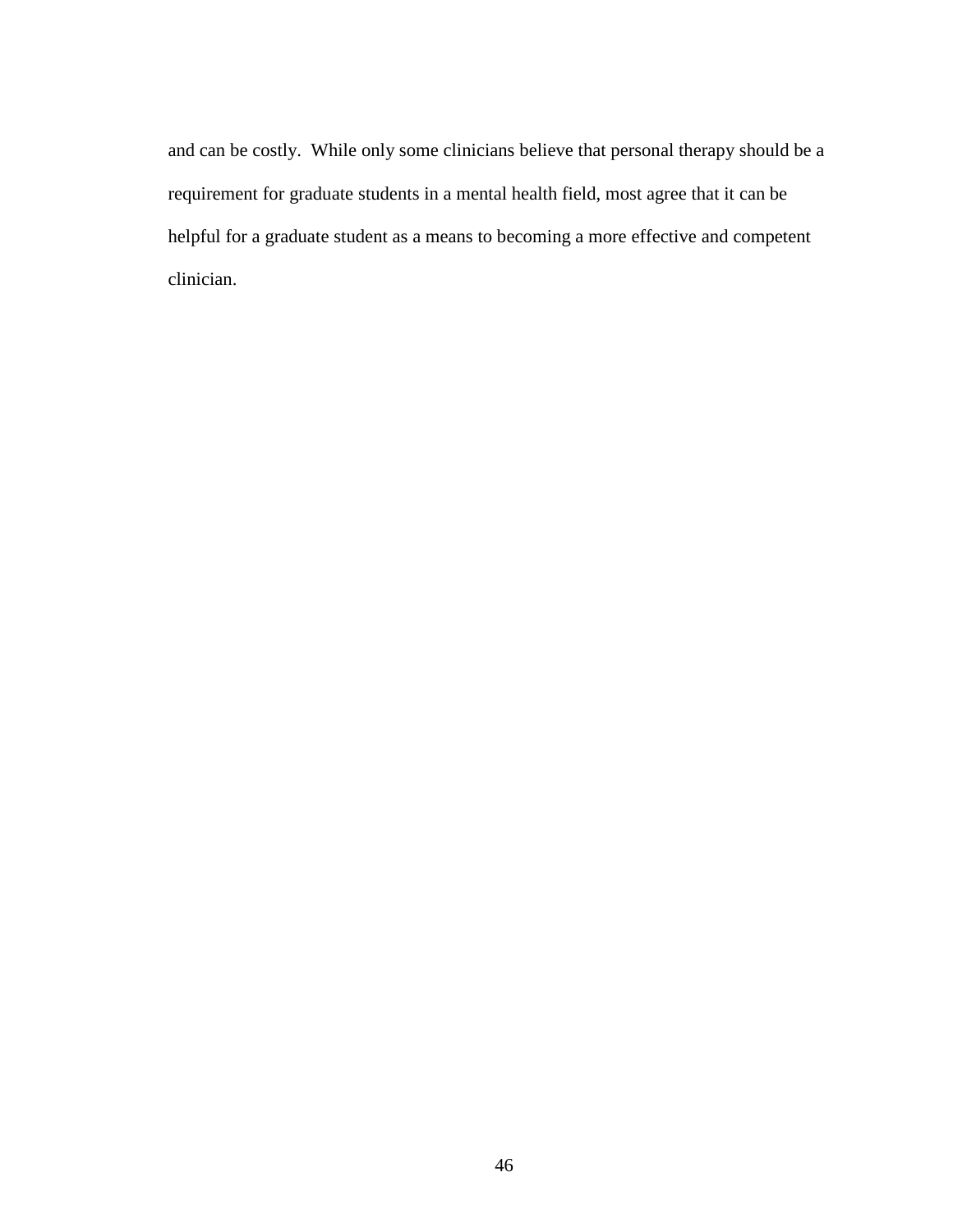#### **REFERENCES**

- Atkinson, P. (2006). Personal therapy in the training of therapists. *European Journal of Psychotherapy and Counselling, 8*(4), 407-410.
- Barnett, M. (2007). What brings you here? an exploration of the unconscious motivations of those who choose to train and work as psychotherapists and counsellors. *Psychodynamic Practice: Individuals, Groups and Organisations, 13*(3), 257-274.
- Bellows, K. F. (2007). Psychotherapists' personal psychotherapy and its perceived influence on clinical practice. *Bulletin of the Menninger Clinic, 71*(3), 204-226.
- Buckley, P., Karasu, T. B., & Charles, E. (1981). Psychotherapists view their personally therapy. *Psychotherapy: Theory, Research & Practice, 18*(3), 299-305.
- Corrigan, P. (2004). How stigma interferes with mental health care. *American Psychologist, 59*(7), 614-625.
- Daw, B., & Joseph, S. (2007). Qualified therapists' experience of personal therapy. *Counselling & Psychotherapy Research, 7*(4), 227-232.
- Garfield, S. L. & Kurtz, R.M. (1976). Personal therapy for the psychotherapist: Some findings and issues. *Psychotherapy Theory, Research & Practice, 13*(2), 188- 192.
- Glickhauf-Hughes, C. & Mehlman, E. (1995). Narcissistic issues in therapists: Diagnostic and treatment considerations. *Psychotherapy, 32*(2), 213-221.
- Grant, J., & Schofield, M. (2007). Career-long supervision: Patterns and perspectives. *Counselling & Psychotherapy Research, 7*(1), 3-11.
- Green, L. B. (2006). The value of hate in the countertransference. *Clinical Social Work Journal*, *34*(2), 187-199.
- Grimmer, A., & Tribe, R. (2001). Counseling psychologists' perceptions of the impact of mandatory personal therapy on professional development-- an exploratory study. *Counselling Psychology Quarterly, 14*(4), 287-301.
- Guy, J. D., & Liaboe, G. P. (1986). The impact of conducting psychotherapy on psychotherapists' interpersonal functioning. *Professional Psychology: Research and Practice, 17*(2), 111-114.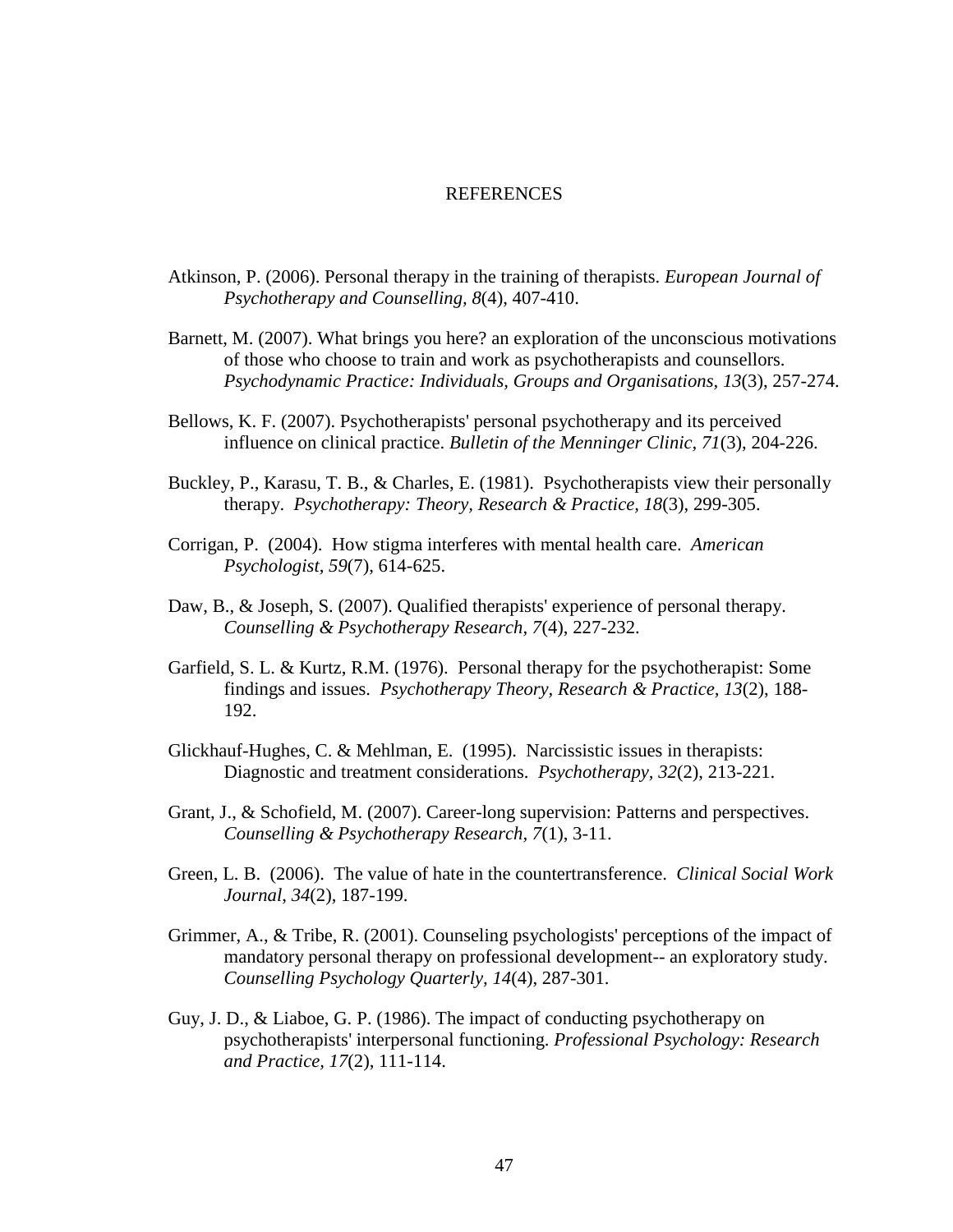- Guy, J. D., Stark, M. J., Poelstra, P.L. (1988). Personal therapy for psychotherapists before and after entering professional practice. *Professional Psychology: Research and Practice, 19*(4), 474-476.
- Halewood, A. & Tribe, R. (2003). What is the prevalence of narcissistic injury among trainee counseling psychologists? *Psychology and Psychotherapy: Theory, Research and Practice, 76*.
- Laine, A. (2007). On the edge: The psychoanalyst's transference. *International Journal of psychoanalysis, 88*, 1171-1183.
- Lucock, M. P., Hall, P., Noble, R. (2006). A survey of influences on the practice of psychotherapists and clinical psychologists in training in the UK. *Clinical Psychology and Psychotherapy, 13*, 122-130.
- Macaskill, N. D. (1988). Personal therapy in the training of the psychotherapist: Is it effective? *British Journal of Psychotherapy, 4*(3), 219-226.
- Macaskill, N. D. & Macaskill, A. (1992). Psychotherapists-in-training evaluate their personal therapy: Results of a UK study. *British Journal of Psychotherapy, 9*(2), 133-138.
- Mackey, R. A. & Mackey, E.F. (1994). Personal psychotherapy and the development of a professional self. *Families in Society: The Journal of Contemporary Human Services*, *75*, 490-498.
- Meek, Harriet. (2005). Promoting self-awareness: Infant observation training as a model. *Smith College Studies in Social Work*, *75*(3), 33-58.
- Norcross, J.C., & Guy, J.D. (2005). The prevalence and parameters of personal therapy in the united states. In J.D. Geller, J.C. Norcross, & D.E. Orlinksky (Eds.), *The psychotherapist's own psychotherapy: Patient and clinician perspectives* (pp. 165-176). New York: Oxford University Press.
- Norcross, J. C. (2005). The psychotherapist's own psychotherapy: Educating and developing psychologists. *American Psychologist, 60*(8), 840-850.
- Pope, K. S. & Tabachnick, B. G. (1994) Therapists as patients: A national survey of psychologists' experiences, problems and beliefs. Retrieved 10/24/2008 from http://kspope.com/therapistas/research9.php
- Sandell, R., Carlsson, J., Schubert, J., Grant, J., Lazar, A., & Broberg, J. (2006). Therapists' therapies: The relation between training therapy and patient change in long-term psychotherapy and psychoanalysis. *Psychotherapy Research, 16*(3), 306-316.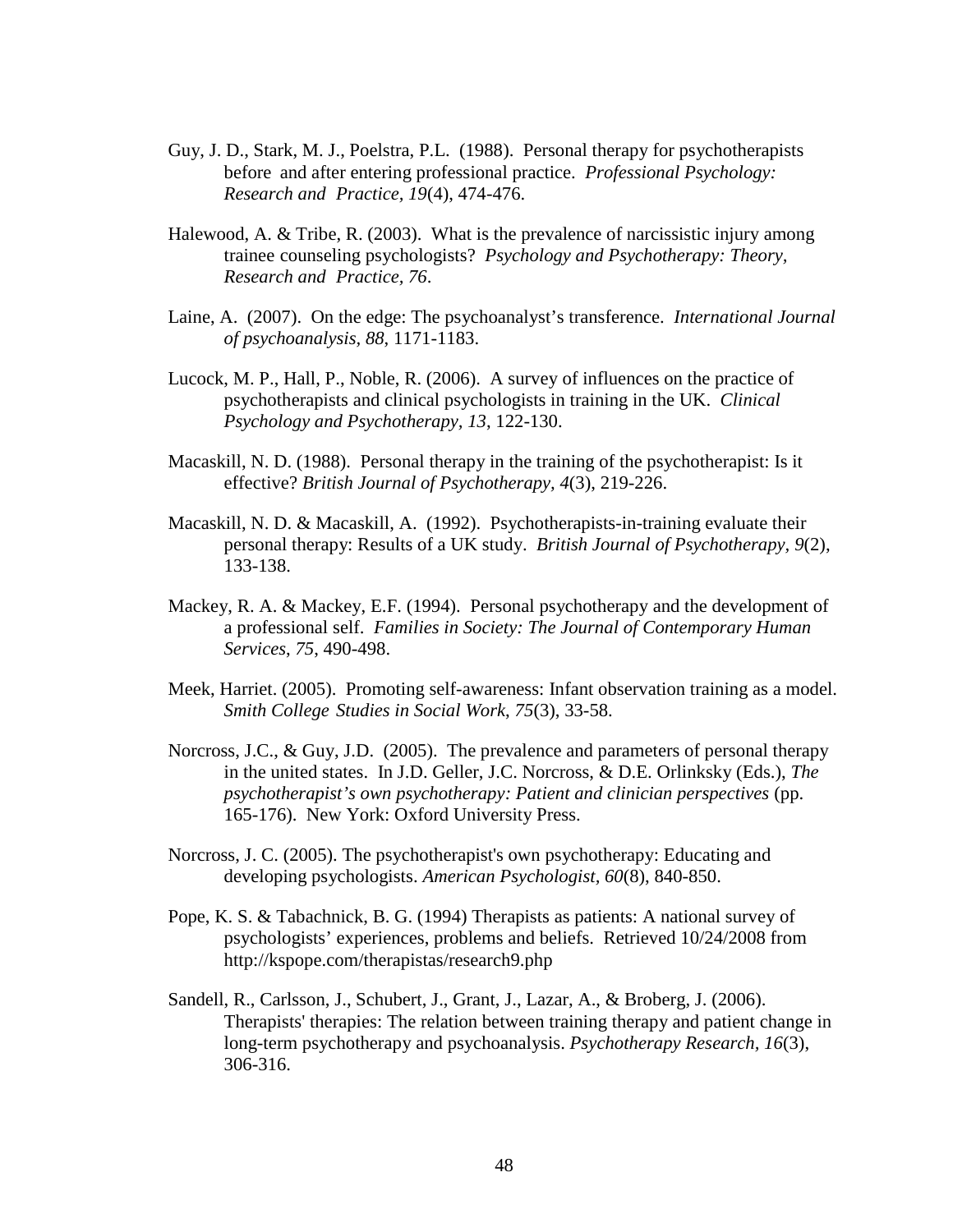- Schilling, R., Morrish, J., Liu, G. (2008). Demographic trends in social work over a quarter century in an increasingly female profession. *Social Work, 53*(2), 103- 114.
- Schore, A (2003). *Affect Regulation and the Repair of the Self* . New York: WW Norton & Company, Inc.
- Waska, R.T. (2000). Hate, projective identification, and the therapist struggle. *The Journal of Psychotherapy Practice and Research, 9*, 33-38.
- Williams, E.N., Judge, A.B., Hill, C. H., Hoffman, M.A. (1997). Experiences of novice therapists in prepracticum: Trainees', clients' and supervisors' perceptions of therapists' personal reaction and management strategies. *Journal of Counseling Psychology, 44*(4), 390-399.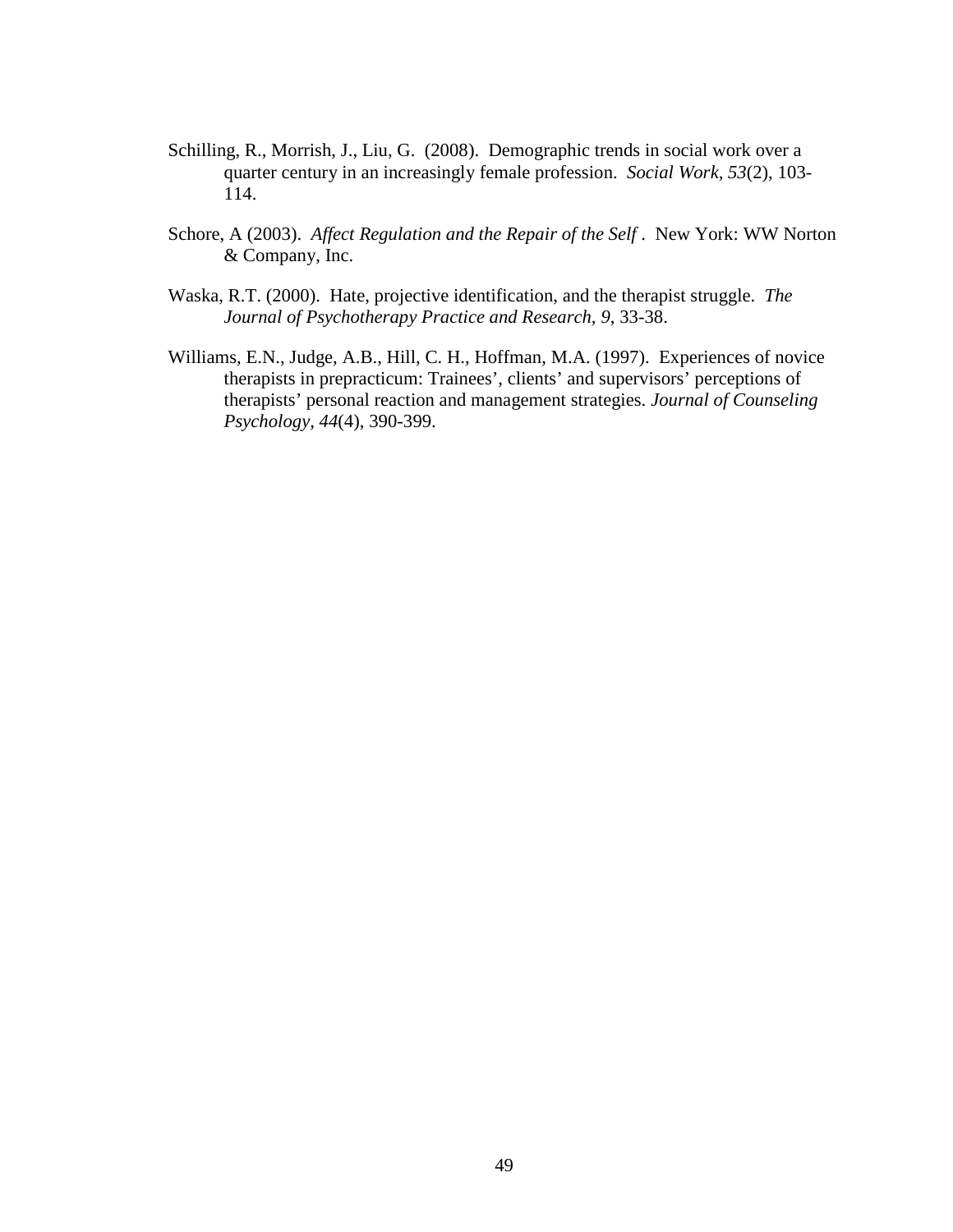# APPENDIX A

# List of Tables

### Table 1

Age of Participants

|           | Frequency<br>$N=65$              |               |                |
|-----------|----------------------------------|---------------|----------------|
| Age<br>23 | $\overline{4}$                   | Valid Percent | Percent<br>5.1 |
|           |                                  | 6.2           |                |
| 24        | $\,1\,$                          | $1.5$         | 1.3            |
| 25        | $\,1\,$                          | 1.5           | 1.3            |
| 26        | $\overline{c}$<br>$\overline{4}$ | 3.1           | 2.6            |
| 27        |                                  | 6.2           | 5.1            |
| 28        | $\boldsymbol{7}$                 | 10.8          | 9              |
| 29        | 6                                | 9.2           | 7.7            |
| 30        | 5                                | 7.7           | 6.4            |
| 31        | 3                                | 4.6           | 3.8            |
| 32        | $\overline{c}$                   | 3.1           | 2.6            |
| 34        | $\,1\,$                          | 1.5           | 1.3            |
| 35        | $\overline{c}$                   | 3.1           | 2.6            |
| 36        | 3                                | 4.6           | 3.8            |
| 40        | $\overline{4}$                   | 6.2           | 5.1            |
| 41        | $\overline{c}$                   | 3.1           | 2.6            |
| 44        | $\overline{c}$                   | 3.1           | $2.6$          |
| 45        | $\,1\,$                          | 1.5           | 1.3            |
| 46        | $\,1\,$                          | 1.5           | 1.3            |
| 47        | $\mathbf{1}$                     | 1.5           | 1.3            |
| 48        | $\mathbf{1}$                     | 1.5           | 1.3            |
| 49        | $\,1\,$                          | $1.5$         | 1.3            |
| 50        | $\,1\,$                          | 1.5           | 1.3            |
| 52        | $\,1\,$                          | 1.5           | 1.3            |
| 53        | $\,1\,$                          | $1.5$         | 1.3            |
| 54        | $\mathbbm{1}$                    | 1.5           | 1.3            |
| 56        | $\,1\,$                          | 1.5           | 1.3            |
| 58        | $\overline{c}$                   | 3.1           | 2.6            |
| 62        | $\mathbf{1}$                     | 1.5           | 1.3            |
| 66        | $\,1\,$                          | $1.5$         | 1.3            |
| 67        | $\mathbf{1}$                     | 1.5           | 1.3            |
| 82        | $\mathbf 1$                      | 1.5           | 1.3            |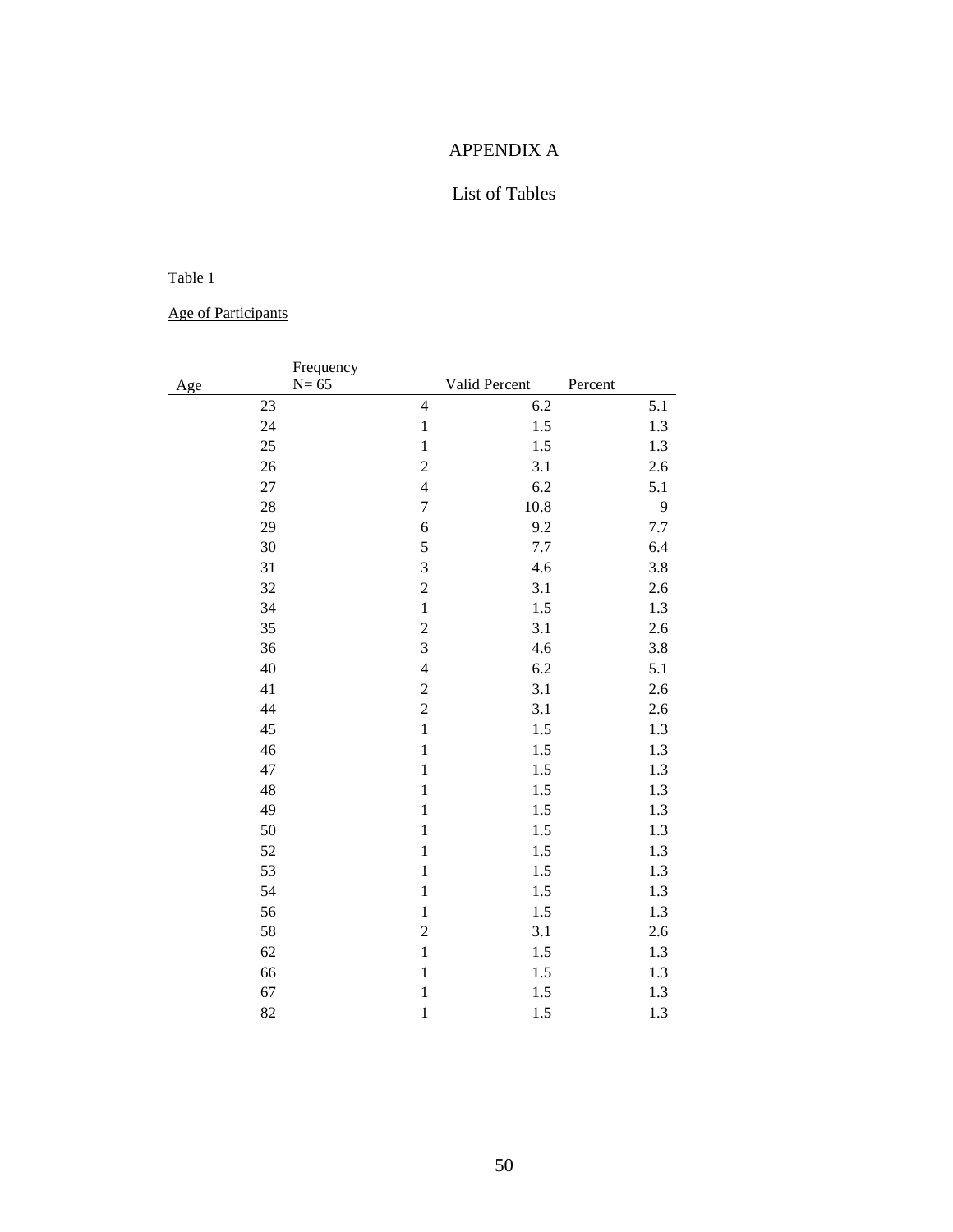# Participant gender

|        | Frequency |         |               | Cumulative |
|--------|-----------|---------|---------------|------------|
| Gender | $N=78$    | Percent | Valid Percent | Percent    |
| Female | 53        | 67.9    | 67.9          | 67.9       |
| Male   | 24        | 30.8    | 30.8          | 98.7       |
| Other  |           | 1.3     | 1.3           | 100        |
| Total  | 78        | 100     | 100           |            |

### Table 3

# Self-Reported Racial Identity

|                                                      | Number of      |
|------------------------------------------------------|----------------|
|                                                      | participants   |
| Racial Identity                                      | $N=78$         |
| African American                                     |                |
| Anglo                                                |                |
| Asian                                                |                |
| Asian American                                       |                |
| Asian Indian                                         |                |
| <b>Black</b>                                         |                |
| Caucasian                                            | 34             |
| Caucasian and American Indian                        | $\overline{2}$ |
| Caucasian/ "although recently found I am mixed race" |                |
| Multi-racial (American)                              |                |
| Multiracial Black American                           |                |
| White                                                | 29             |
| Missing                                              | 3              |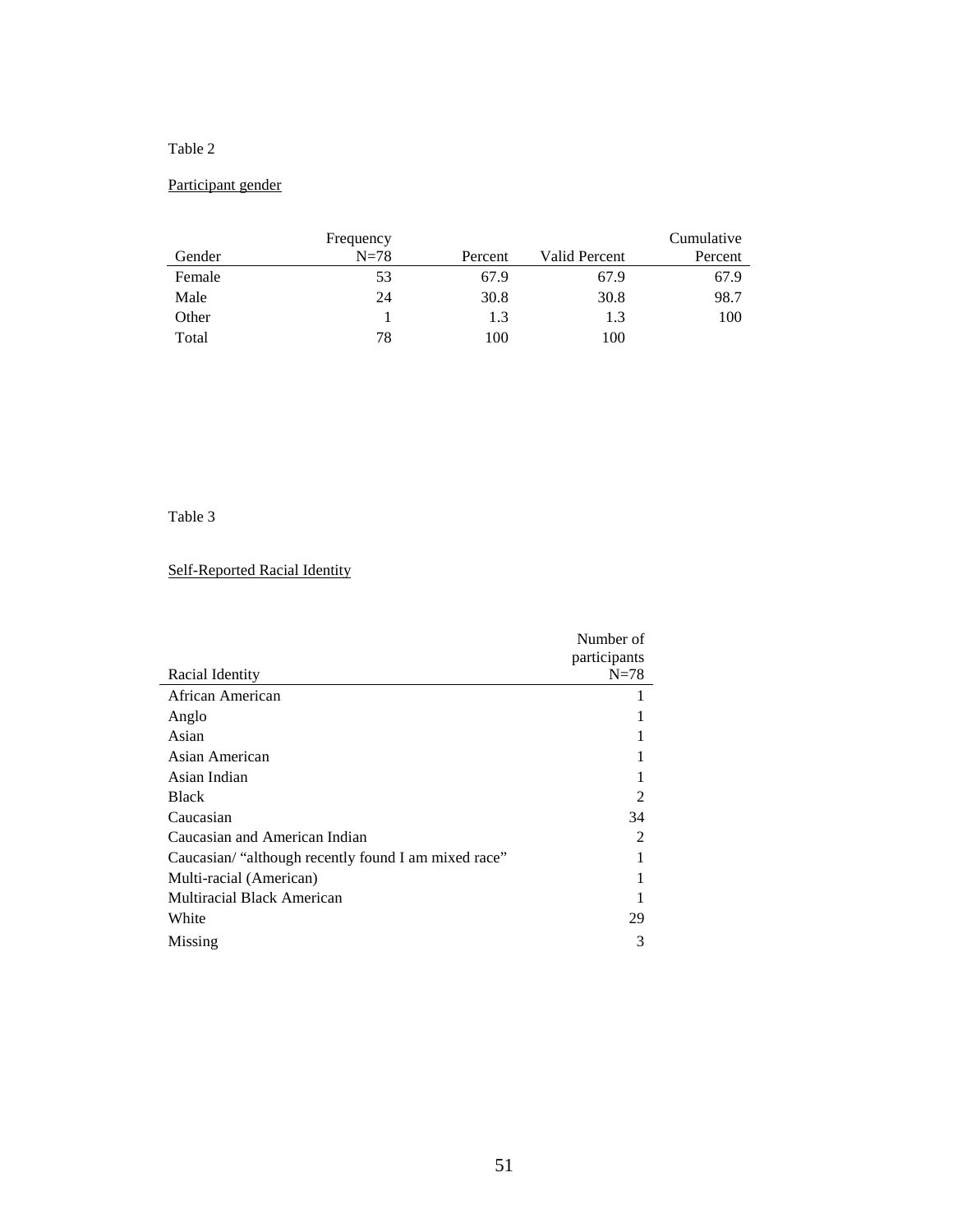# Self-Reported Ethnicity

| Participants<br>Ethnicity<br>$N = 78$<br>African American<br>1<br>African, Swedish, Irish, Native American<br>1<br>American<br>2<br>Anglo<br>1<br>Anglo-American<br>1<br>Asian Indian<br>1<br>Caucasian<br>9<br>Caucasian American, Jewish<br>1<br>Danish-Italian<br>1<br>English/Scottish<br>1<br>Euro-American<br>1<br>$\overline{c}$<br>European<br>5<br>European American<br>German American<br>$\overline{c}$<br>German, Romanian<br>1<br>1<br>Hispanic<br>Irish<br>1<br>Italian and Irish and French Canadian<br>1<br>Jewish<br>6<br>Korean<br>1<br>Mixed/English-German (Cree-Creole)<br>1<br>Multi-ethnic (American)<br>1<br>Non-Hispanic<br>1<br>$\overline{c}$<br>Northern European<br>Other<br>1<br>Pakistani<br>1<br>Polish American<br>1<br>Polish/Croatian<br>1<br>Scotch-Irish, Polish<br>1<br>Scottish-Irish<br>$\overline{c}$<br>3<br>White<br>$\overline{c}$<br>White, Non-Hispanic<br>1<br>Yankee | Number of |
|----------------------------------------------------------------------------------------------------------------------------------------------------------------------------------------------------------------------------------------------------------------------------------------------------------------------------------------------------------------------------------------------------------------------------------------------------------------------------------------------------------------------------------------------------------------------------------------------------------------------------------------------------------------------------------------------------------------------------------------------------------------------------------------------------------------------------------------------------------------------------------------------------------------------|-----------|
|                                                                                                                                                                                                                                                                                                                                                                                                                                                                                                                                                                                                                                                                                                                                                                                                                                                                                                                      |           |
|                                                                                                                                                                                                                                                                                                                                                                                                                                                                                                                                                                                                                                                                                                                                                                                                                                                                                                                      |           |
|                                                                                                                                                                                                                                                                                                                                                                                                                                                                                                                                                                                                                                                                                                                                                                                                                                                                                                                      |           |
|                                                                                                                                                                                                                                                                                                                                                                                                                                                                                                                                                                                                                                                                                                                                                                                                                                                                                                                      |           |
|                                                                                                                                                                                                                                                                                                                                                                                                                                                                                                                                                                                                                                                                                                                                                                                                                                                                                                                      |           |
|                                                                                                                                                                                                                                                                                                                                                                                                                                                                                                                                                                                                                                                                                                                                                                                                                                                                                                                      |           |
|                                                                                                                                                                                                                                                                                                                                                                                                                                                                                                                                                                                                                                                                                                                                                                                                                                                                                                                      |           |
|                                                                                                                                                                                                                                                                                                                                                                                                                                                                                                                                                                                                                                                                                                                                                                                                                                                                                                                      |           |
|                                                                                                                                                                                                                                                                                                                                                                                                                                                                                                                                                                                                                                                                                                                                                                                                                                                                                                                      |           |
|                                                                                                                                                                                                                                                                                                                                                                                                                                                                                                                                                                                                                                                                                                                                                                                                                                                                                                                      |           |
|                                                                                                                                                                                                                                                                                                                                                                                                                                                                                                                                                                                                                                                                                                                                                                                                                                                                                                                      |           |
|                                                                                                                                                                                                                                                                                                                                                                                                                                                                                                                                                                                                                                                                                                                                                                                                                                                                                                                      |           |
|                                                                                                                                                                                                                                                                                                                                                                                                                                                                                                                                                                                                                                                                                                                                                                                                                                                                                                                      |           |
|                                                                                                                                                                                                                                                                                                                                                                                                                                                                                                                                                                                                                                                                                                                                                                                                                                                                                                                      |           |
|                                                                                                                                                                                                                                                                                                                                                                                                                                                                                                                                                                                                                                                                                                                                                                                                                                                                                                                      |           |
|                                                                                                                                                                                                                                                                                                                                                                                                                                                                                                                                                                                                                                                                                                                                                                                                                                                                                                                      |           |
|                                                                                                                                                                                                                                                                                                                                                                                                                                                                                                                                                                                                                                                                                                                                                                                                                                                                                                                      |           |
|                                                                                                                                                                                                                                                                                                                                                                                                                                                                                                                                                                                                                                                                                                                                                                                                                                                                                                                      |           |
|                                                                                                                                                                                                                                                                                                                                                                                                                                                                                                                                                                                                                                                                                                                                                                                                                                                                                                                      |           |
|                                                                                                                                                                                                                                                                                                                                                                                                                                                                                                                                                                                                                                                                                                                                                                                                                                                                                                                      |           |
|                                                                                                                                                                                                                                                                                                                                                                                                                                                                                                                                                                                                                                                                                                                                                                                                                                                                                                                      |           |
|                                                                                                                                                                                                                                                                                                                                                                                                                                                                                                                                                                                                                                                                                                                                                                                                                                                                                                                      |           |
|                                                                                                                                                                                                                                                                                                                                                                                                                                                                                                                                                                                                                                                                                                                                                                                                                                                                                                                      |           |
|                                                                                                                                                                                                                                                                                                                                                                                                                                                                                                                                                                                                                                                                                                                                                                                                                                                                                                                      |           |
|                                                                                                                                                                                                                                                                                                                                                                                                                                                                                                                                                                                                                                                                                                                                                                                                                                                                                                                      |           |
|                                                                                                                                                                                                                                                                                                                                                                                                                                                                                                                                                                                                                                                                                                                                                                                                                                                                                                                      |           |
|                                                                                                                                                                                                                                                                                                                                                                                                                                                                                                                                                                                                                                                                                                                                                                                                                                                                                                                      |           |
|                                                                                                                                                                                                                                                                                                                                                                                                                                                                                                                                                                                                                                                                                                                                                                                                                                                                                                                      |           |
|                                                                                                                                                                                                                                                                                                                                                                                                                                                                                                                                                                                                                                                                                                                                                                                                                                                                                                                      |           |
|                                                                                                                                                                                                                                                                                                                                                                                                                                                                                                                                                                                                                                                                                                                                                                                                                                                                                                                      |           |
|                                                                                                                                                                                                                                                                                                                                                                                                                                                                                                                                                                                                                                                                                                                                                                                                                                                                                                                      |           |
|                                                                                                                                                                                                                                                                                                                                                                                                                                                                                                                                                                                                                                                                                                                                                                                                                                                                                                                      |           |
|                                                                                                                                                                                                                                                                                                                                                                                                                                                                                                                                                                                                                                                                                                                                                                                                                                                                                                                      |           |
|                                                                                                                                                                                                                                                                                                                                                                                                                                                                                                                                                                                                                                                                                                                                                                                                                                                                                                                      |           |
|                                                                                                                                                                                                                                                                                                                                                                                                                                                                                                                                                                                                                                                                                                                                                                                                                                                                                                                      |           |
| 20<br>Missing                                                                                                                                                                                                                                                                                                                                                                                                                                                                                                                                                                                                                                                                                                                                                                                                                                                                                                        |           |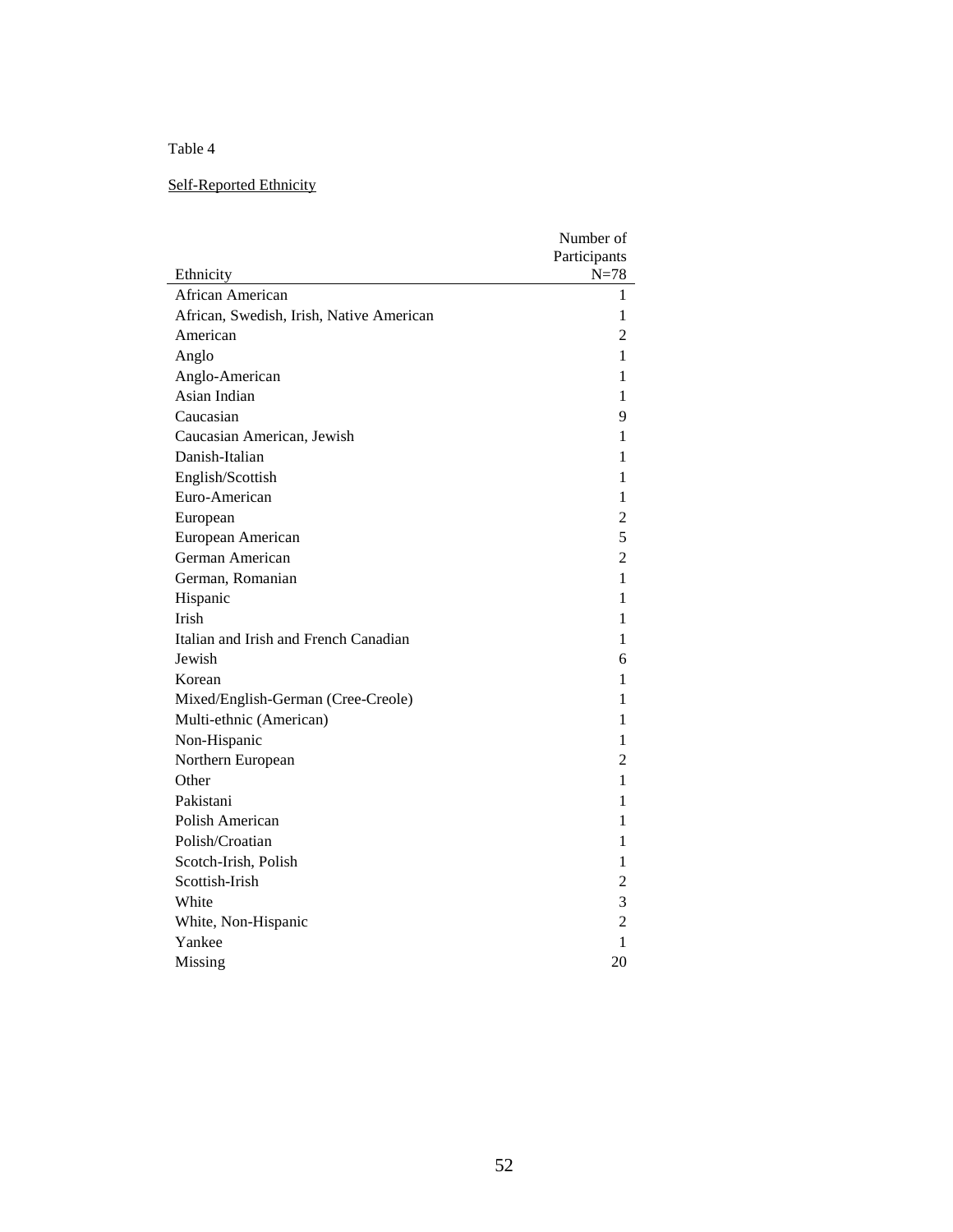### **Profession**

|             | Frequency      |          |               | Cumulative |
|-------------|----------------|----------|---------------|------------|
| Profession  | $N=78$         | Percent  | Valid Percent | Percent    |
| Social Work | 14             | 17.9     | 24.6          | 24.6       |
| Psychology  | 34             | 43.6     | 59.6          | 84.2       |
| Psychiatry  | 7              | 9        | 12.3          | 96.5       |
| Psychiatric |                |          |               |            |
| Nursing     | $\overline{0}$ | $\theta$ | $\theta$      | 0          |
| Other       | 2              | 2.6      | 3.5           | 100        |
| Total       | 57             | 73.1     | 100           |            |
| Missing     | 21             | 26.9     |               |            |
| Total       | 78             | 100      |               |            |

### Table 6

### Self-Reported Professional Degree

|                      | Frequency      |         |               | Cumulative |
|----------------------|----------------|---------|---------------|------------|
| Degree               | $N=57$         | Percent | Valid Percent | Percent    |
| <b>MSW</b>           | 13             | 16.7    | 22.8          | 22.8       |
| MA Psychology        | 4              | 5.1     | 7             | 29.8       |
| PhD Psychology       | 10             | 12.8    | 17.5          | 47.4       |
| MD                   | 5              | 6.4     | 8.8           | 56.1       |
| PsyD                 | 1              | 1.3     | 1.8           | 57.9       |
| <b>MA</b> Counseling |                |         |               |            |
| Psychology           | $\overline{2}$ | 2.6     | 3.5           | 61.4       |
| PhD Clinical         |                |         |               |            |
| Psychology           | 9              | 11.5    | 15.8          | 77.2       |
| <b>PsyD</b> Clinical |                |         |               |            |
| Psychology           | $\overline{2}$ | 2.6     | 3.5           | 80.7       |
| Other                | 4              | 5.1     | 7             | 87.7       |
| PhD                  | 6              | 7.7     | 10.5          | 98.2       |
| MA                   | 1              | 1.3     | 1.8           | 100        |
| Total                | 57             | 73.1    | 1.8           | 100        |
| Missing              | 21             | 26.9    |               |            |
| Total                | 78             | 100     |               |            |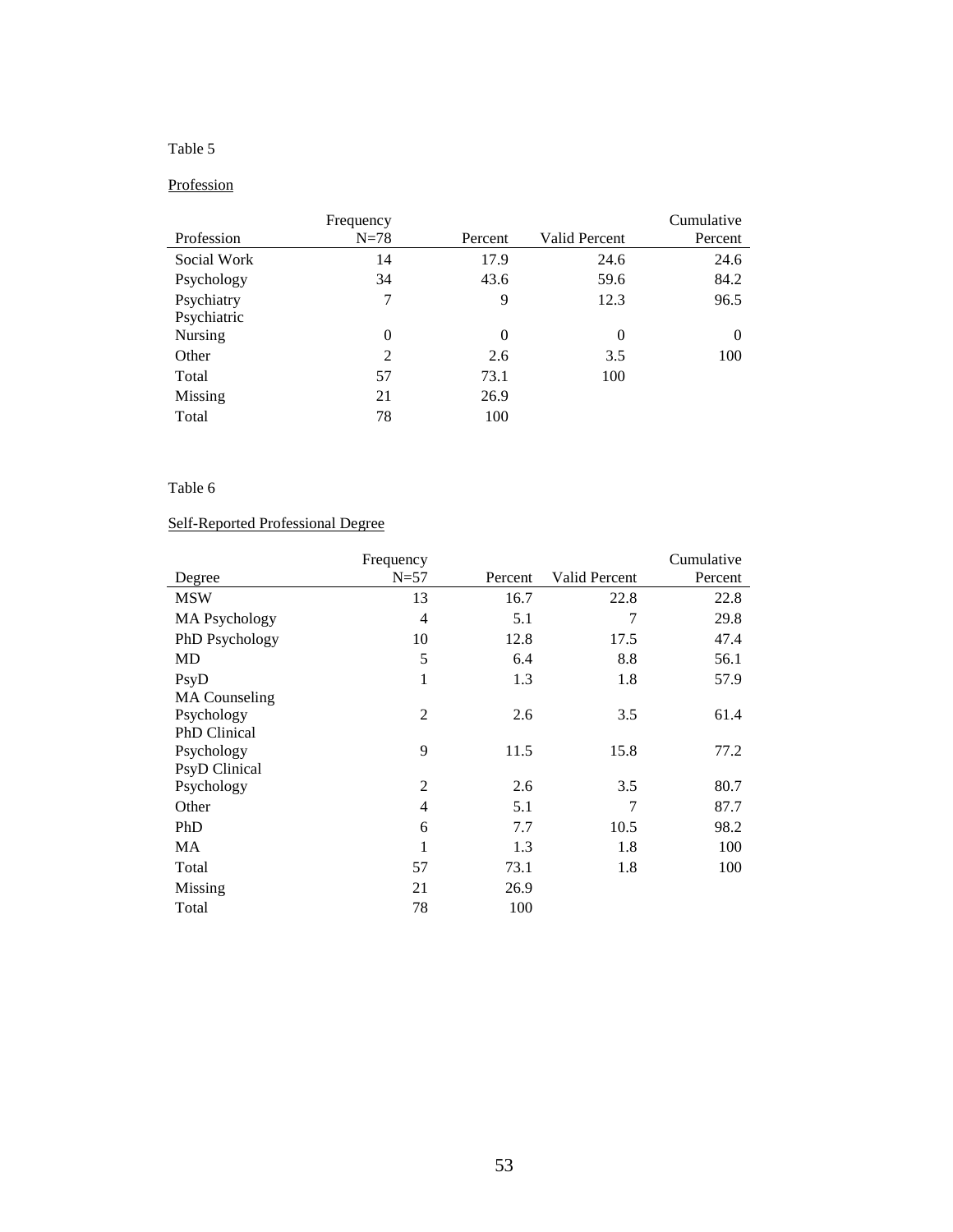### Student Profession

|                            | Frequency |          |               |                    |
|----------------------------|-----------|----------|---------------|--------------------|
| <b>Student Profession</b>  | $N=33$    | Percent  | Valid Percent | Cumulative Percent |
| Social Work                | 10        | 12.8     | 30.3          | 30.3               |
| Psychology                 | 23        | 29.5     | 69.7          | 100                |
| Psychiatry                 | 0         | 0        | 0             |                    |
| <b>Psychiatric Nursing</b> | 0         | $\theta$ | 0             | 0                  |
| Total                      | 33        | 42.3     | 100           |                    |
| Missing                    | 45        | 57.7     |               |                    |
| Total                      | 78        | 100      |               |                    |

### Table 8

# Work Context (Check all that apply)

| Number of               |              |         |  |  |
|-------------------------|--------------|---------|--|--|
| <b>Work Context</b>     | participants | Percent |  |  |
| <b>Private Practice</b> | 28           | 35.9    |  |  |
| Research                | 21           | 26.9    |  |  |
| Student                 | 26           | 33.3    |  |  |
| Teaching                | 26           | 33.3    |  |  |
| Other                   | 14           | 17.9    |  |  |

### Table 9

# Agency Work Context (Check all that apply)

|                       | Number of    |         |
|-----------------------|--------------|---------|
| <b>Agency Context</b> | Participants | Percent |
| Clinical              | 39           | 50      |
| Policy Maker          | C            | 2.6     |
| Program administer    | 2            | 2.6     |
| Supervisor            | 14           | 179     |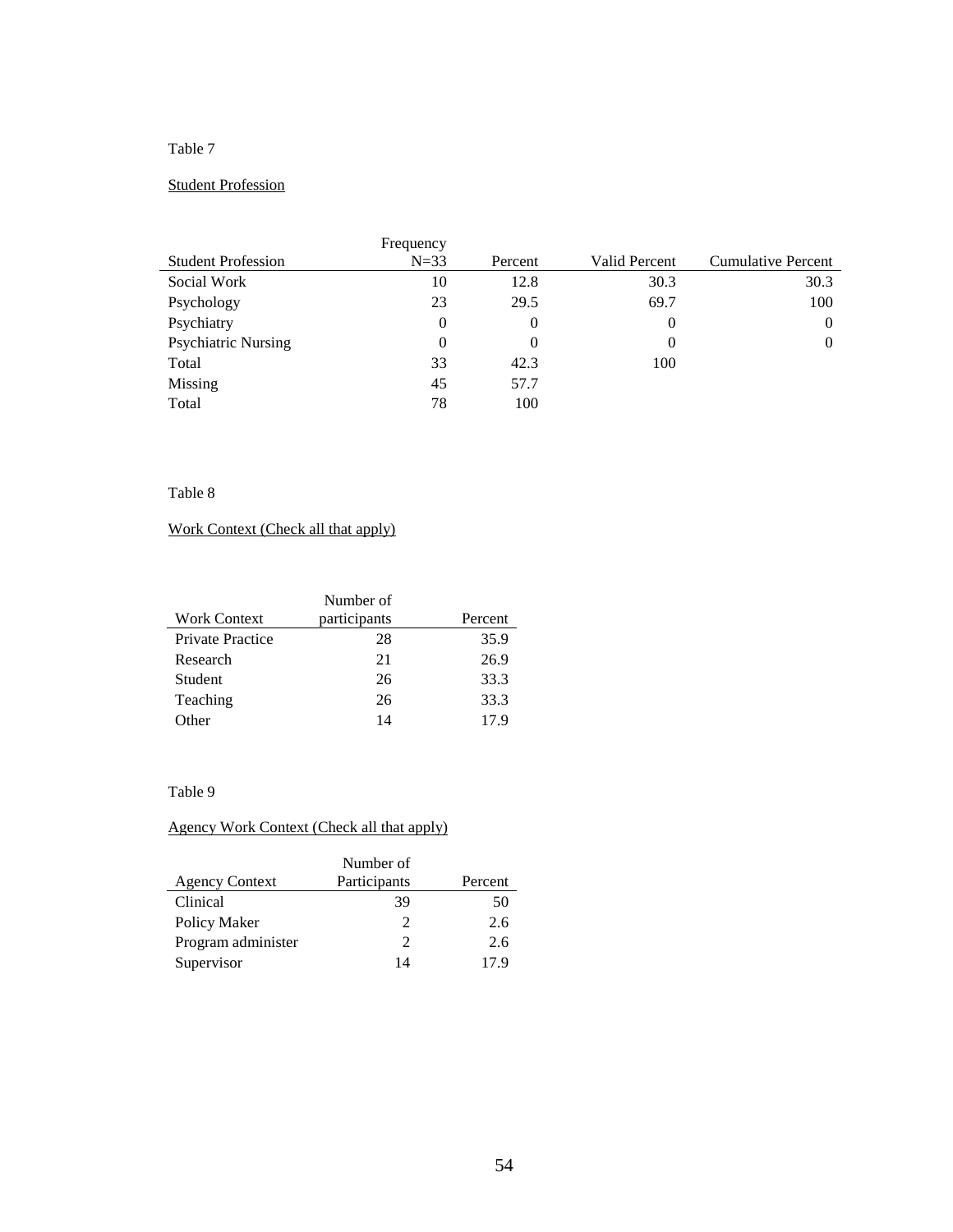# Type of Therapy Practiced (Check all that Apply)

|                           | Number of    |         |      |
|---------------------------|--------------|---------|------|
| Type of Therapy Practiced | Participants | Percent |      |
| Eclectic                  | 27           |         | 34.6 |
| Family                    | 14           |         | 17.9 |
| Group                     | 10           |         | 12.8 |
| Individual                | 27           |         | 34.6 |
| Intersubjective           | 5            |         | 6.4  |
| Neuroscience              | 4            |         | 5.1  |
| Psychodynamic             |              |         |      |
| Psychoanalytic            | 40           |         | 51.3 |
| Relational                | 25           |         | 32.1 |
| Don't Know                | 1            |         | 1.3  |
| Don't Have One            | 2            |         | 2.6  |
| Existential humanism      | 4            |         | 5.1  |
| Other                     | 11           |         | 14.1 |
| <b>Behavioral CBT DBT</b> | 27           |         | 34.6 |

### Table 11

### Ever Been in Therapy

| Personal | Number of Participants |         |     |
|----------|------------------------|---------|-----|
| Therapy  | $N=78$                 | Percent |     |
| Yes      |                        | 71      | 91  |
| No       |                        | h       | 7.7 |
| Missing  |                        |         | 1.3 |
| Total    |                        | 78      | 100 |

#### Table 12

### Reasons Why Participants Entered Therapy (Check all that Apply)

| Reasons                     | Number of Participants | Percent |      |
|-----------------------------|------------------------|---------|------|
| Crisis                      | 16                     |         | 20.5 |
| <b>Family Reasons</b>       | 19                     |         | 24.4 |
| Personal Reasons            | 60                     |         | 76.9 |
| <b>Professional Reasons</b> | 35                     |         | 44.9 |
| Requirement                 |                        |         | 2.6  |
| Other                       |                        |         | 13   |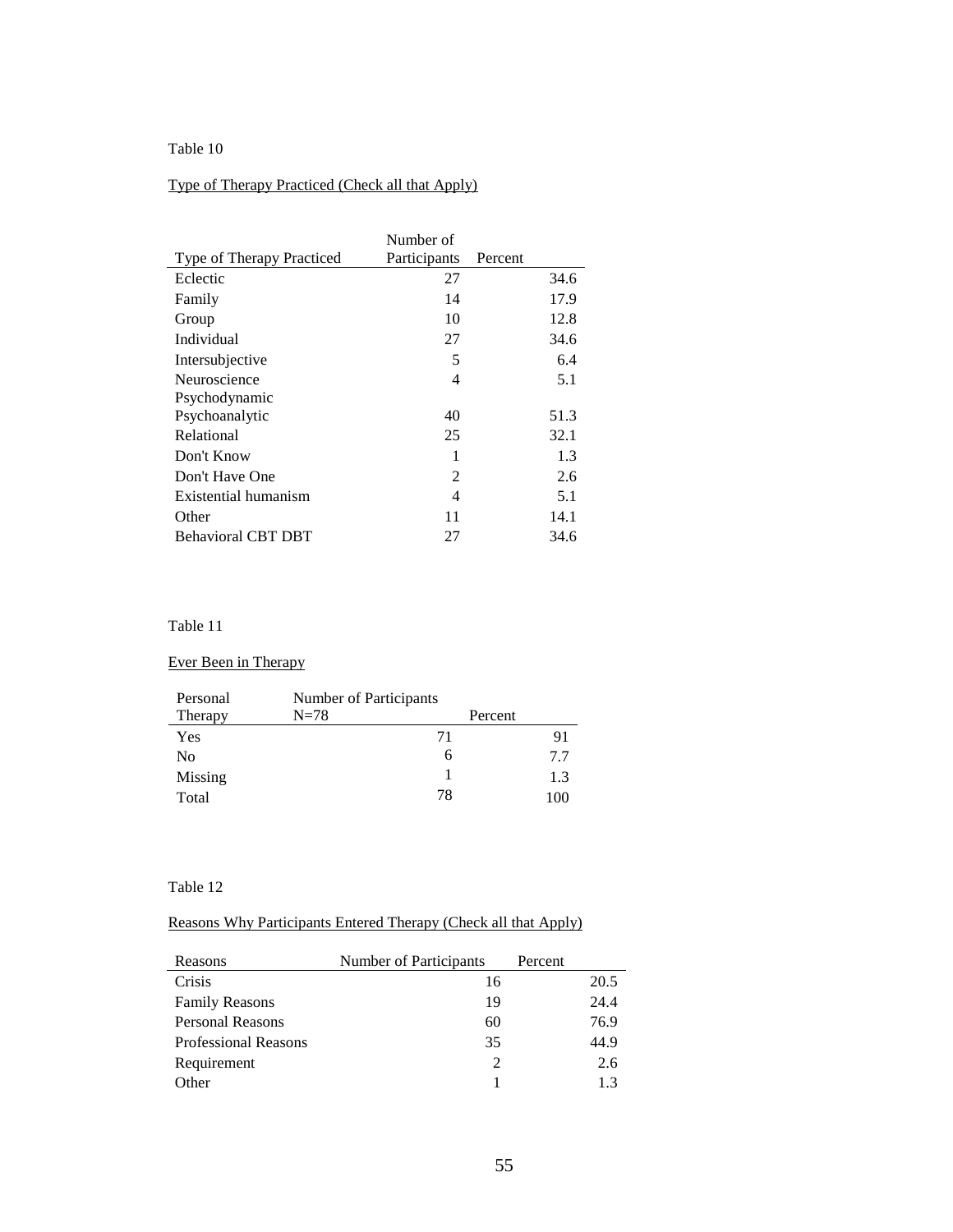### How therapists found therapy to be helpful (Check all that Apply)

|               | Number or    |         |
|---------------|--------------|---------|
| Reasons       | participants | Percent |
| Personal Life | 68           | 87.2    |
| Professional  | 59           | 75.6    |
| Other         |              | 26      |

### Table 14

### Helpful to graduate students

| Helpful    | Frequency | Percent  | <b>Valid Percent</b> | Cumulative<br>Percent |
|------------|-----------|----------|----------------------|-----------------------|
| Yes        | 74        | 94.9     | 96.1                 | 96.1                  |
| Don't know | 3         | 3.8      | 3.8                  | 100                   |
| No         |           | $\theta$ | $\theta$             | 0                     |
| Missing    |           | 2.3      |                      |                       |
| Total      | 78        | 100      |                      |                       |

#### Table 15

### Should therapy be required for graduate students?

| Require    | Frequency | Percent | Valid Percent | Cumulative<br>Percent |
|------------|-----------|---------|---------------|-----------------------|
| Yes        | 44        | 56.4    | 56.4          | 56.4                  |
| No         | 24        | 30.8    | 30.8          | 87.2                  |
| Don't know | 10        | 12.8    | 12.8          | 100                   |
| Total      | 78        | 100     | 100           |                       |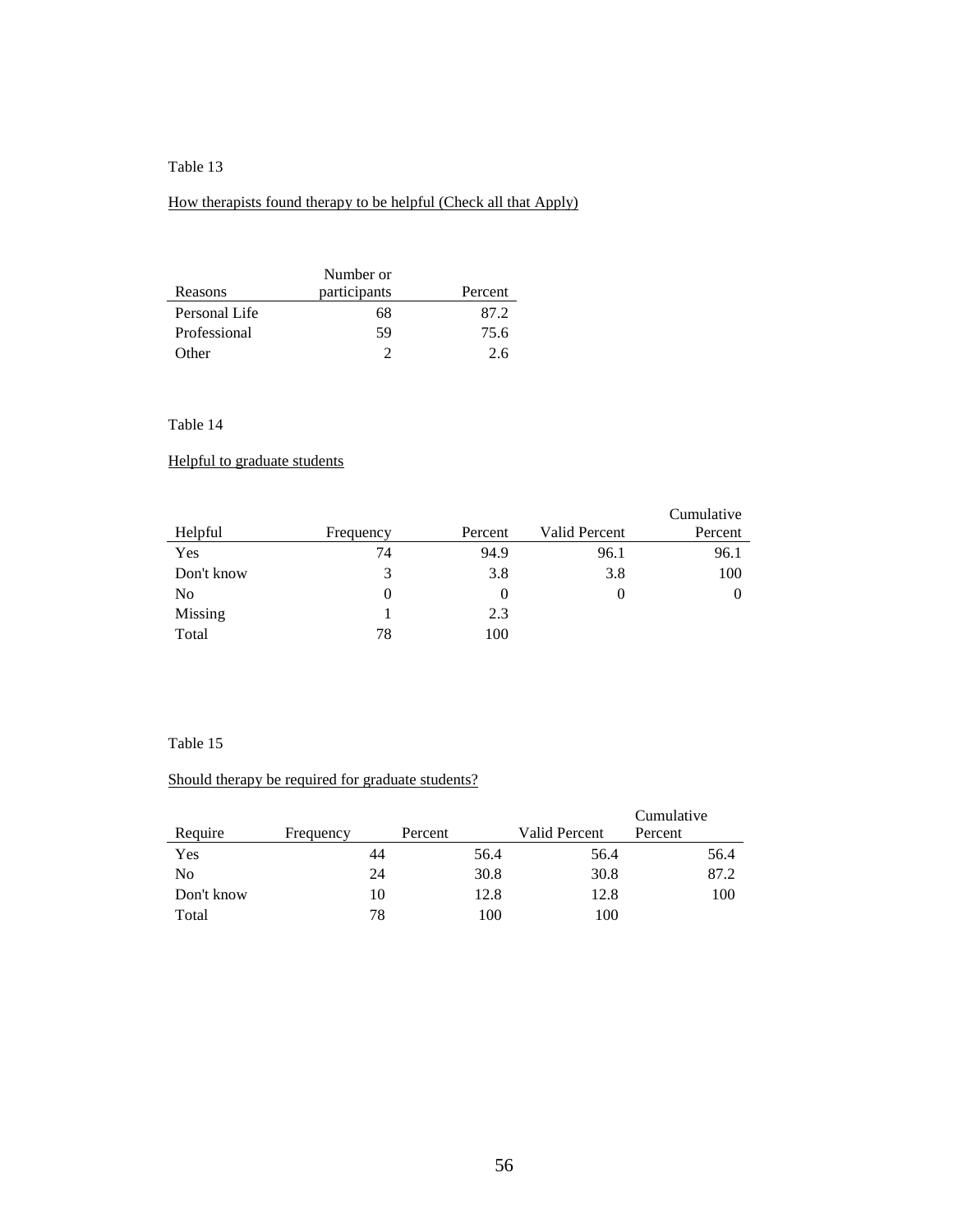# Types of therapy in which clinicians engaged

| Type of Therapy                | Frequency      | Percent  |
|--------------------------------|----------------|----------|
| <b>Brief Dynamic</b>           | 15             | 19.2     |
| Cognitive                      | 7              | 9        |
| Cognitive Behavioral Therapy   | 15             | 19.2     |
| Dialectical Behavioral Therapy | $\theta$       | $\theta$ |
| Eclectic                       | 24             | 30.8     |
| Family                         | 5              | 6.4      |
| Grief Counseling               | $\overline{2}$ | 2.6      |
| Group                          | 5              | 6.4      |
| Hypnotherapy                   | 1              | 1.3      |
| <b>Marital Counseling</b>      | 6              | 7.7      |
| Psychoanalysis                 | 21             | 26.9     |
| Supportive                     | 18             | 23.1     |
| Other                          | 11             | 14.1     |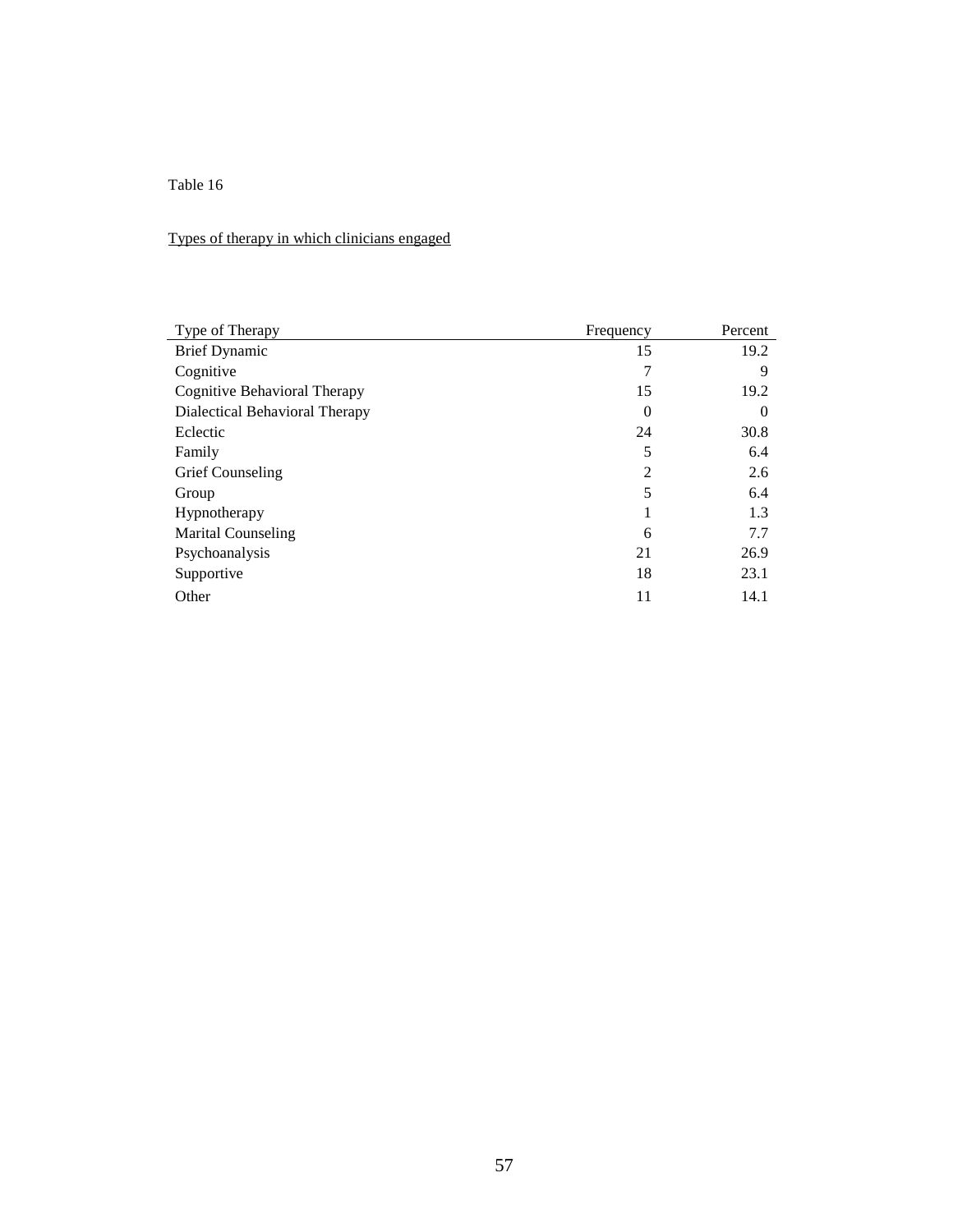# APPENDIX B

# List of Figures

Graph 1

Age

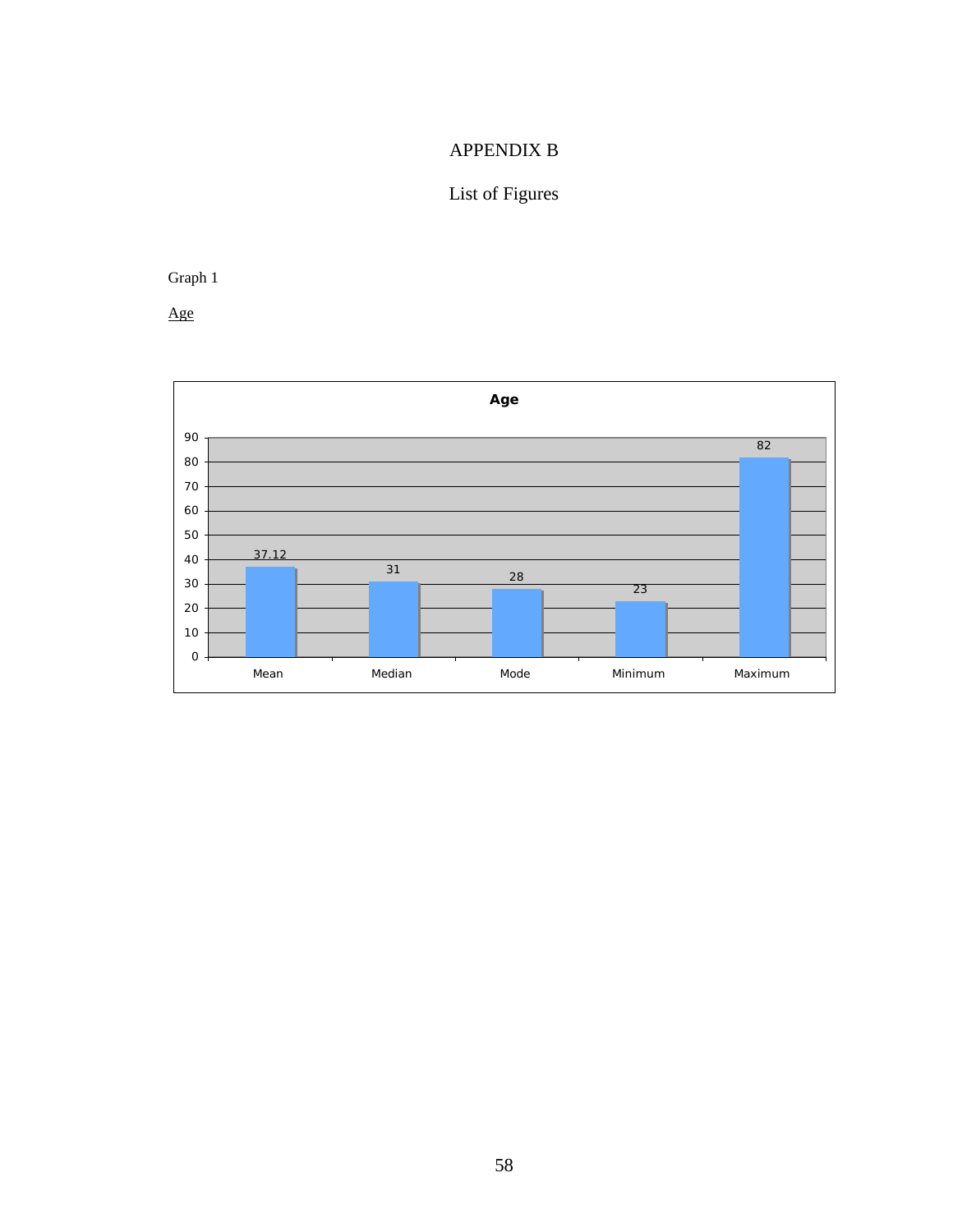**Gender** 

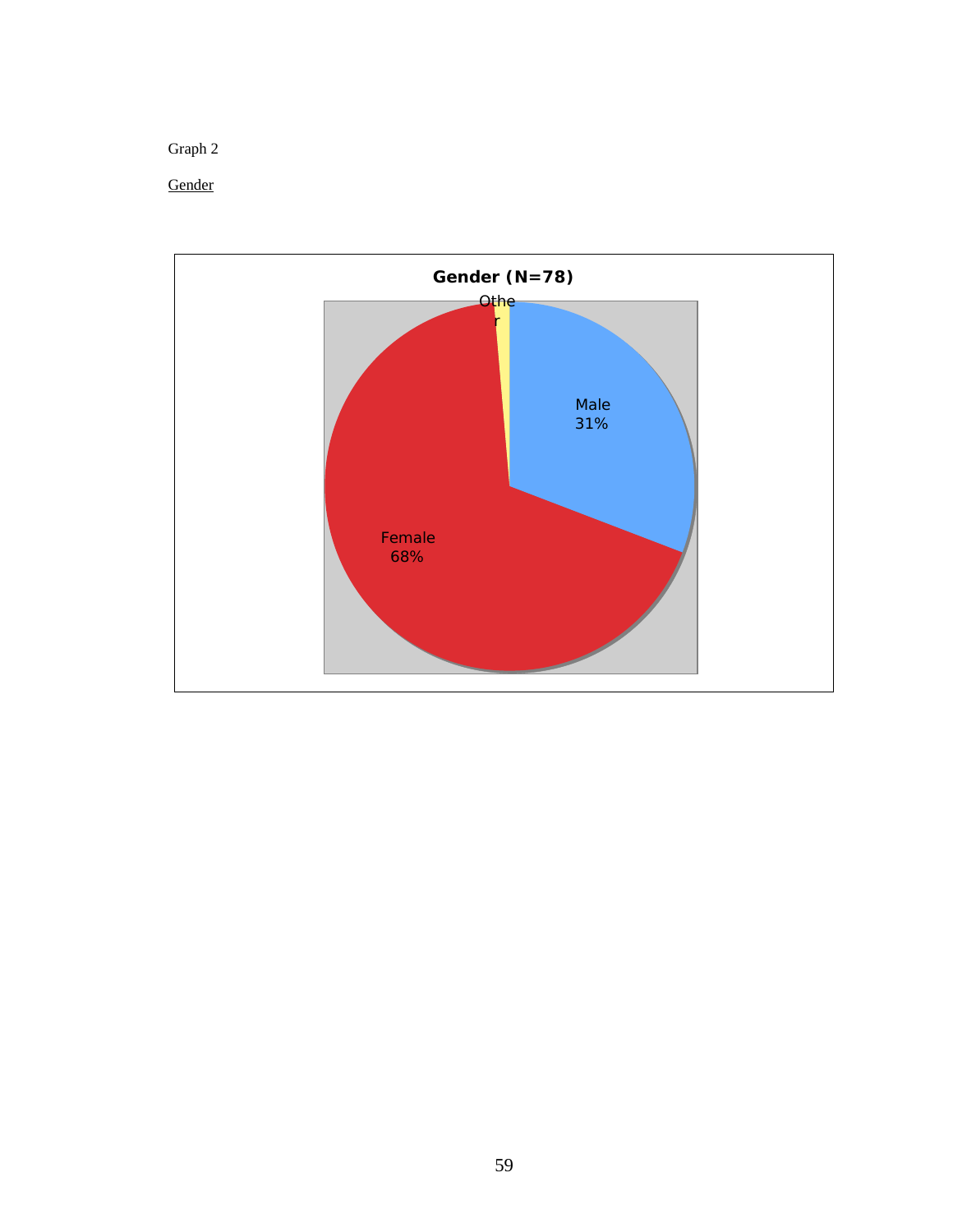Graph 3

Type of Work

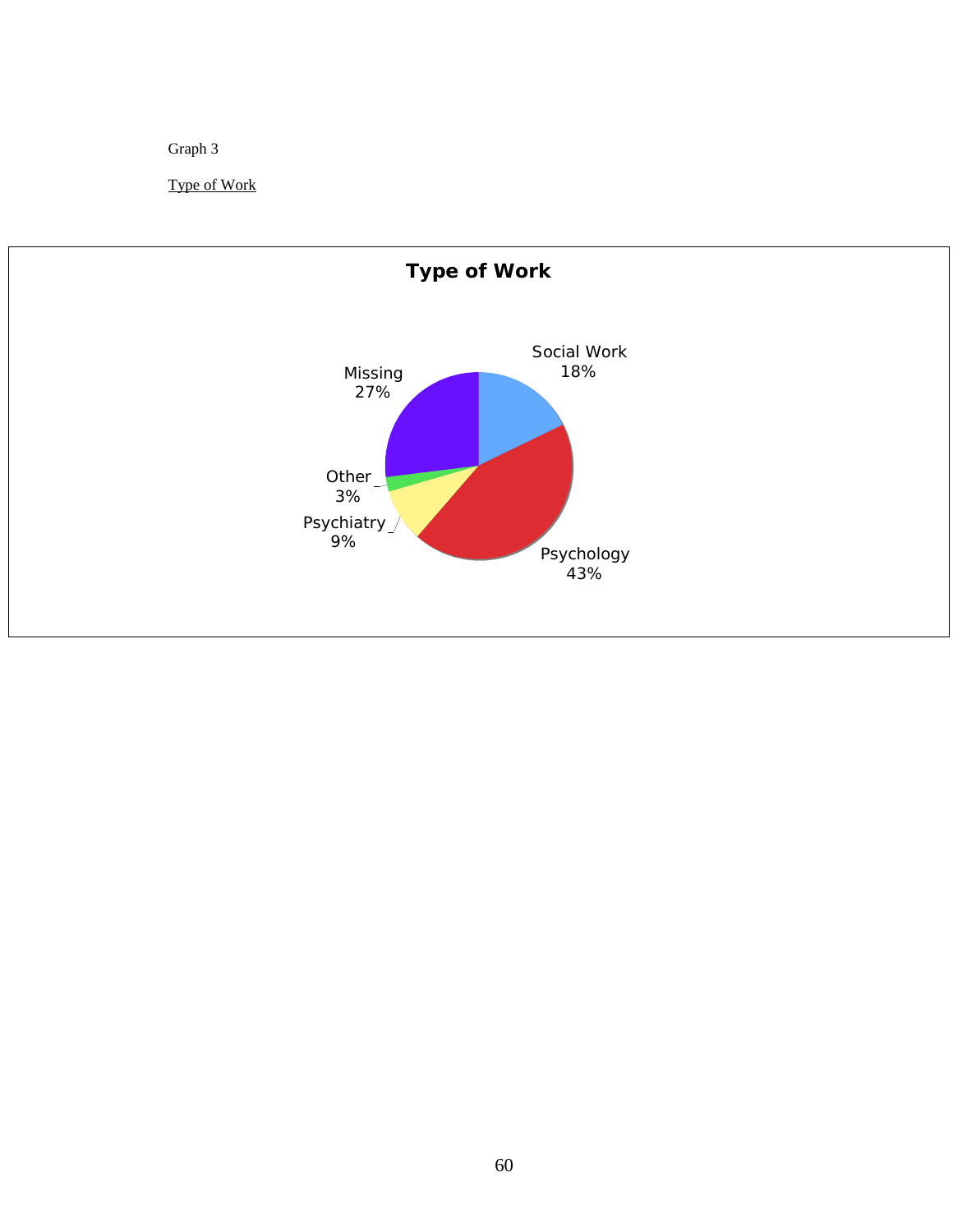Ever Been in Therapy

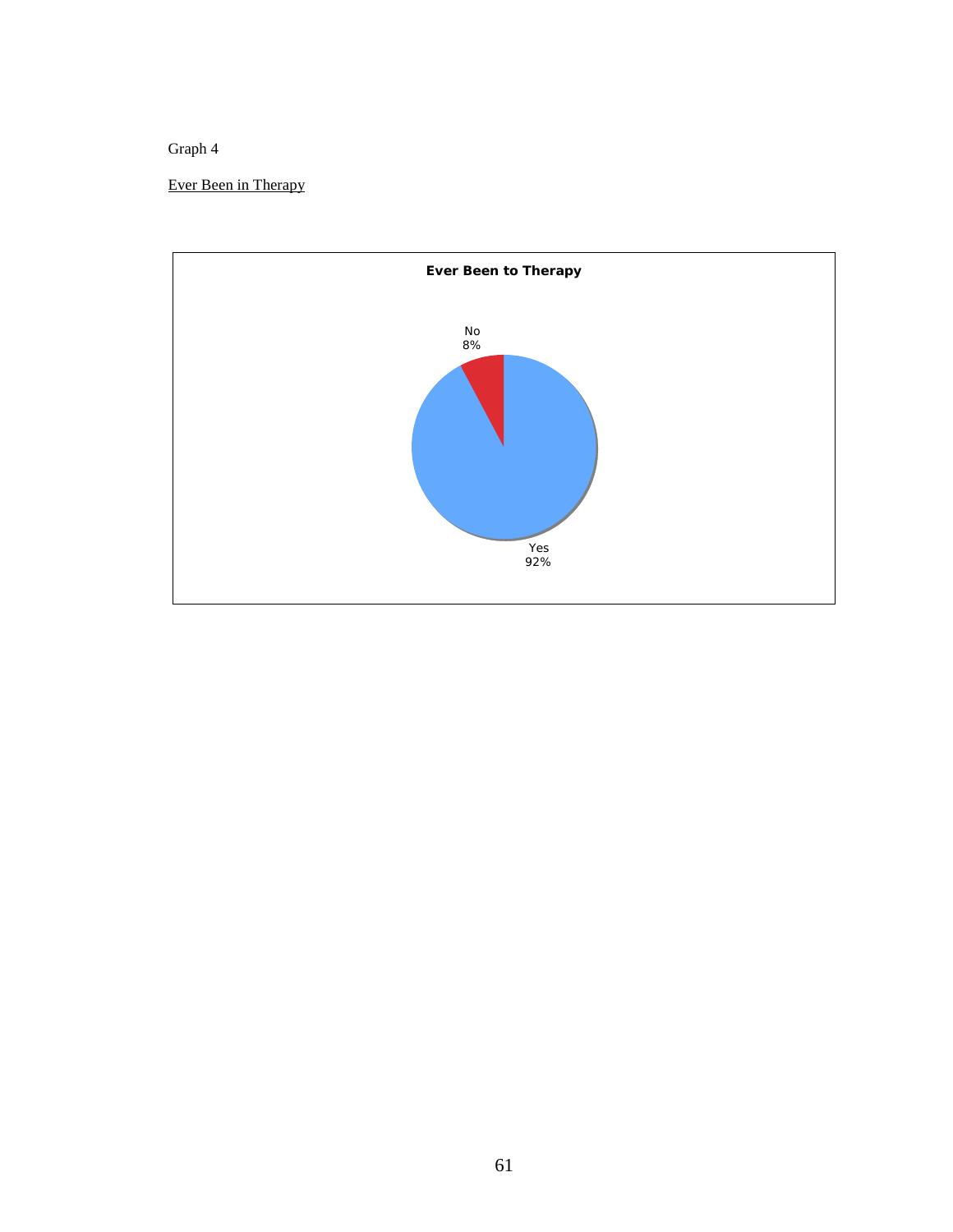#### Types of Therapy Practiced



Graph 6

How Long Have you Been in Therapy

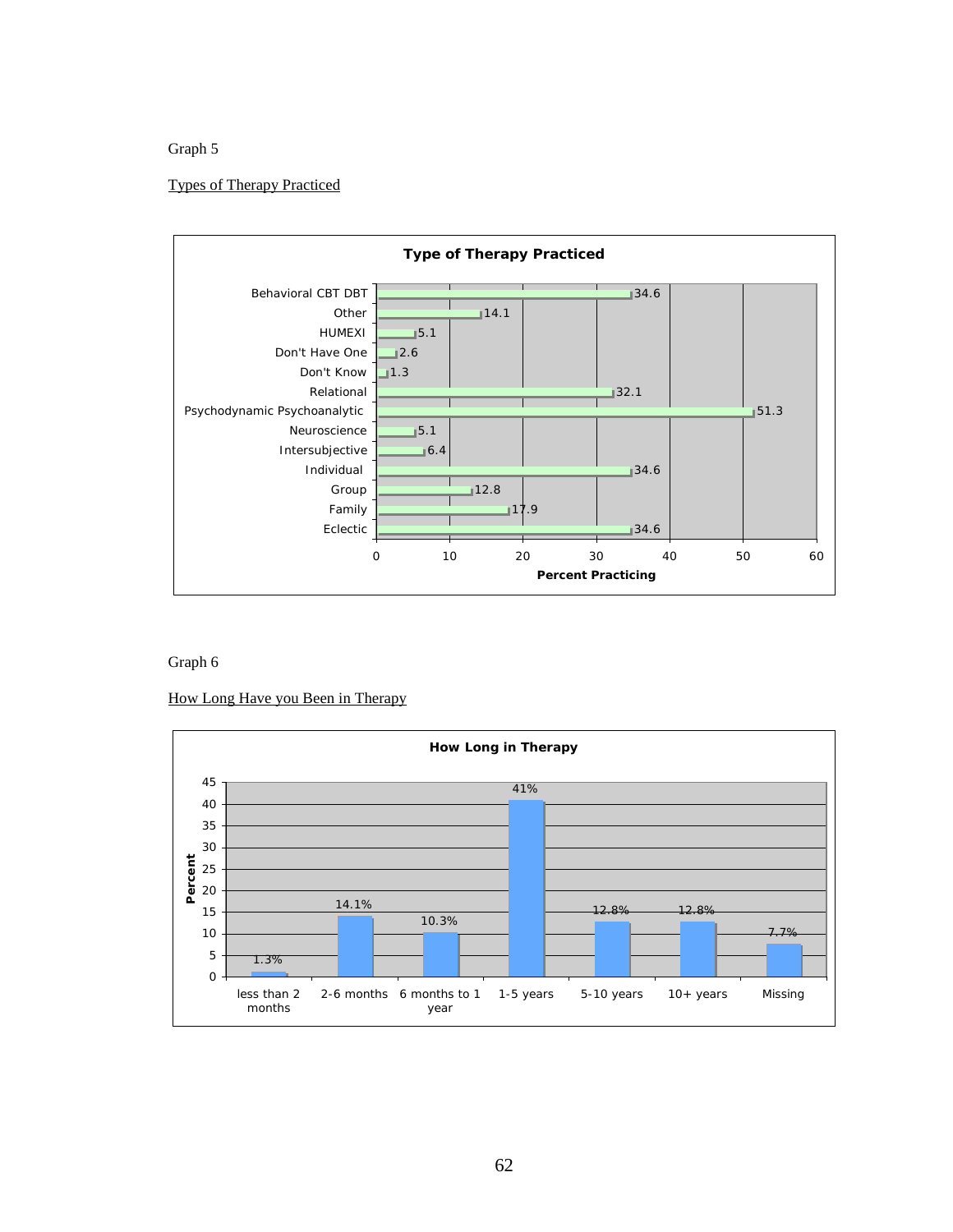# How was Therapy Helpful?

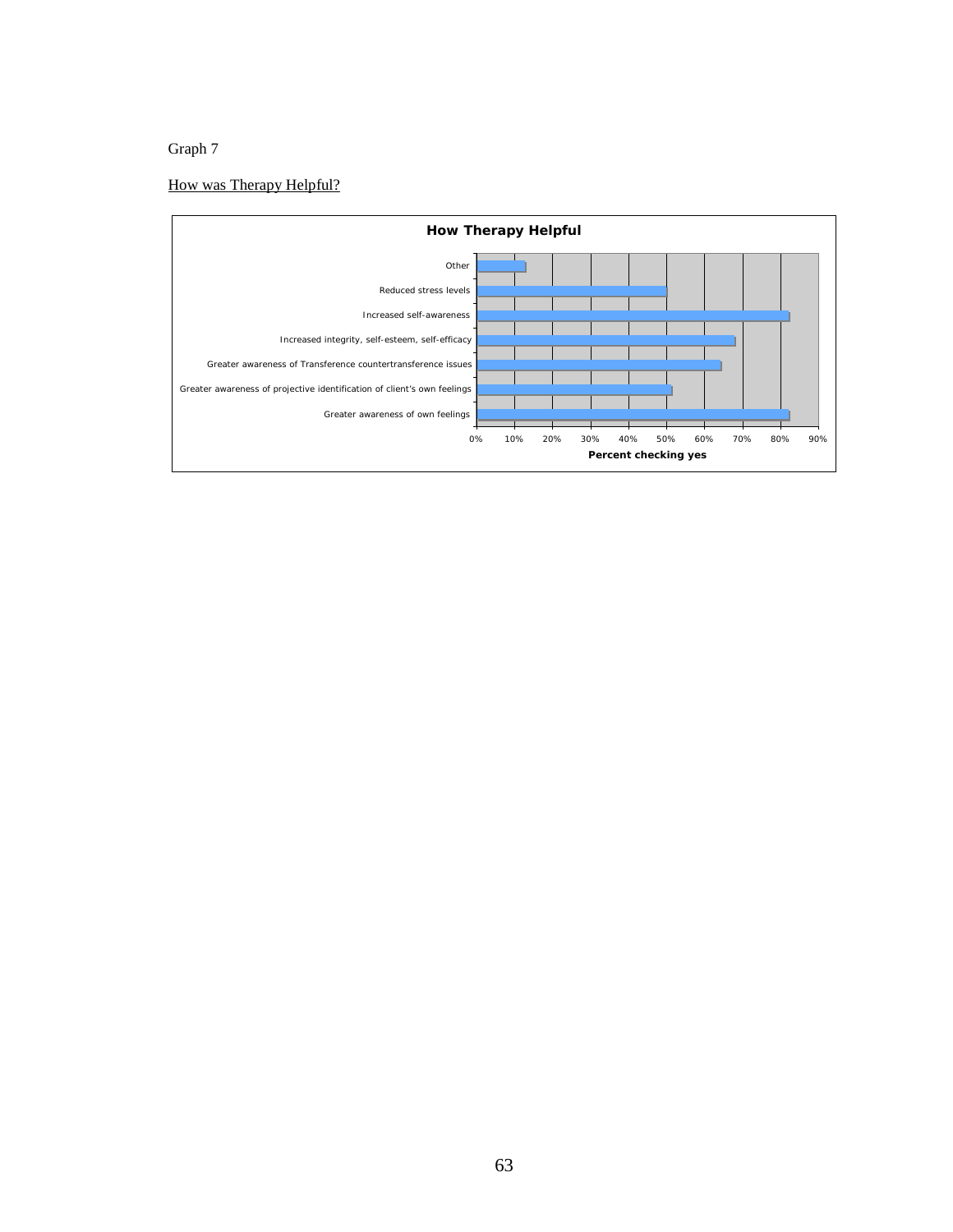### APPENDIX C

#### Informed Consent

Dear Participant:

My name is Laura Mowrey and I am a master's degree candidate at the Smith College School for Social Work. I am completing an independent research project as part of the requirements for my degree, and I would like to invite you to participate. My study will explore clinicians' perceptions of having benefited from a personal therapy experience either in training or otherwise, and will ask their opinions about whether they believe individual psychotherapy should be mandatory or beneficial for trainees and/or seasoned clinicians. The data collected will be used in my master's thesis and may also be used in other publications and presentations.

In order to qualify, you must be a professional in a mental health field or a graduate student in a mental health profession. Your participation in the study will consist of completing an online survey including 23 brief questions and will take between 15-30 minutes, however you may take as little or as much time as you need.

There are no known risks of participating in this study, although you will be asked to answer some slightly personal questions, which could make some individuals uncomfortable. You may choose, however, not to answer any question at any time. Your participation in this study is voluntary, anonymous, and confidential.

Benefits of this study may include a greater understanding of the psychological processes that clinicians undergo, which may in turn benefit and enhance services provided to clients. Financial compensation will *not* be provided for your participation.

Your involvement in this study will remain anonymous, and confidentiality guidelines will be followed at all times. You will not be asked to identify yourself. All data (notes, flash drives and questionnaires) will be kept in a secure location for a period of three years as required by federal guidelines and the data stored electronically will be protected. Should this researcher need the materials beyond the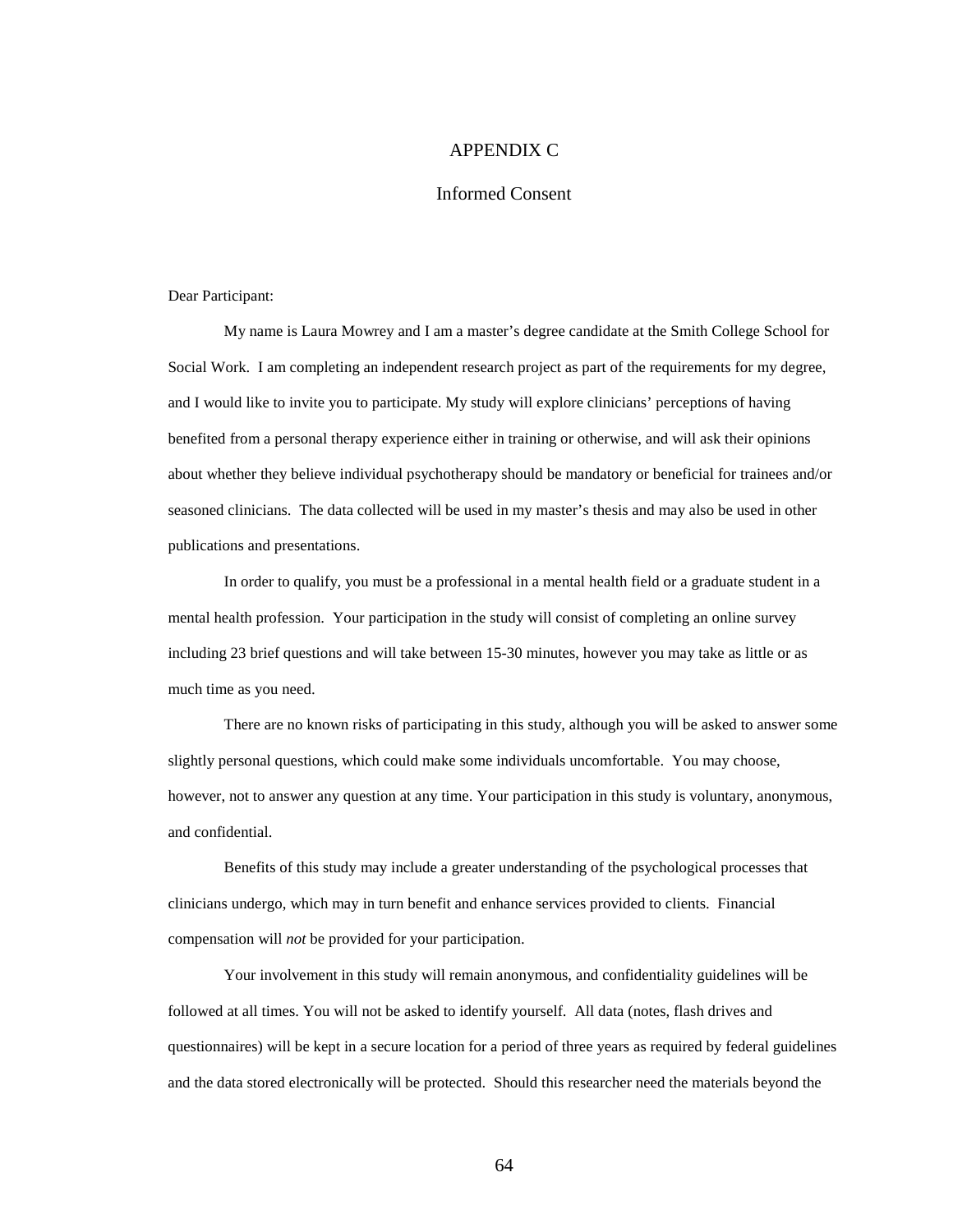three year period, they will continue to be kept in a secure location and will be destroyed when no longer needed. The preliminary data will be shared with my thesis research advisors at the Smith College of School for Social Work. In presentations, the data will be presented as a whole and when brief illustrated vignettes or quotes are used, they will be carefully disguised.

Participation in this study is completely voluntary. There is no penalty for refusing to answer any or all questions. Because the data is anonymous, it is not possible to withdraw from the study after the data has been collected. So please be aware that once you submit your responses, they become a part of a larger pool of data and cannot be reliably retrieved. **You may download a copy of this consent form if you wish to keep a copy for your records.** If you wish to contact me for any further questions, I can be reached at (617) 921-1090. Should you have any concerns about your rights or about any aspect of the study, please do not hesitate to call me at the above number or you may contact the Chair of the Smith College School for Social Work Human Subjects Review Committee at (413) 585-7974.

**BY CHECKING "I AGREE", YOU ARE INDICATING THAT YOU HAVE READ AND UNDERSTAND THE INFORMATION ABOVE AND THAT YOU HAVE HAD THE OPPORTUNITY TO ASK QUESTIONS ABOUT THE STUDY, YOUR PARTICIPATION, AND YOUR RIGHTS AND THAT YOU AGREE TO PARTICIPATE IN THE STUDY. I AGREE**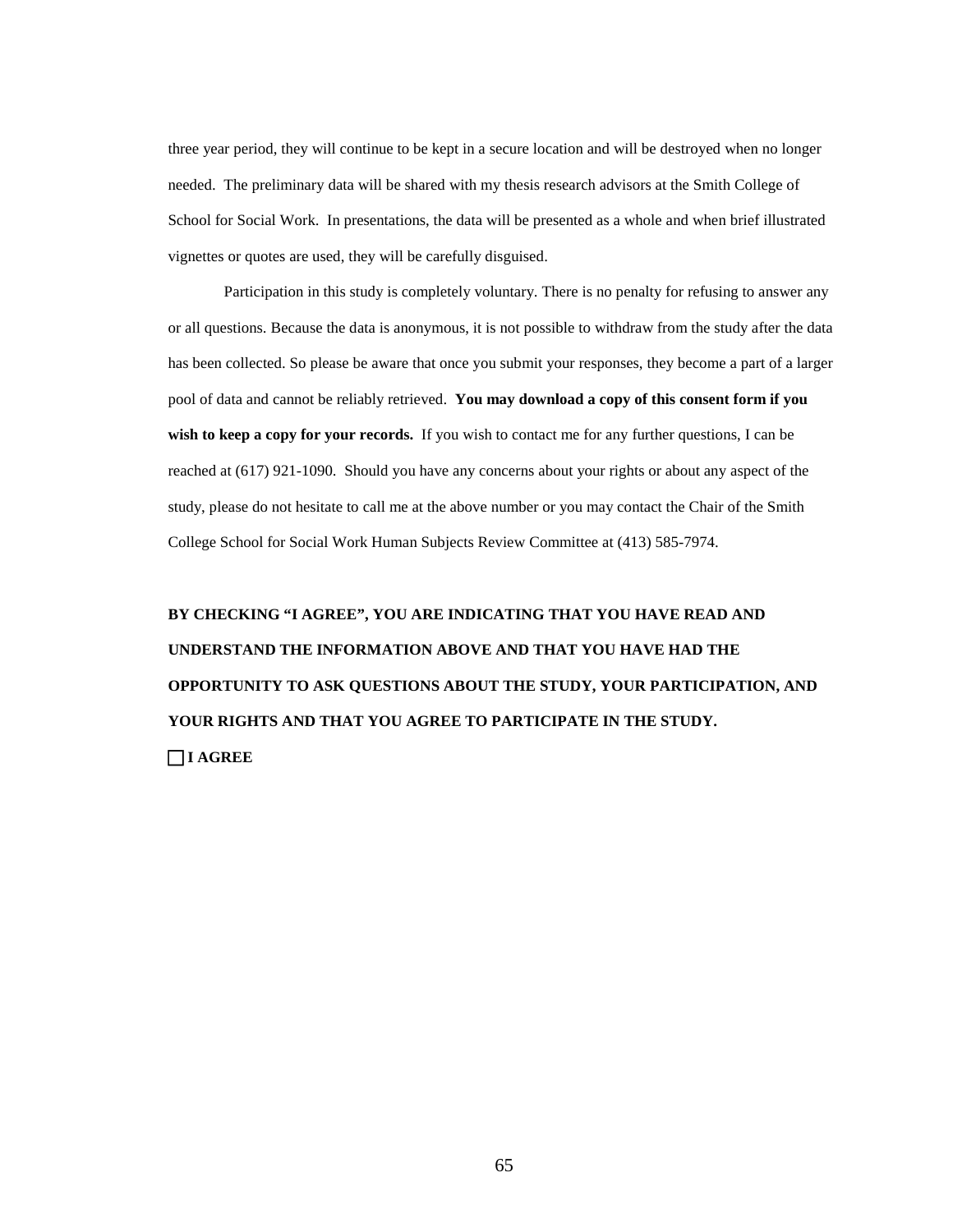### APPENDIX D

Human Subjects Review Letter of Approval

March 7, 2009

Laura Mowrey

Dear Laura,

Your revisions have been reviewed and all is now fine. We are glad to give final approval to your study. You did a particularly good job in grounding your study in a very even handed presentation of the literature. You also have planned extensive and I hope effective recruitment strategies.

*Please note the following requirements:*

**Consent Forms**: All subjects should be given a copy of the consent form.

**Maintaining Data**: You must retain all data and other documents for at least three (3) years past completion of the research activity.

*In addition, these requirements may also be applicable:*

**Amendments**: If you wish to change any aspect of the study (such as design, procedures, consent forms or subject population), please submit these changes to the Committee.

**Renewal**: You are required to apply for renewal of approval every year for as long as the study is active.

**Completion**: You are required to notify the Chair of the Human Subjects Review Committee when your study is completed (data collection finished). This requirement is met by completion of the thesis project during the Third Summer.

Good luck with your project.

Sincerely,

Ann Hartman, D.S.W. Chair, Human Subjects Review Committee

CC: Jill Clemence, Research Advisor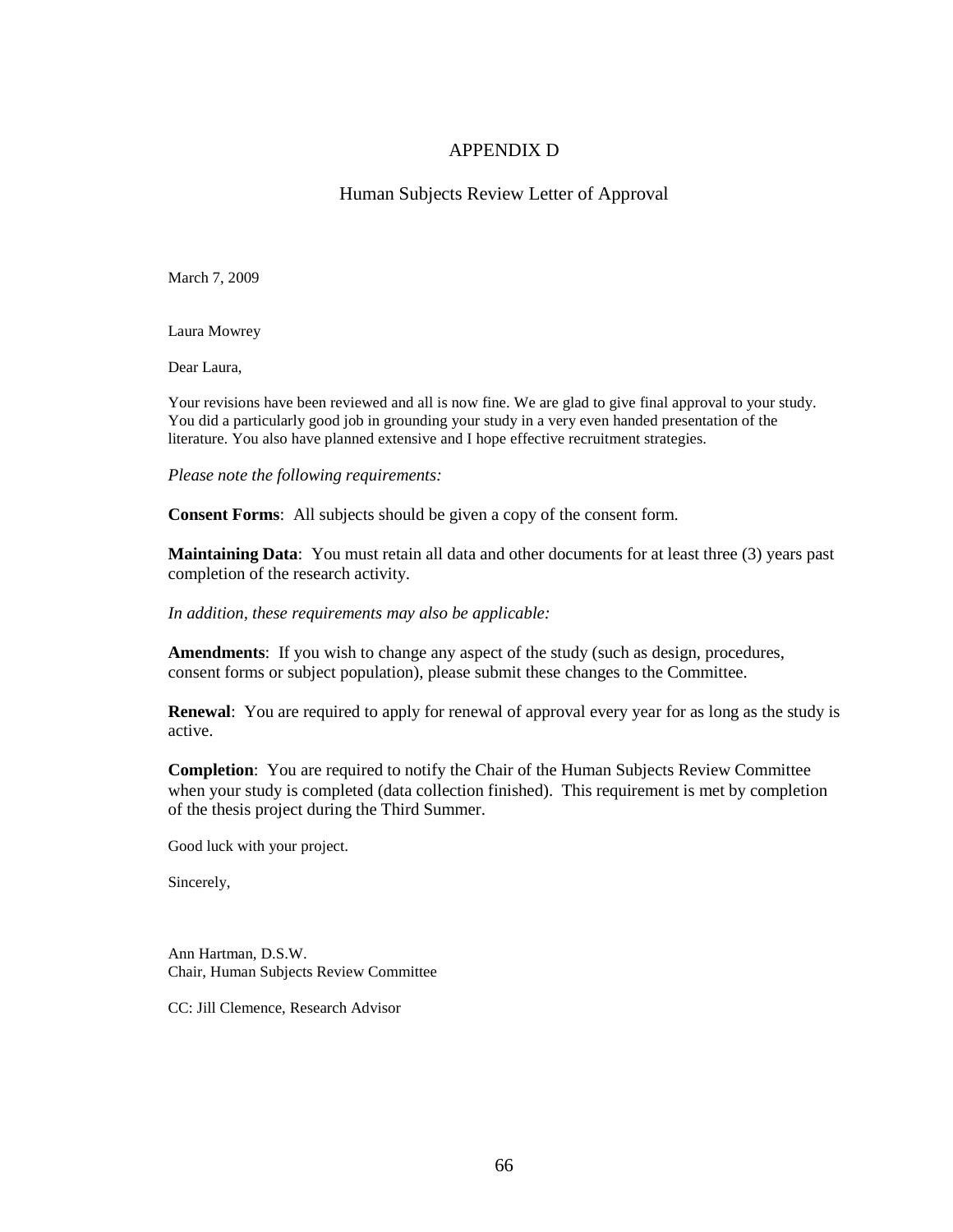# APPENDIX E

## Survey Instrument

# **A. Demographic Information:**

**1. Age:**

# **2. Profession: (If a student, please skip to 2b.)**

- a) Social work
- b) Psychology
- c) Psychiatry
- d) Psychiatric Nursing
- e) Other

#### **2a. Please self-identify your degree:**

- **2b. Student of:**
- a) Social work b) Psychology c) Psychiatry d) Psychiatric Nursing e) Other

# **2c. Please self-identify your anticipated degree:**

# **3. Region working/studying in:**

# **Country:**

# **If USA:**

- a) Northeast
	- b) Northwest
- c) Southwest d) Midwest
- e) Southeast
- 
- f) Other: Specify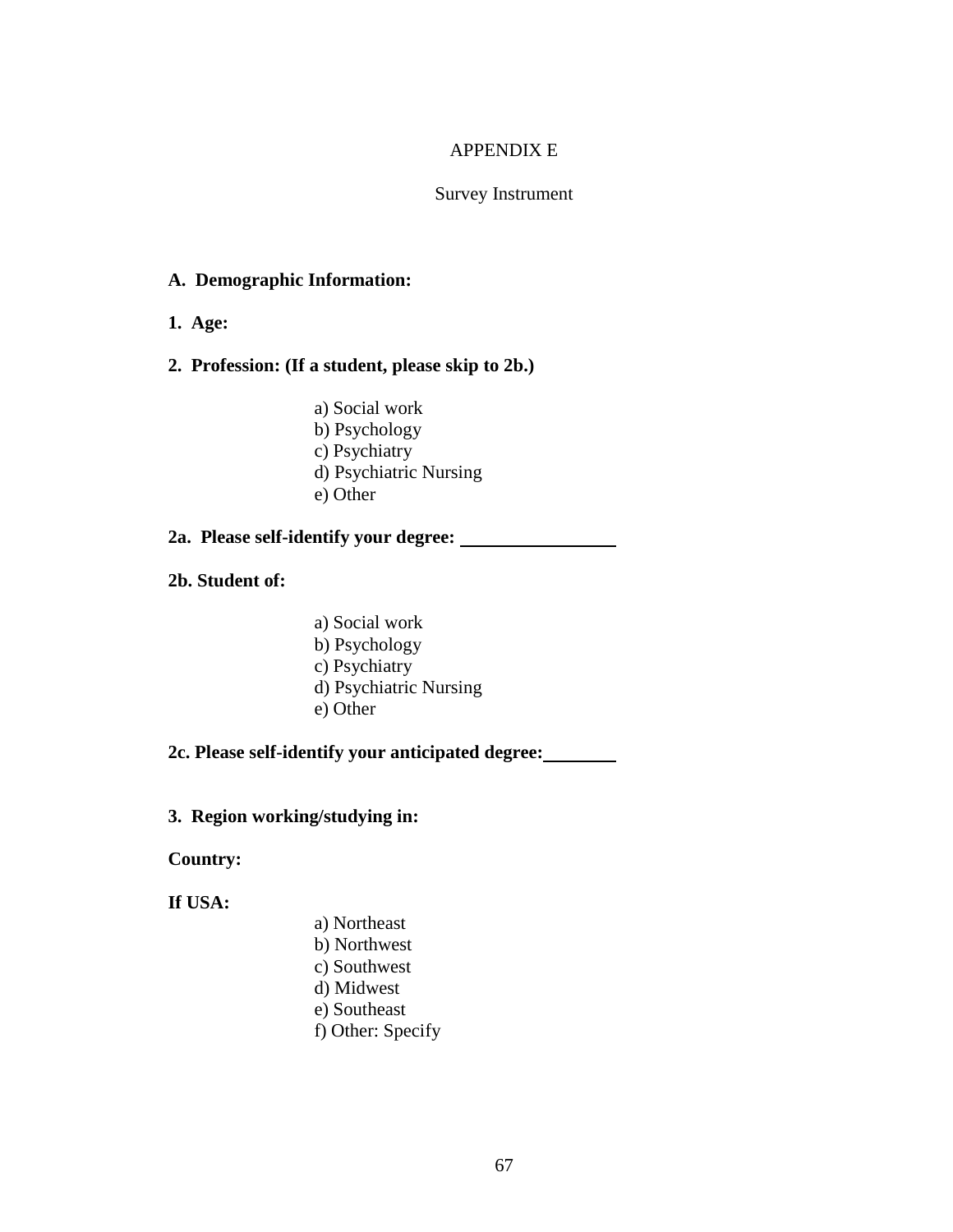**4. Sex/gender:** 

a) F b) M c) Other

- **5. Race: Please self-identify**
- **6. Ethnicity: Please self-identify**
- **B. Survey**

#### **7. In what context do you work? (Check all that apply)**

a) Agency: -Clinical, Policy maker, Program administrator, Supervisor b) Private practice c) Research d) Student e) Teaching f) Other: Option to specify

#### **8. What is your primary theoretical orientation? (Check all that apply)**

- a) Behavioral (CBT, DBT)
- b) Eclectic
- c) Family
- d) Group
- e) Individual
- f) Intersubjective
- g) Neuroscience
- h) Psychodynamic/Psychoanalytic
- i) Relational
- j) Don't know
- k) Don't have one
- l) Other: write in

#### **9. Have you ever been in therapy? (If no, please skip to question #15)**

- a) Yes
- b) No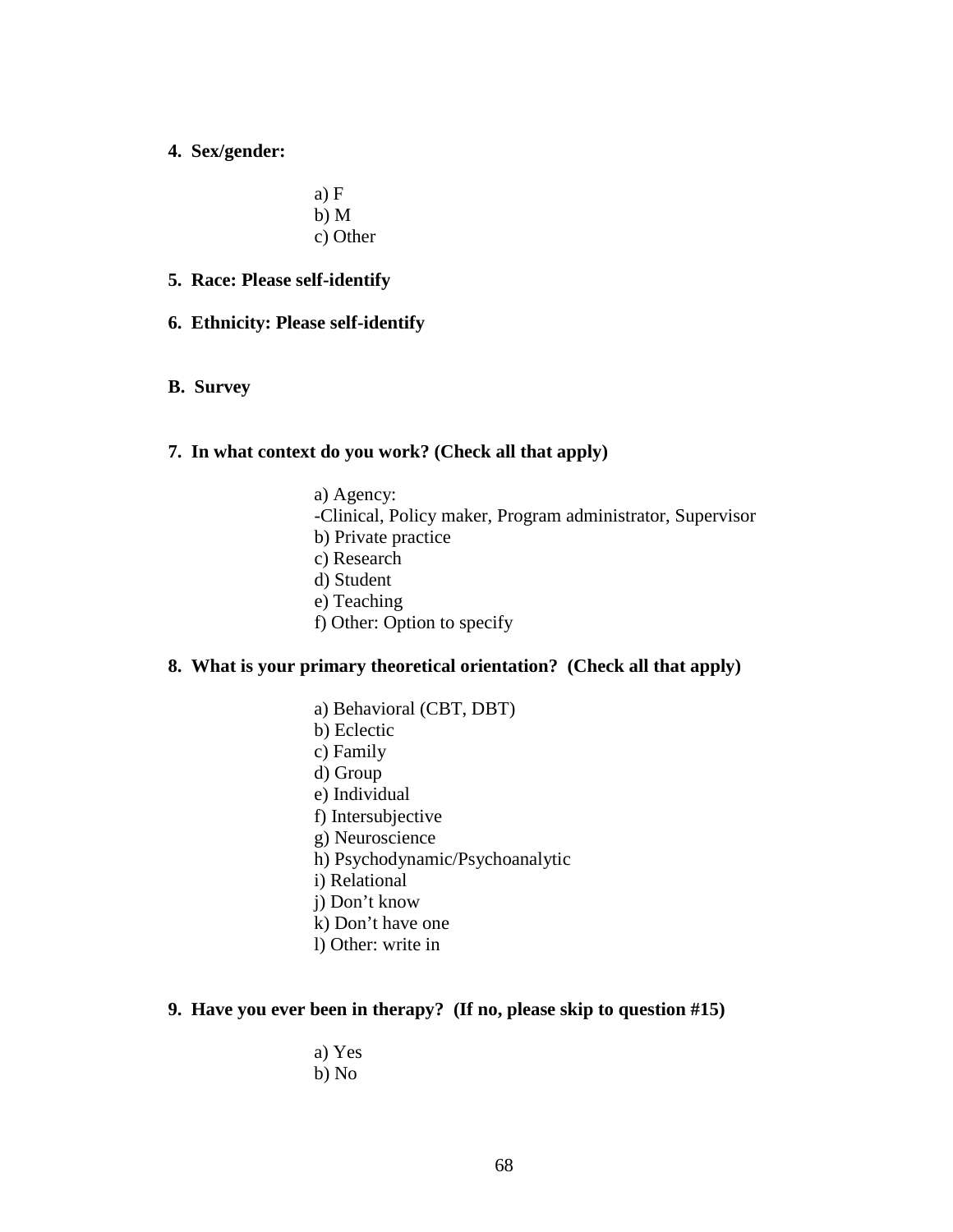#### **10. If yes, what prompted you to enter into therapy? (Check all that apply)**

- a) Crisis
- b) Family reasons
- c) Personal reasons
- d) Professional reasons
- e) Other:

(Box to elaborate)

#### **11. How long were you/have you been in therapy?**

a) less than 2 months b) 2-6 months c) 6 months-1 year c) 1-5 years d) 5-10 years e)  $10 + years$ 

## **12. Did you/do you find it helpful?**

a) Yes b) No c) Don't know

#### **12a. If you engaged in personal therapy, for what reasons (check all that apply)?**

a) Personal life b) Professional c) Other:

(Box to elaborate)

## **12b. If no (#12), please elaborate.**

## **13. Did personal therapy improve your own work as a clinician?**

a) Yes b) No c) Don't know d) Other: specify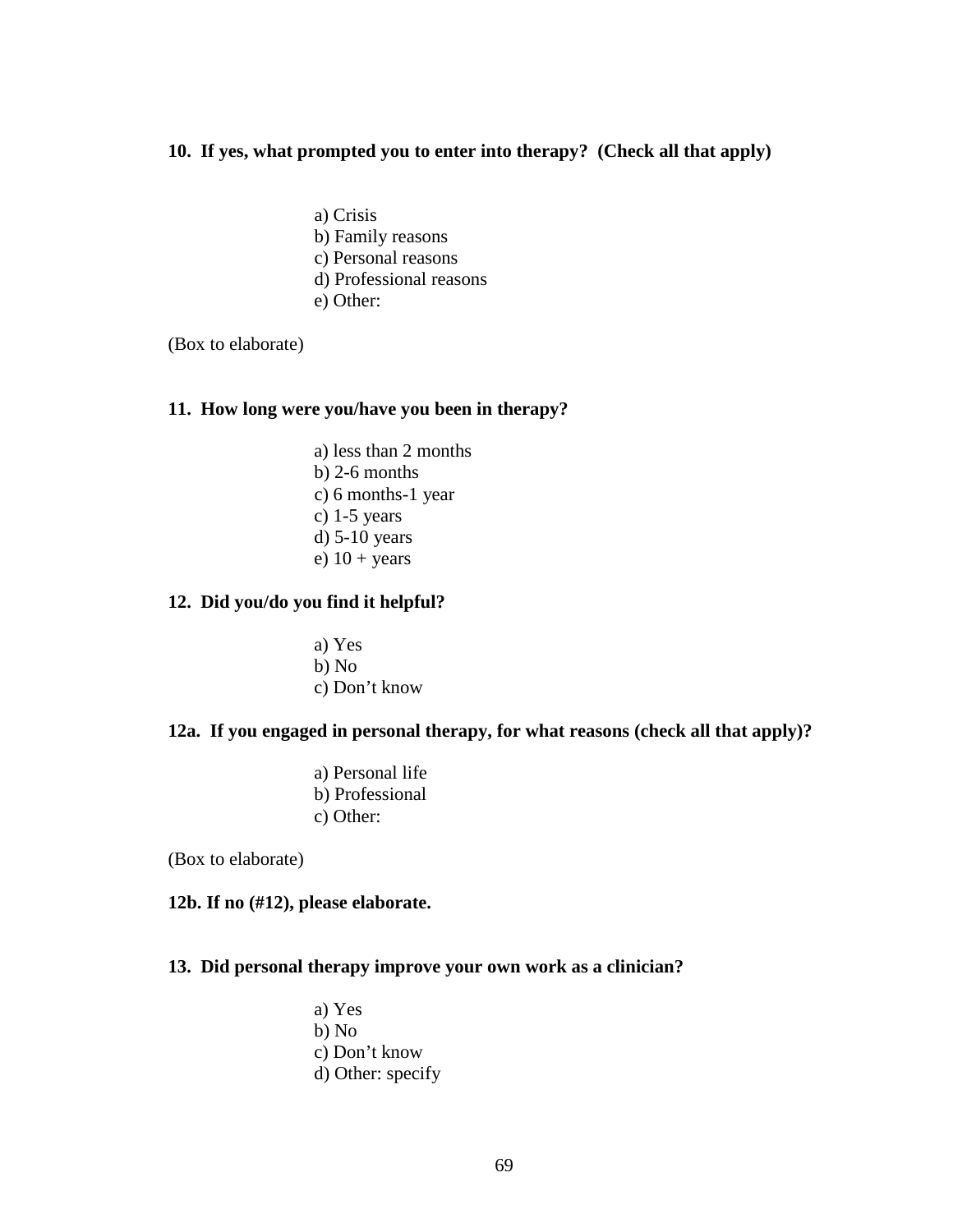#### **14. If yes, how so (Please check all that apply)?**

- a) Greater awareness of own feelings
- b) Greater awareness of projective identification/ client's own

feelings

- c) Greater awareness of Transference, countertransference issues
- d) Increased integrity, self-esteem, self-efficacy
- e) Increased self-awareness
- f) Reduced stress levels
- g) Other: (Please elaborate if desired)

#### **15. How successful do you think your professional work is? If you are a student, please indicate your level of success in the work completed thus far?**

- a) Highly successful
- b) Somewhat Successful
- c) Neutral
- d) Somewhat unsuccessful
- e) Not at all successful

#### **16. What type was your personal therapy? (check all that apply)**

- a) Brief Dynamic
- b) Cognitive
- c) Cognitive Behavioral Therapy (CBT)
- d) Dialectical Behavioral Therapy (DBT)
- e) Eclectic
- f) Family
- g) Grief Counseling
- h) Group
- i) Hypnotherapy
- j) Marital Counseling
- k) Psychoanalysis
- l) Supportive
- m) Other

# **16. Have some of your colleagues/friends/acquaintances in your field/relevant fields been in therapy?**

a) Yes b) No c) Don't know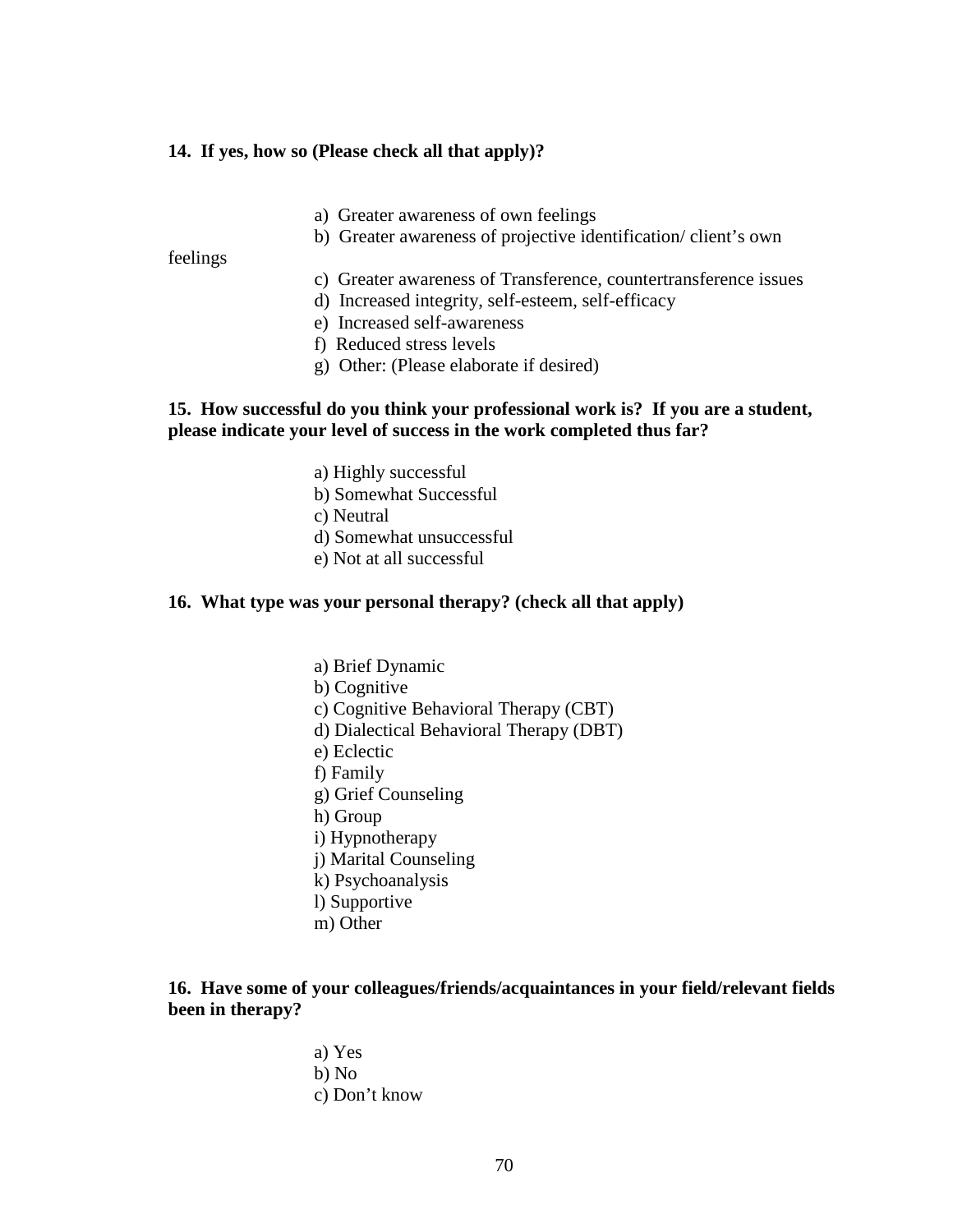#### **17. How many?**

a) Few b) Some c) Most

#### **18. Do you think this has helped their work?**

a) Yes b) No c) Don't know

#### **19. If yes, how so?**

- a) Greater awareness of own feelings
- b) Greater awareness of projective identification/ client's own

#### feelings

- c) Greater awareness of Transference, countertransference issues
- d) Increased integrity, self-esteem, self-efficacy
	- e) Increased self-awareness
	- f) Reduced stress levels
	- g) Other: (Please elaborate if desired)

(Box to elaborate)

## **20. Do you think personal therapy can be helpful for graduate students entering into a clinical field?**

a) Yes b) No c) Don't know

# **21. Do you think therapy should be required for graduate students entering into a clinical field?**

a) Yes b) No c) Don't know

(Box to elaborate)